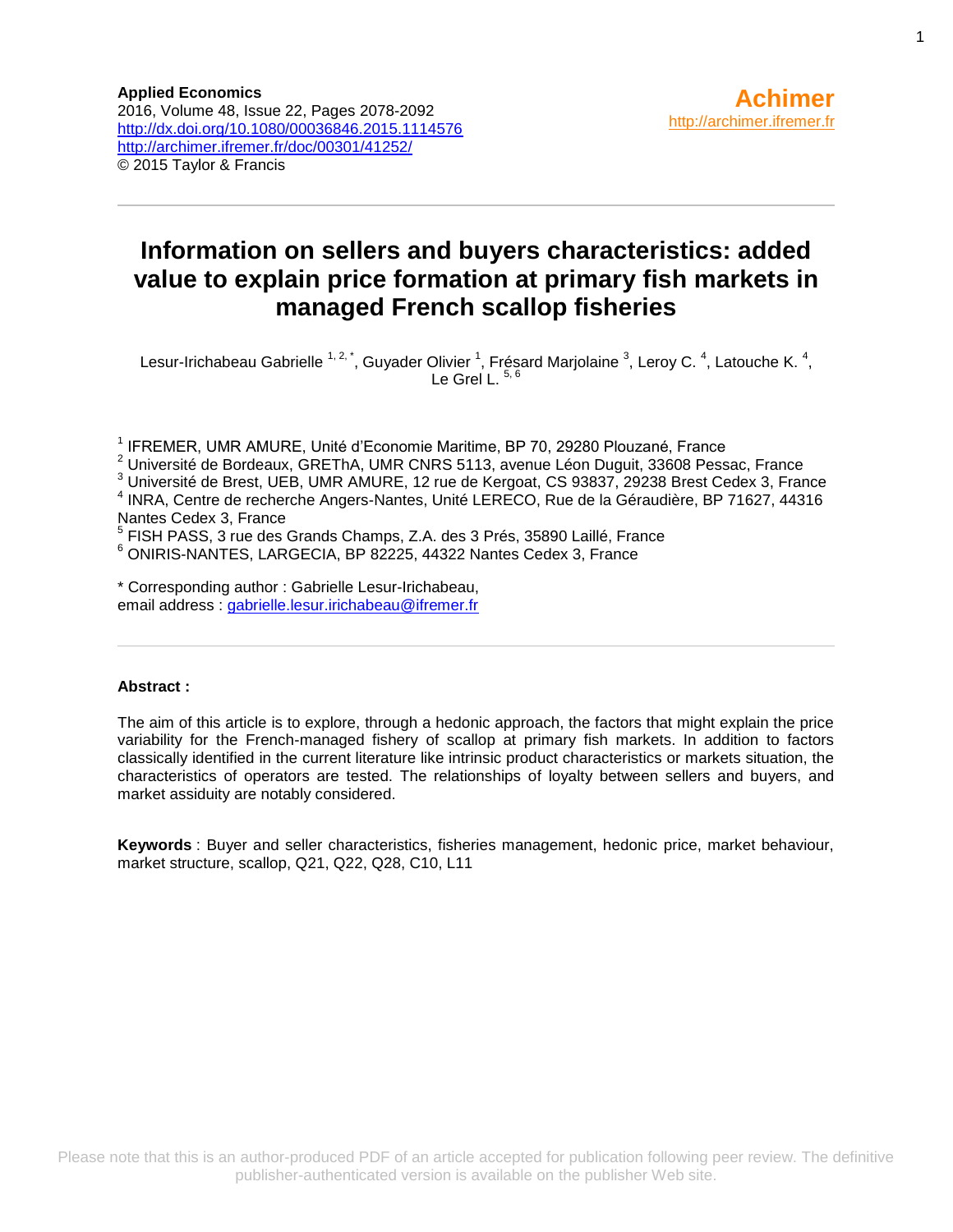### I. INTRODUCTION

French market of Scallop *(Pecten maximus)* is a particular market in the sense that the supply is regulated by management systems that are designed to ensure the sustainability of the resource and therefore associated economic activity. These management systems have implications on market structure as much on supply as on demand with consequences on the price formation mechanisms in both the short and long term. (BjØrndal *et al.*, 1992; McCay *et al.*, 1995; Matulich *et al.*, 1996; Helstad *et al.*, 2005). These management systems impose production conditions making the products landed in a management area relatively homogeneous in appearance. This relative product homogeneity due to a production under the same conditions is however not translated into price homogeneity. This implies that more attention is needed to devote to other factors than the quality attributes of fish or market conditions in analysis of prices; in particular, it is needed to consider the characteristics of operators, their market behaviour and interpersonal relationships.

Many studies have set out to examine price formation mechanisms for sea products. Some have concentrated on estimating inverse demand functions (Barten and Bettendorf, 1989; Eales and Unnevehr, 1994; Matsuda, 2007) enabling estimation of how sensitive the relationship between price and quantities landed really is. Others have focused on showing the influence of various brands or ecolabels (Roheim *et al.*, 2007; Roheim *et al.*, 2011; Sogn-Grundvag *et al.*, 2014), gear types (McConnell and Strand, 2000; Asche and Guillen, 2012; Sogn-Grundvag *et al.*, 2013, 2014), geographical origins (Asche and Guillen, 2012; Guillen and Maynou, 2014) or other attributes of the fish such as size, weight, presentation, or even colour (Gates 1974; McConnell and Strand, 2000; Carroll *et al.*, 2001; Asche and Guttormsen, 2001; Alfnes *et al.*, 2006; Smith and Gopalakrishnan, 2010; Zimmermann and Heino, 2013;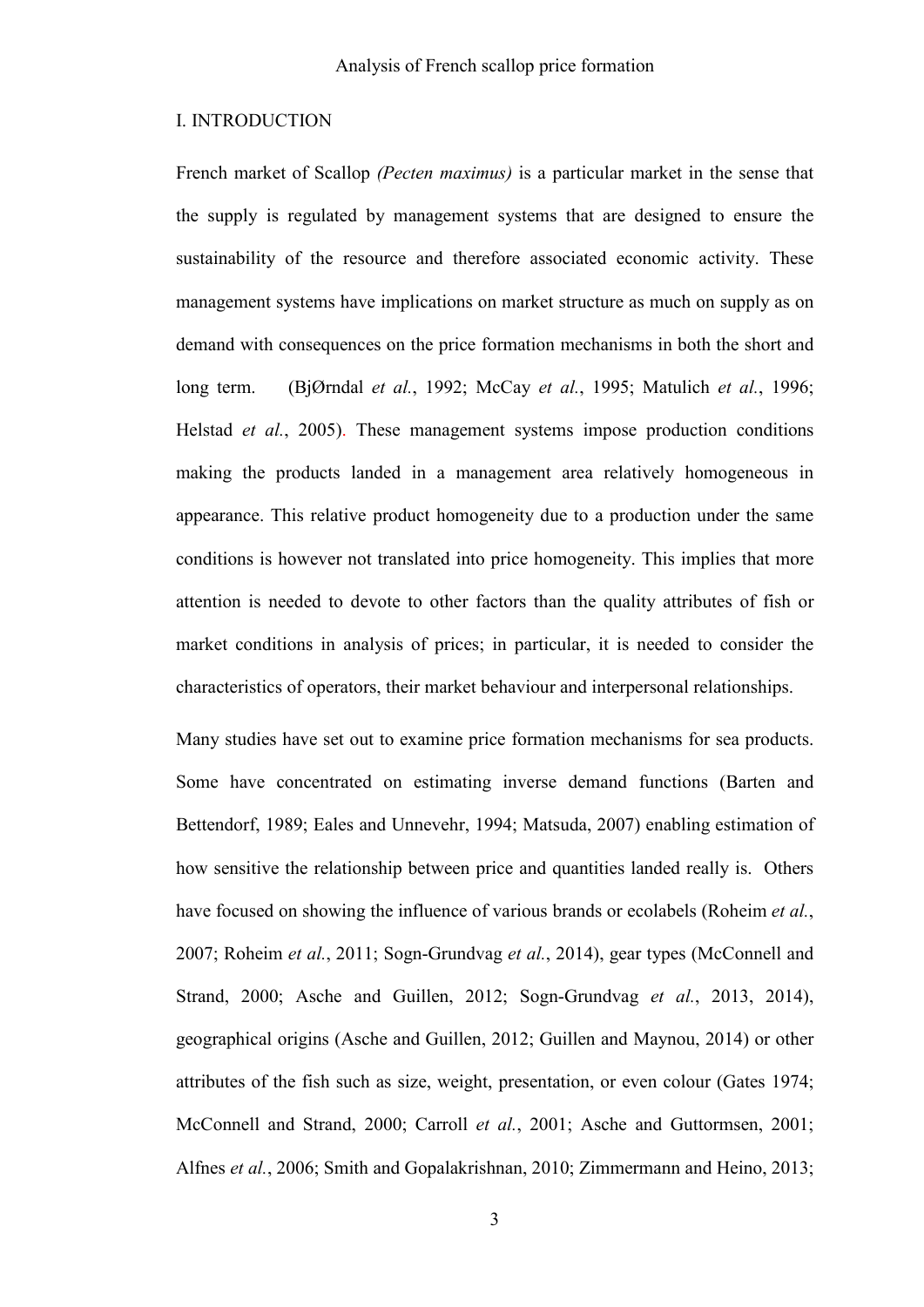Dey *et al.*, 2014; Sogn-Grundvag *et al.*, 2014). Helstad *et al.* (2005) have chosen an approach that closely scrutinises the links between selling methods (auction or direct sales) and price. Others have focused on how the relationships between buyers and sellers have impacted prices (Kirman and Vriend, 2000; Gallegati *et al.*, 2011; Vignes and Etienne, 2011; Cirillo *et al.*, 2012; Fluvià *et al.*, 2012) but this type of effect has never been included in hedonic models.

The scallop (*Pecten maximus*) fishery is one of the largest fisheries in France (Meunier *et al.*, 2013). Existing management systems are based mainly on regulation of inputs, and are characterised by the granting of fishing licenses (*numerus clausus*), limitations on fishing effort, and a calendar governing the duration of the fishing season (Fifas *et al.*, 2003; Alban and Boncoeur, 2008; OCDE, 2012). The scallop is a sedentary species, with stocks distributed throughout the English Channel. The fishery is made up accordingly of several sub-fisheries with differing management practices to take into account the particular ecological, biological and socio-economic characteristics encountered in each area (Fifas *et al.*, 2003; Guyader *et al.*, 2004; Binet, 2010; Guyader *et al.*, 2013). These characteristics favour a relatively heterogeneous range of products landed in the various auction halls around the English Channel, with as many sub-markets as there are management system zones and relatively homogeneous products within the same sub-market.

The licensing system implies that fishers have very few opportunities to operate in different management areas (Arzel *et al.*, 2005; Alban and Boncoeur, 2008). As a consequence most of the fishers tend to limit their fishing operation in only one management area. Inertia does not only concern fishers but also, to a certain extent, the buyers on primary fish markets. The latter rarely vary their sourcing and supply sites (Lesur-Irichabeau *et al.*, 2014) despite the opening up of opportunities to buy on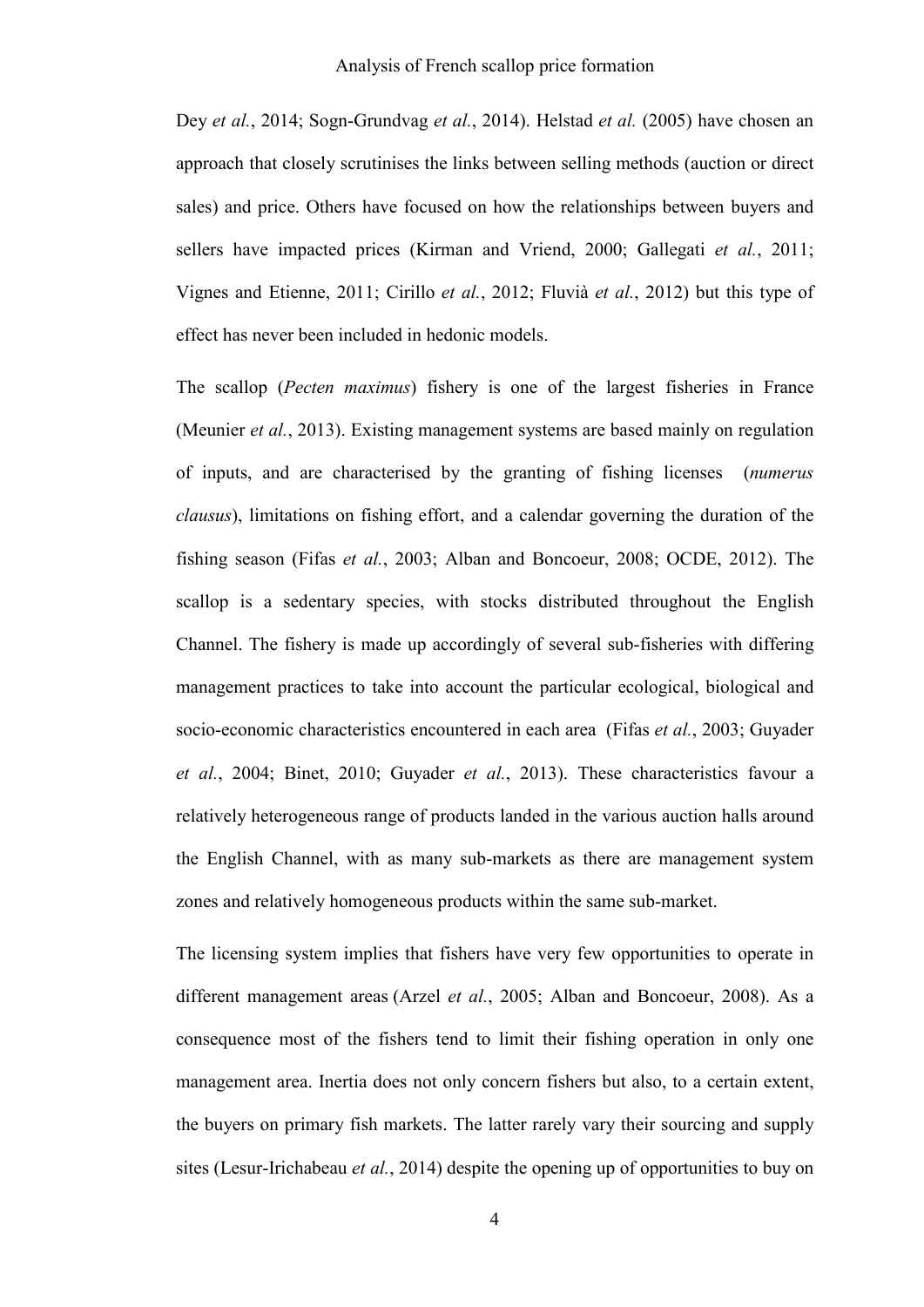### Analysis of French scallop price formation

the various sub-markets thanks to the computerisation of auction halls and the introduction of remote buying systems (Guillotreau *et al.,* 2006).

The objective of this article is to use a hedonic approach to explore those factors that are likely to explain the variability of the price of the scallop in a same management area, while giving equal consideration to characteristics such as the market, the products, their substitutability as a function of their origin, modalities and characteristics of the transactions. Particular attention is given to the influence of characteristics of the operators and their relationships at primary markets. Because we only study the transactions on the primary market, we assume that buyers are intermediaries acting in accordance with their knowledge of willingness to pay for the next buyers, whether intermediate or final consumers, given scallop characteristics.

### II. FRENCH SCALLOP FISHERIES

 $\overline{a}$ 

The scallop (*Pecten maximus*) is the leading species landed in France (15.8 thousand tons) and ranks fourth in terms of value ( $\epsilon$  37.6 million) in 2012. The 8 main fishing zones – referred to below as 'management areas' (MA) – are located in the French territorial waters, with the Saint Brieuc Bay (MA\_3) and the Bay of the Seine (MA\_6) accounting for 37% and 28% respectively of the total production in the English Channel (Fig.  $1$ )<sup>1</sup>. The various sub-markets considered correspond to the different management areas. Prices differ from one management area to another, with a minimum average annual price of 2.1  $\epsilon$ /kg in MA 3 and a maximum of 3.9  $\epsilon$ /kg in MA\_1.

<sup>&</sup>lt;sup>1</sup> The other French fishing grounds located in the Bay of Biscay represent less than  $4\%$  of the French production figure and are not considered in this study.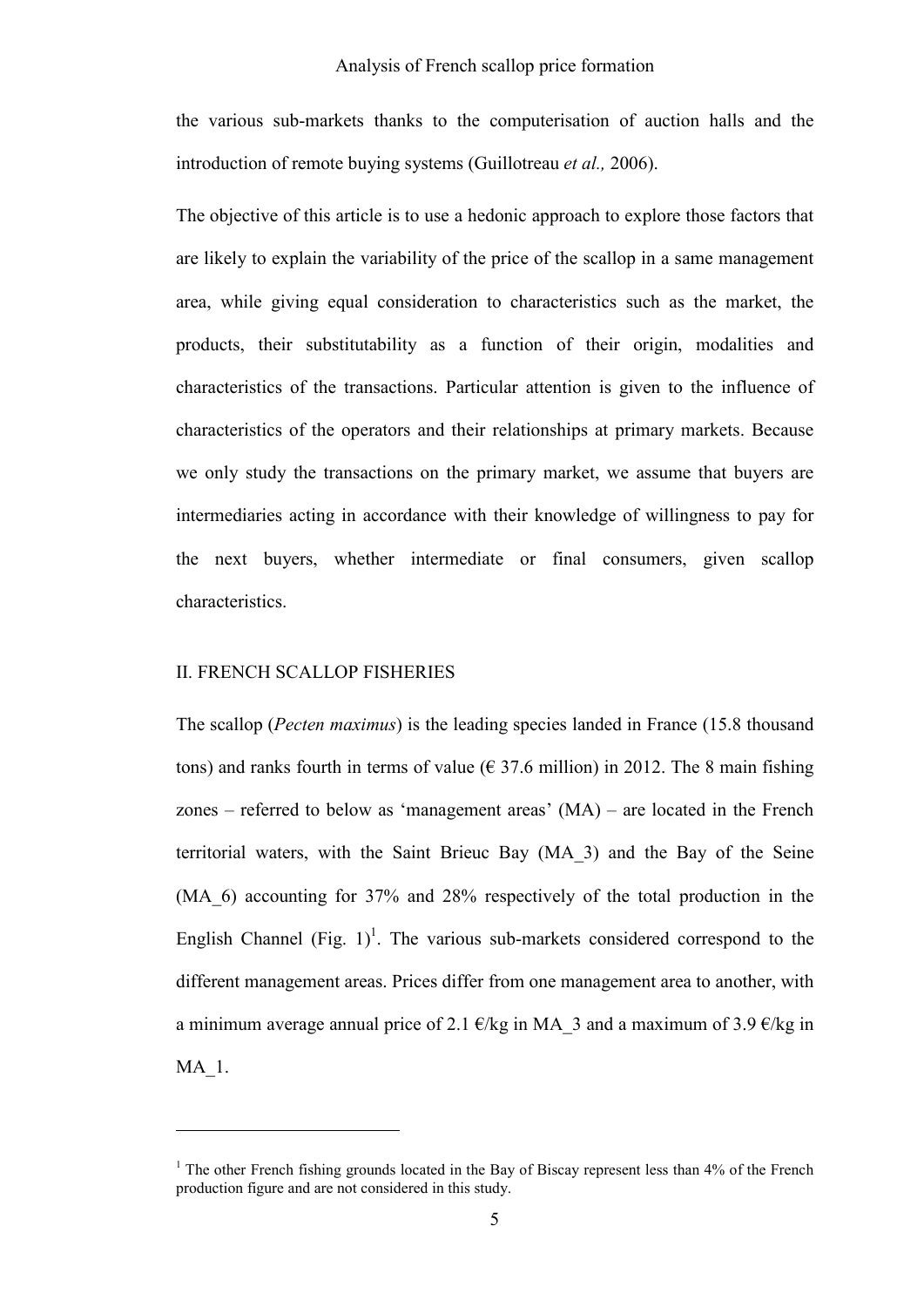

*Source: Authors based on the map of French Scallop Fisheries (http://aquacultureaquablog.blogspot.fr) and IFREMER-SIH data.* 

*Note: Data in brackets indicate the tonnage of scallops produced in each management area (MA) in 2012.* 

### **Fig. 1. Scallop management areas and primary fish markets locations**

As each zone is managed independently of the others (Fifas *et al.* 2003), the structures of the fleets are heterogeneous. As the table 1 shows, the vessel length and engine power almost consistently increase from West to East across the Channel, with a minimum of 9.4 m  $(87 \text{ kW})$  in zone MA 1 and a maximum of 16.7 m  $(312 \text{ m})$ kW) in zone MA\_8. As the number of authorised fishing days is also defined by the individual management system, each sub-market differs in terms of the number of days of activity (days with transactions) with a more sustained activity in the East than in the West.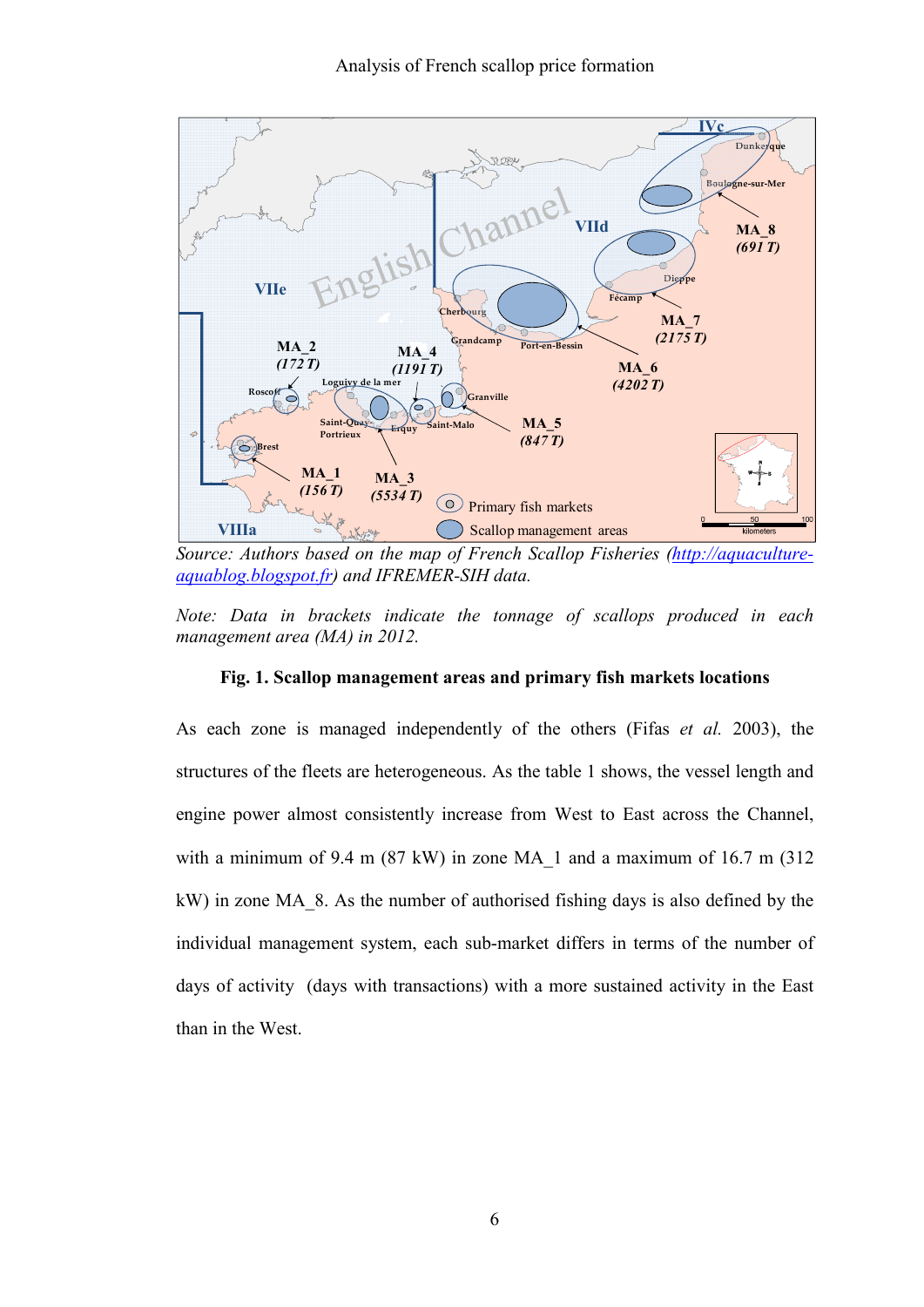The number of buyers<sup>2</sup> in primary fish market halls is relatively homogeneous between fishing grounds. As indicated in Table 1, the majority of fishing grounds are characterized by a predominance of fishmongers which are intermediary operators. They are key operators to the extent that they supply purchasing services for the major national retailers. These central purchasing services are responsible for centralizing purchasing operations so they can be subsequently redistributed over the national territory. Whatever the fishing ground, part of the production figure is bought by retail operators, mainly fish merchants, for resale to the end consumer. Some buyers may, in certain instances, be import and/or export operators.

|                |                                |             | MA 1 | MA <sub>2</sub> | MA 3 | MA 4 MA 5 |      | MA 6 MA 7 MA 8 |      |      |
|----------------|--------------------------------|-------------|------|-----------------|------|-----------|------|----------------|------|------|
|                | Annual production (Tons)       |             | 156  | 172             | 5534 | 1191      | 847  | 4200           | 2180 | 691  |
|                | Average price $(\epsilon/kg)$  |             | 3.9  | 2.7             | 2.1  | 2.2       | 2.3  | 2.4            | 2.5  | 2.9  |
|                | Number of sellers <sup>3</sup> |             | 63   | 18              | 199  | 38        | 27   | 126            | 64   | 26   |
|                | Vessels length (Average)       | 9           | 12   | 11              | 12   | 14        | 14   | 16             | 17   |      |
|                | Vessels engine power (Average) |             | 87   | 143             | 132  | 157       | 215  | 225            | 260  | 310  |
|                | Nb of days with transactions   |             | 87   | 61              | 133  | 135       | 145  | 154            | 164  | 149  |
|                | Nb of buyers                   |             | 44   | 54              | 191  | 19        | 56   | 70             | 59   | 69   |
|                |                                | Nb. (%)     | 64.1 | 69.2            | 43.5 | 57.9      | 45.3 | 53.0           | 40.7 | 45.6 |
|                | Fishmongers                    | $% an$ vol  | 76.6 | 66.5            | 54.3 | 45.2      | 46.6 | 68.3           | 74.4 | 62.5 |
|                |                                | Nb. (%)     | 25.6 | 9.6             | 43.5 | 21.1      | 37.7 | 34.8           | 39.0 | 45.6 |
|                | Fish merchants                 | $%$ an. vol | 6.9  | <i>12.0</i>     | 5.2  | 16.6      | 27.5 | 10.5           | 7.4  | 20.4 |
|                |                                | Nb. (%)     | 2.6  | 11.5            | 4.3  | -         | 9.4  | 6.1            | 8.5  | 4.4  |
|                | Processors                     | $%$ an. vol | 0.4  | 5.3             | 40.0 | -         | 23.6 | 16.3           | 14.0 | 8.8  |
|                |                                | Nb. (%)     | 2.6  | 3.8             | 2.2  | 15.8      | 3.8  | 3.0            | 5.1  | 4.4  |
| Type of buyers | Other                          | $% an$ vol  | 14.1 | 3.9             | 0.0  | 35.3      | 0.9  | 0.3            | 3.7  | 8.3  |
|                |                                | Nb. (%)     | 2.6  | 5.8             | 6.5  | 5.3       | -    | $\blacksquare$ | 6.8  |      |
|                | Supermarkets                   | $% an$ vol  | 0.7  | 12.3            | 0.4  | 2.9       |      |                | 0.5  |      |
|                | specialized<br>Non             | Nb. (%)     | 2.6  |                 |      | -         | 3.8  | 3.0            |      |      |
|                | wholesalers                    | $%$ an. vol | 1.2  |                 |      |           | 1.5  | 4.7            |      |      |

**Table 1. Management areas characteristics in 2012** 

 $\overline{a}$ 

 $2^2$  The number of buyers in the management area 3 is relatively large compared to other management areas due to the obligation for fishers to sell their entire production at auction hall. Fishers have to buy their own production if they want to sell it themselves.

<sup>&</sup>lt;sup>3</sup> We refer also to the vessel or to the fisher to designate 'seller'.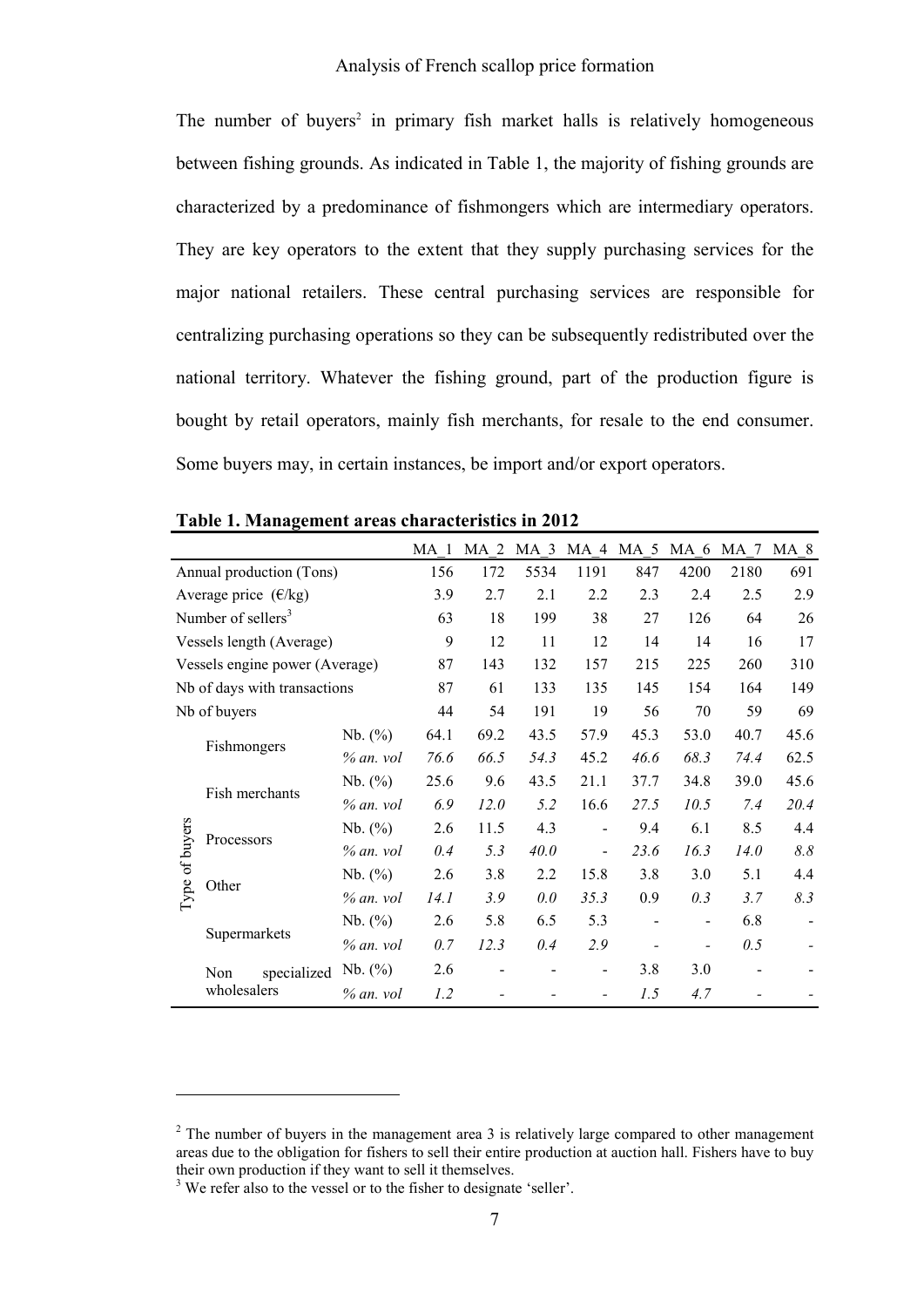All buyers at the primary fish market are intermediaries but not in the same way. Fish merchants are, for example, intermediaries between fisher and the end consumer. Their marketing zone is, usually at any rate, in the vicinity of the fishing grounds themselves, in the framework of short circuits. Fish mongers are larger scale operators, notably with an intermediary role for central purchasing services and supermarkets distribution networks when the latter are not themselves buyers in the primary fish market. Processors only transform the product, mainly into for scallop frozen meat.

### III. METHOD AND DATA

### *Hedonic price function and marginal effects*

A hedonic price function is estimated for each of the eight management areas under consideration. The functional form selected differs depending on the fishing ground, but the general form is the following:

$$
\ln Y = \alpha + \beta \ln X + \delta X' + \phi Z + \varepsilon \tag{1}
$$

where  $X$  and  $X'$  are continuous variables which, depending on the model, are in logarithmic or normal format and *Z*, are the dummy variables. Each model is estimated using the same set of explanatory variables. From estimated coefficients, it will be possible to calculate the marginal effects that enable us to quantify the sensitivity of the price to a variation in a component of the latter. The calculation of these marginal effects differs according to the nature of the explanatory variables. Table 2 below describes the rules for interpreting by type of variable.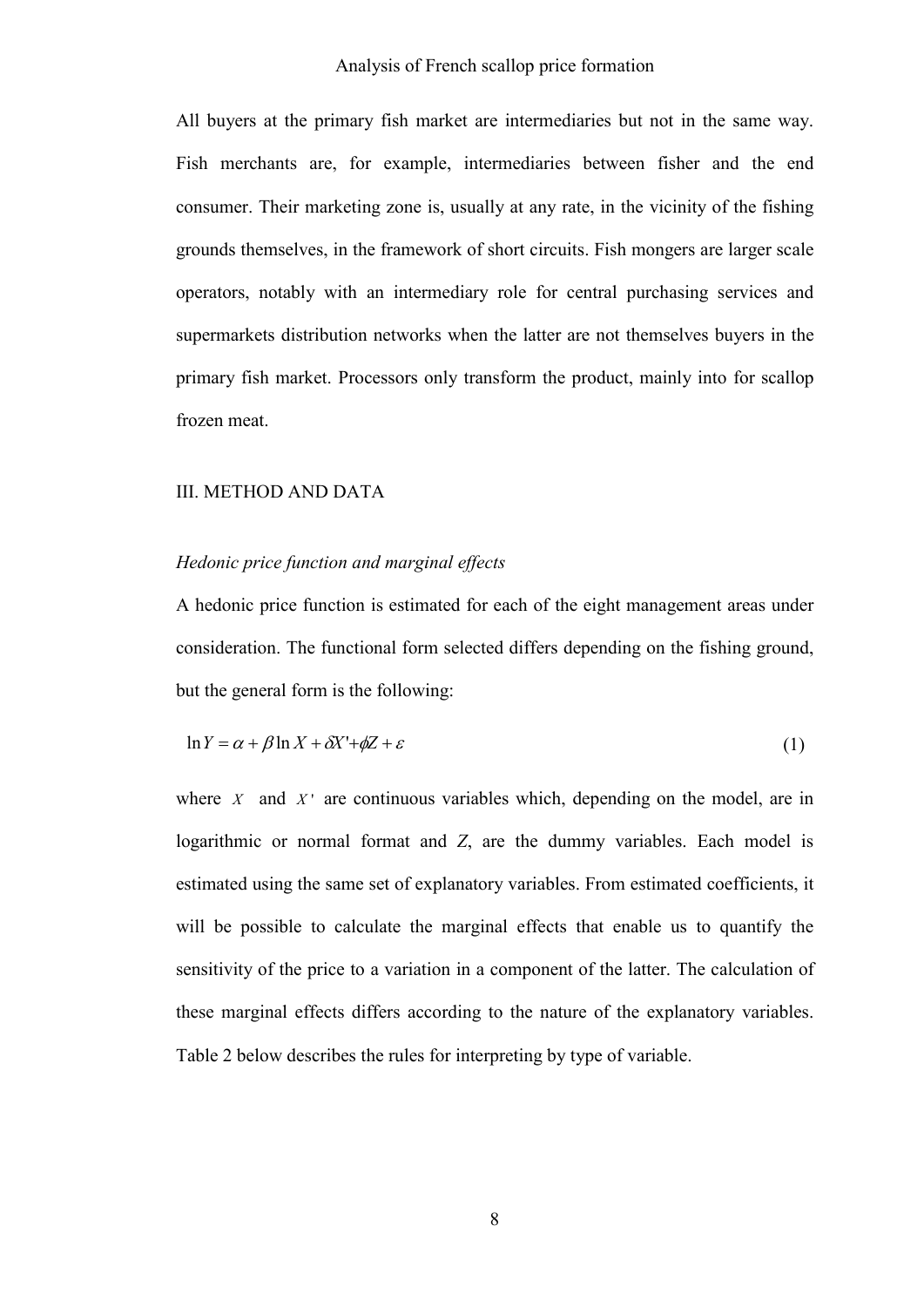|                     | Type Calculation                     | Interpretation                                                                                                                           |
|---------------------|--------------------------------------|------------------------------------------------------------------------------------------------------------------------------------------|
| Log $\hat{\beta}_k$ |                                      | A 1% increase in the explanatory variable corresponds to an<br>increase of $\hat{\beta}_k$ % of the sale price per kilo                  |
|                     | Norm $\hat{\beta}_k \times 100$      | A one-unit increase in the explanatory variable corresponds to a<br>variation of $100 \times \hat{\beta}_k$ % of the sale price per kilo |
|                     | Dum $g = 100(e^{\hat{\beta}_k} - 1)$ | The percentage impact of modality taking the value 1 of the<br>explanatory variable on the sale price per kilo is equal to $g$           |

**Table 2. Interpretation rules for estimated coefficients (Terra, 2005)** 

### *Data*

The database used includes 32,166 market transactions for scallops in the year 2012, extracted from sales data. The sales data deliver information about sales of fishery products, mainly in the fish auction halls. They are recorded by the Inter-Auction Network (RIC)<sup>4</sup>, managed by France Agrimer for the account of the *Direction des Pêches Maritimes et de l'Aquaculture* (DPMA) and are made available to Ifremer's Fishing Information System  $(SIH)^5$ .

The flow of information from the RIC allows us to obtain a detailed description of the sales concluded at auction: identification of the vessel, the date and the type of sale, description by commercial species (status, presentation, commercial category, quantity and total amount of the sale) and buyer identification. The flow of information from the RIC is completed by the information on the vessels available in SIH database containing details of fishing vessel activity and in the Community

 $\overline{a}$ 

<sup>4</sup> According to Commission Regulation (EC) No 1077/2008 of 3 November 2008 laying down detailed rules for the implementation of Council Regulation (EC) No 1966/2006 on electronic recording and reporting of fishing activities and on means of remote sensing and repealing Regulation (EC) No 1566/2007.

 $<sup>5</sup>$  http://sih.ifremer.fr/</sup>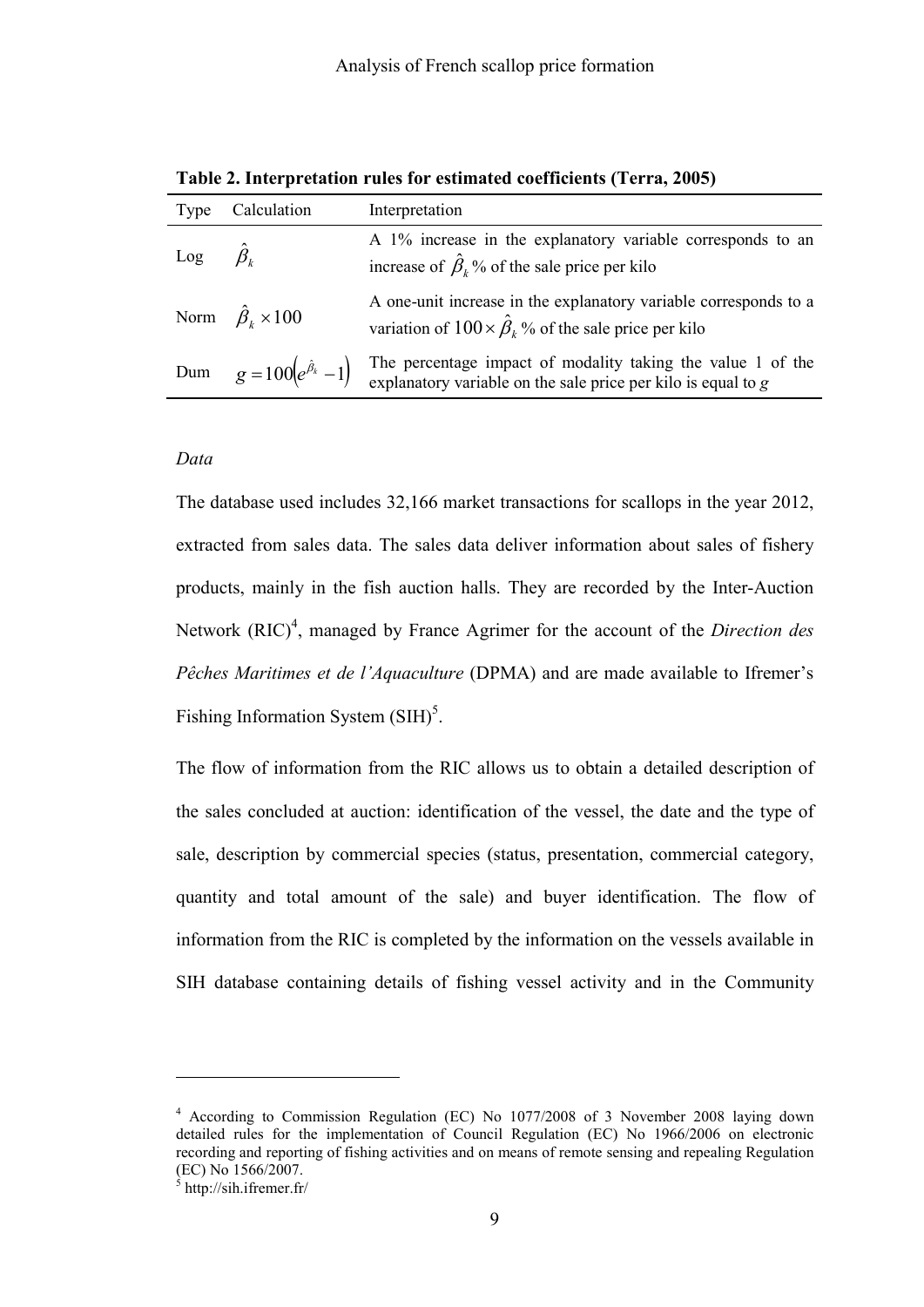fishing fleet Register<sup>6</sup>. The Register of Commerce and Companies<sup>7</sup> provides detailed information about buyers. The variables used in the models (Table 3) are taken from these different information sources. The descriptive statistics concerning the variables used in each of the models featuring in the appendix. In this table are also given references from the current literature considering the same types of variables in the study of mechanisms of price formation in the case of seafood products.

The dependent variable *(price per unit)* corresponds to the price per unit of scallops at which a batch is exchanged between a seller and a buyer at a defined date and in a given location (Management Area) $8$ . A batch corresponds in this way to the object of any given transaction. To each batch corresponds one type of transaction *(auction/contract/mutual agreement)* and one size of scallop *(small size/medium size/large size)*.

The months of the year *(January to December)* are tested to the extent that previous studies mention that there exists a certain seasonality in consumption habits for this product independently of the seasonality of production (Abso Conseil, 2010). In order to take market conditions into account, daily production at local and national scales *(local daily supply and national daily supply)* and the number of buyers *(nb of buyers)* are included in the analysis. *Seller production (vol/%)* and *buyer purchase (vol/%)* represent the scallop daily market shares of the different operators expressed either as a quantity, or as a percentage.

 $\overline{a}$ 

<sup>6</sup> http://ec.europa.eu/fisheries/fleet/

<sup>7</sup> https://www.infogreffe.fr/societes/

<sup>&</sup>lt;sup>8</sup> A previous study (Foucher, *et al.*, 2015) showed that there is as many markets as management areas. This explains why we perform a model for each management area. The potential interdependence of markets however taken into account through the variable *"national daily supply"*. A consequence of the existence of eight markets is that explanatory variables of price are not the same for all models.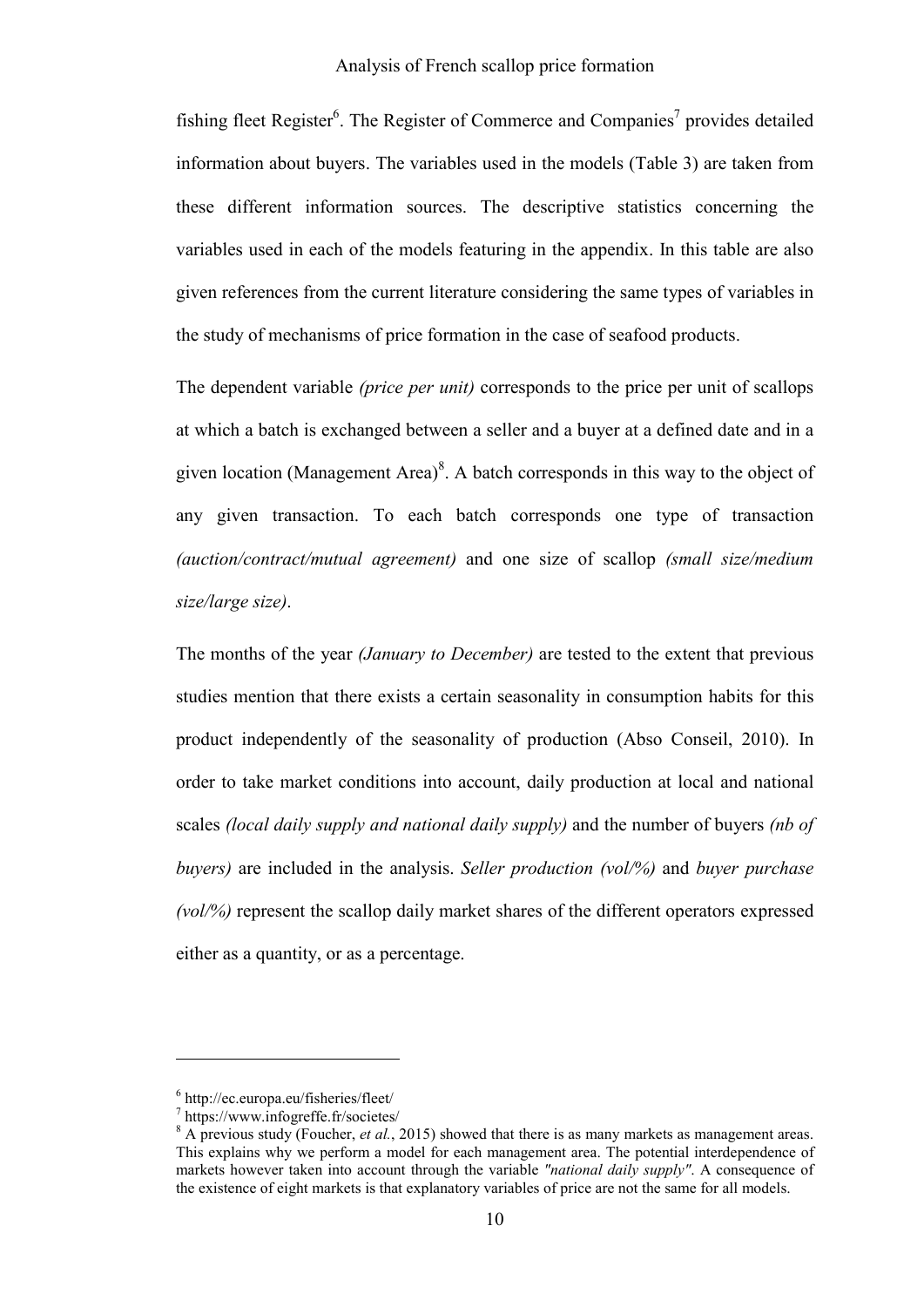| Variable                        | Coding                    | Label                                        | References in the current literature                                                                        |
|---------------------------------|---------------------------|----------------------------------------------|-------------------------------------------------------------------------------------------------------------|
| Forms/modes of sale             |                           |                                              |                                                                                                             |
| Type of transaction             | auction                   | auction                                      | Salayo et al., 1999*; Carroll et al., 2001*; Helstad et                                                     |
|                                 | contract                  | contract                                     | al., 2005                                                                                                   |
|                                 | mutual agreement          | mutual agreement                             |                                                                                                             |
| Size                            |                           |                                              |                                                                                                             |
| Product category                | Small size                | european categorization of scallops UE10     | Salayo et al., 1999*; McConnell and Strand, 2000*;                                                          |
|                                 | Large size                | european categorization of scallops UE11     | Asche and Guttormsen, 2001; Carroll et al., 2001*;<br>Helstad et al., 2005; Kristofersson and Rickertsen,   |
|                                 | Medium size               | european categorization of scallops UE12     | 2007*; Asche and Guillen, 2012*; Fluvià et al., 2012;                                                       |
|                                 |                           |                                              | Le Floc'h et al., 2012; Zimmermann and Heino, 2013;                                                         |
|                                 |                           |                                              | Dey et al., 2014; Sogn-Grundvag et al., 2014*                                                               |
| Temporal                        |                           |                                              |                                                                                                             |
| Month of the transaction        | January                   | January                                      | Carroll et al., 2001 <sup>*</sup> ; Kristofersson and Rickertsen,                                           |
|                                 |                           | $\vdots$                                     | 2007*; Gallegati et al., 2011; Vignes and Etienne,<br>2011; Asche and Guillen, 2012*; Fluvià et al., 2012;  |
|                                 | December                  | December                                     | Guillen and Maynou, 2014*; Sogn-Grundvag et al.,                                                            |
|                                 |                           |                                              | $2014*$                                                                                                     |
| Competition                     |                           |                                              |                                                                                                             |
| Number of buyers                | nb of buyers              |                                              | Helstad et al., 2005; Fluvià et al., 2012                                                                   |
| <i><u><b>Ouantities</b></u></i> |                           |                                              |                                                                                                             |
| Daily supply (volume)           | local daily supply        | local daily supply                           | Barten and Bettendorf, 1989; Härdle and Kirman,                                                             |
|                                 | national daily supply     | national daily supply                        | 1995; McConnell and Strand, 2000*; Carroll et al.,<br>2001*; Kristofersson and Rickertsen, 2007*; Gallegati |
| Local daily individual          | seller production (vol)   | volume produce daily                         | et al., 2011; Fluvià et al., 2012; Dey et al., 2014;                                                        |
| production                      | seller production $(\% )$ | proportion of the daily production           | Guillen and Maynou, 2014*                                                                                   |
| Local daily individual          | buyer purchase (vol)      | volume bought daily                          |                                                                                                             |
| purchase                        | buyer purchase $(\% )$    | proportion of the daily production purchases |                                                                                                             |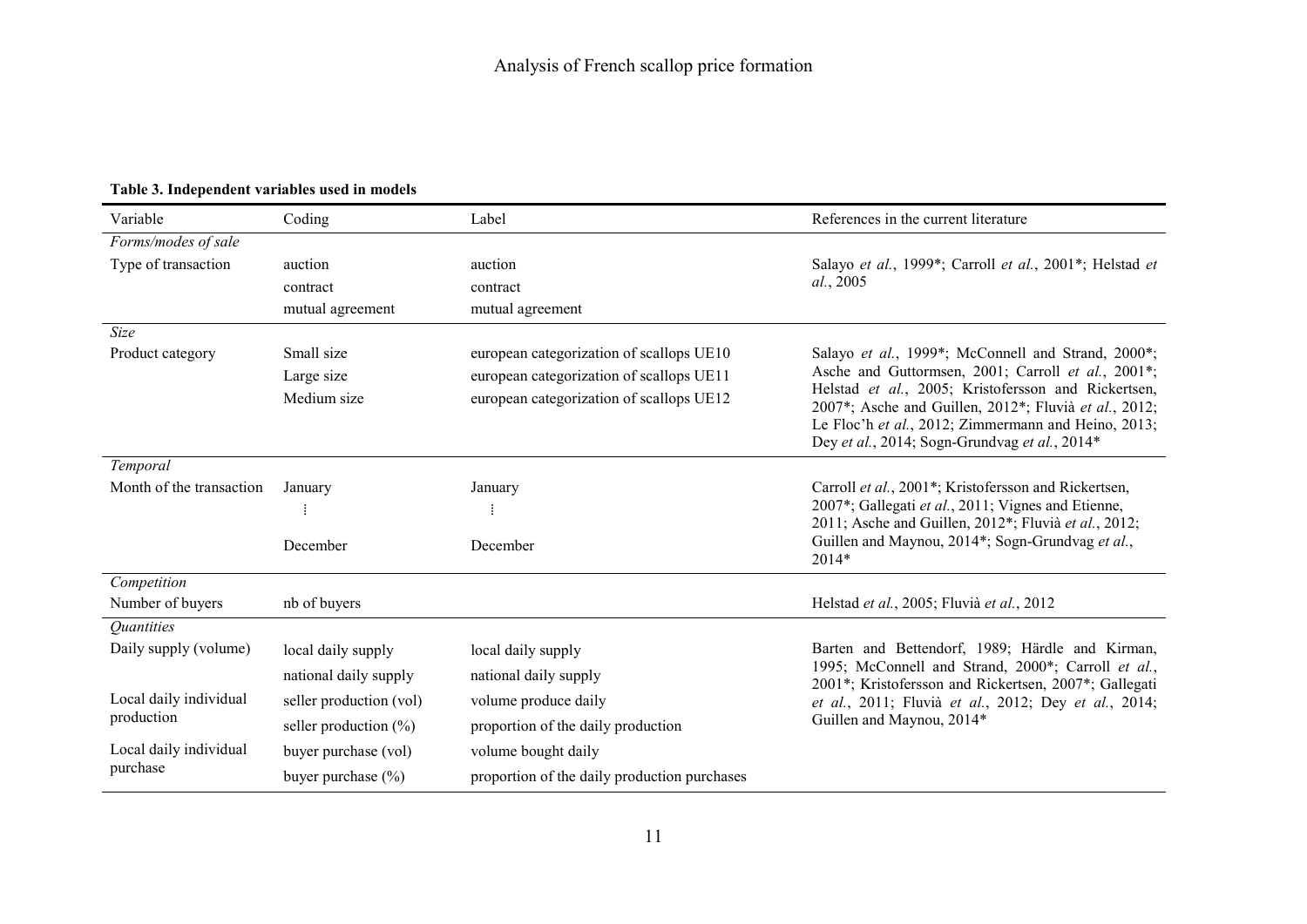**Table 3. (Continued)** 

| Variable                     | Coding                    | Label                                               | References                                                       |
|------------------------------|---------------------------|-----------------------------------------------------|------------------------------------------------------------------|
| Size of production units     |                           |                                                     |                                                                  |
| Vessels length               | vessel length             | length of vessel in meters                          | Le Floc'h et al., 2012                                           |
| Characteristics of operators |                           |                                                     |                                                                  |
| Dependence to scallop        | seller dependence (year)  | seller annual rate of dependence to scallop         | Salayo et al., 1999*; Carroll et al., 2001*; Asche et al.,       |
|                              | seller dependence (month) | seller monthly rate of dependence to scallop        | 2002; Vignes and Etienne, 2011; Sogn-Grundvag et<br>$al., 2013*$ |
|                              | buyer dependence (year)   | buyer annual rate of dependence to scallop          |                                                                  |
|                              | buyer dependence (month)  | buyer monthly rate of dependence to scallop         |                                                                  |
| Type of buyers               | buyer type: other         | other type of buyer                                 |                                                                  |
|                              | buyer type: wholesaler    | wholesaler                                          |                                                                  |
|                              | buyer type: supermarket   | supermarket                                         |                                                                  |
|                              | buyer type: fish merchant | fish merchant                                       |                                                                  |
|                              | buyer type: fisher        | fisher                                              |                                                                  |
|                              | buyer type: fishmonger    | fishmonger                                          |                                                                  |
|                              | buyer type: transformer   | processor                                           |                                                                  |
|                              | buyer importer            | scallop importer                                    |                                                                  |
|                              | buyer exporter            | scallop exporter                                    |                                                                  |
| Diligence rate               | diligence rate $(S)$      | seller diligence rate                               |                                                                  |
|                              | diligence rate $(B)$      | buyer diligence rate                                |                                                                  |
| Loyalty                      |                           |                                                     |                                                                  |
| Relationships between        | seller loyalty rate (lot) | seller loyalty rate based on number of transactions | Kirman and Vriend, 2000; Gallegati et al., 2011;                 |
| operators                    | seller loyalty rate (vol) | seller loyalty rate based on volume exchange        | Vignes and Etienne, 2011; Cirillo et al., 2012; Fluvià           |
|                              | buyer loyalty rate (lot)  | buyer loyalty rate based on number of transactions  | et al., 2012                                                     |
|                              | buyer loyalty rate (vol)  | buyer loyalty rate based on volume exchange         |                                                                  |

Note: 'S' or 'B' indicate variable concerning respectively sellers or buyers.

\* Articles using a hedonic price modelling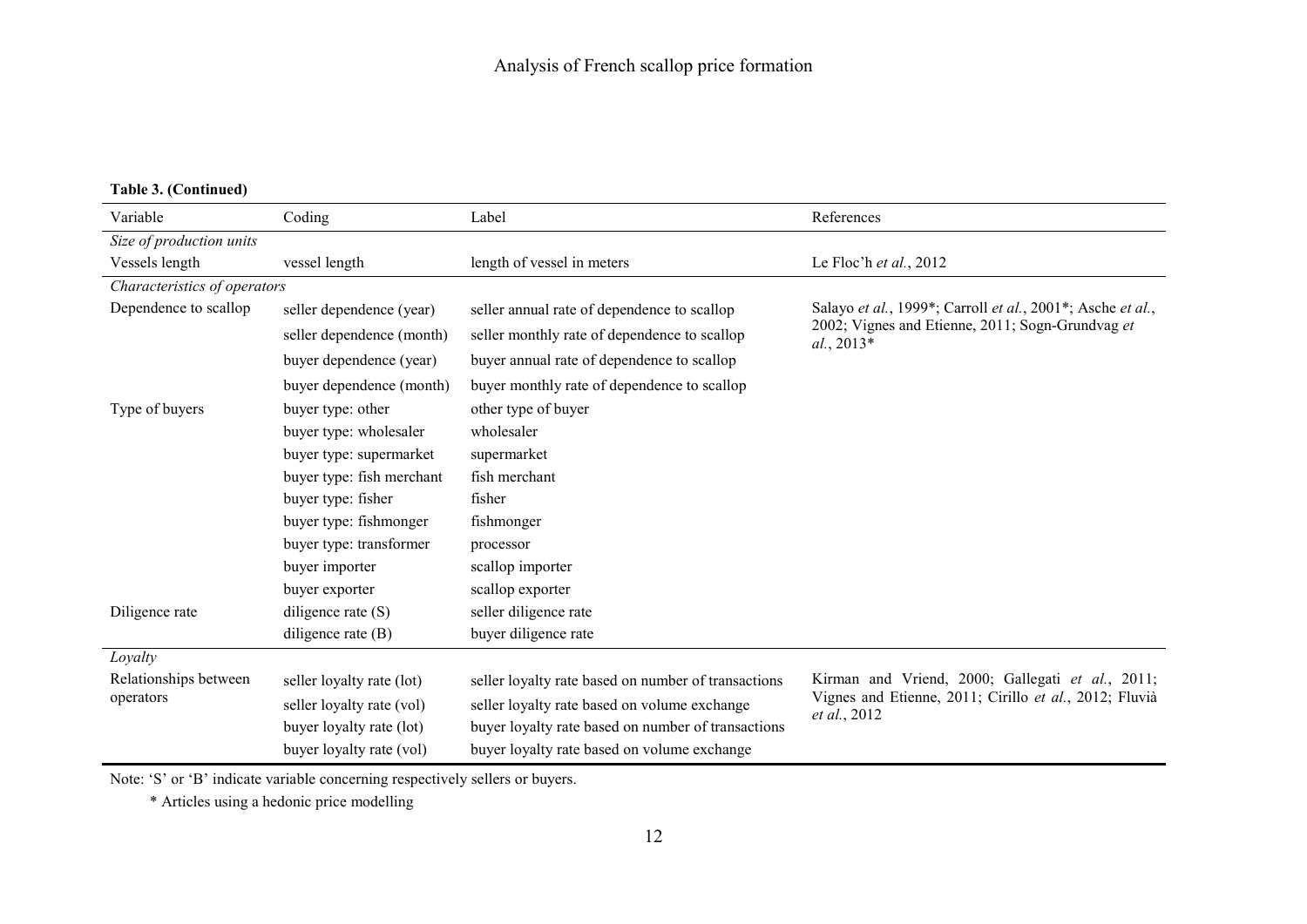The economic dependence of operators *(seller dependence (year/ month), buyer dependence (year/month))* is here measured by the proportion of scallop in the total turnover figure for sales (purchases) of fishing firms (buyers), considering either the monthly or annual scale.

The variables *seller loyalty rate (lot), buyer loyalty rate (lot)* correspond to the number of transactions concluded between a seller (buyer) and a buyer (seller), as compared with the total number of transactions concluded by the seller (buyer) over the period studied independently of the quantities exchanged. The variables *seller loyalty rate (vol), buyer loyalty rate (vol)* are calculated according to the same principle, this time integrating the quantities exchanged independently of the number of transactions. Finally, operator assiduity is introduced *via* the presence rate *(diligence rate (S/B))*. This rate expresses the ratio between the number of days where the buyer (seller) has been active in the primary fish market, and the total number of days of sale of scallops in this same primary fish market.

The position of the buyer on the international scallop market *(buyer importer* and *buyer exporter)* and the type of activity involved *(buyer type: fish merchant, buyer type: fishmonger,* etc.*)* are also considered as possible factors in explaining variability in the price of scallops.

### IV. RESULTS

### *Market conditions*

Among the sources of variability of scallop prices in a given management area explored, the sensitivity due to the relationship between prices and quantities (*local* and *national supply*) was considered. For the markets under consideration, the pertinent relationship is given by an inverse demand curve, the quantity of scallops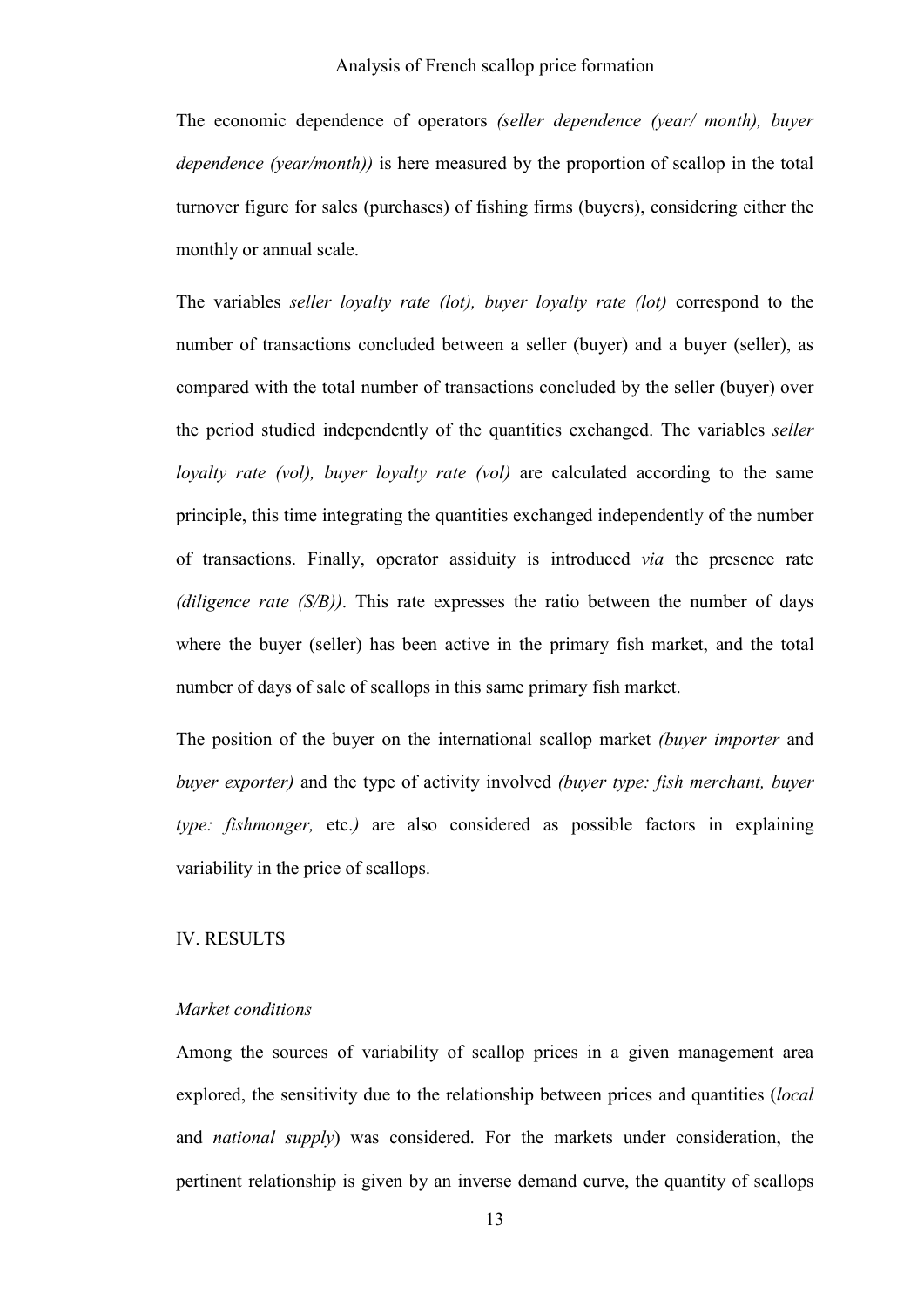landed locally each day (*local daily supply*) being strongly constrained by the specific system of regulation to each zone. The results are significant for all zones with negative price-quantity flexibility coefficients. These coefficients are relatively weak (-0.03 and -0.05) for the two main production zones MA\_3 and MA\_6 (Tables 4(a) to 4(h)). For the other zones, the higher the estimated coefficient, the lower the production level.

Even though the products sourced by the different fishing grounds are heterogeneous, the significance of the variable *national daily supply* for all management areas indicates that there is a certain substitutability between products sourced from different management areas. However, the degree of interaction is relatively high for both the main production zones and in particular for zone MA\_6. This is much lower, and up to 450 times lower for the other production zones. This leads us to believe that while a certain integration of markets does exist, it is only partial.

The results also show that the higher the number of buyers (*nb of buyers*) in each market place, the higher the prices will be. This expected effect of the number of buyers on the conditions of competition and price formation is meanwhile specific to each zone. This differentiated effect depending on the zone is, at this stage, difficult to explain.

14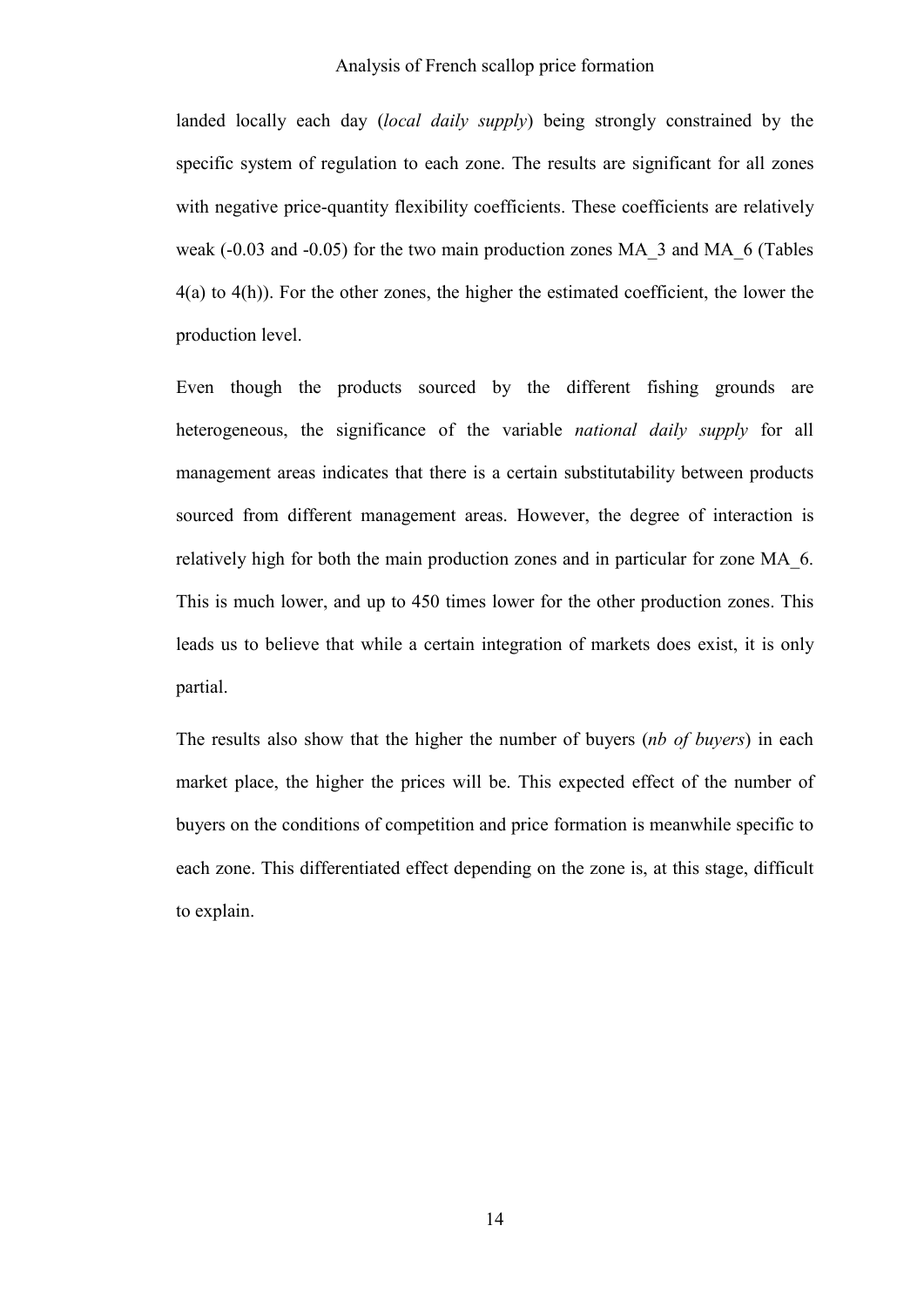|                       | $MA_1$                      |         | MA <sub>2</sub>  |           | MA 3         |             | $MA_4$              |         | $MA_5$               |         | MA 6         |         | MA <sub>7</sub>    |         | <b>MA 8</b>      |         |
|-----------------------|-----------------------------|---------|------------------|-----------|--------------|-------------|---------------------|---------|----------------------|---------|--------------|---------|--------------------|---------|------------------|---------|
|                       | ß                           | ME      | ß                | <b>ME</b> | β            | ME          | ß                   | ME      | ß                    | ME      | β            | ME      | β                  | ME      | $\beta$          | МE      |
| $\_cons$              | $2.32$ ***                  |         | 1.945 ***        |           | $1.148***$   |             | $0.826***$          |         | 1.984***             |         | $2.03***$    |         | 1.989***           |         | 2.235 ***        |         |
| auction               |                             |         |                  |           | $0.033***$   | 3.37        |                     |         | $-0.046**$           | $-4.53$ |              |         |                    |         | $0.013$ **       | 1.26    |
| contract              |                             |         |                  |           | $0.066$ ***  | 6.81        |                     |         |                      |         | $-0.096$ *** | $-9.11$ | $-0.064$ ***       | $-6.17$ |                  |         |
| mutual agreement      |                             |         |                  |           |              |             | $0.032***$          | 3.26    |                      |         | $-0.065**$   | $-6.28$ | $-0.06$ ***        | $-5.79$ |                  |         |
| small size            |                             |         |                  |           |              |             |                     |         |                      |         | $-0.027$ *** | $-2.71$ |                    |         |                  |         |
| large size            |                             |         |                  |           |              |             |                     |         |                      |         | $0.268***$   | 30.68   | $0.042$ ***        | 4.31    | $0.017**$        | 1.74    |
| January               | $0.23***$<br>8              | 21.21   | $-0.285$ ***     | 24.82     | $-0.052$ *** | $-5.04$     |                     |         | $-0.21$ ***          | 18.93   |              |         | $0.073$ ***        | 7.57    |                  |         |
| February              | $0.08***$                   | $-7.73$ |                  |           | $-0.05$ ***  | $-4.82$     |                     |         | $-0.179$ ***         | 16.41   | $-0.084$ *** | $-8.01$ |                    |         |                  |         |
| March                 | $0.09***$                   | 9.39    |                  |           | $-0.058$ *** | $-5.58$     | $-0.034$ ***        | $-3.38$ | $-0.16***$           | 14.79   |              |         | $-0.021$ ***       | $-2.12$ |                  |         |
| April                 | $0.17$ ***<br>2             | 18.8    |                  |           | $-0.019**$   | $-1.91$     | $0.207***$          | 22.98   | $0.035**$            | 3.58    | $0.044$ ***  | 4.51    | $0.056***$         | 5.71    | $0.157$ ***      | 16.95   |
| May                   |                             |         |                  |           |              |             |                     |         |                      |         | $-0.145***$  | 13.48   |                    |         |                  |         |
| October               |                             |         | $-0.178$ ***     | 16.31     |              |             |                     |         | $-0.225$ ***         | 20.16   | $-0.102$ *** | $-9.68$ | $-0.085***$        | $-8.12$ | $-0.159$ ***     | 14.66   |
| November              |                             |         |                  |           | $0.046***$   | 4.72        | $0.155***$          | 16.71   |                      |         |              |         |                    |         |                  |         |
| December              | $0.15_{\ast\ast\ast}$       | 16.32   |                  |           |              |             | $0.049***$          | 4.96    | $-0.109$ ***         | 10.35   | $0.033***$   | 3.38    |                    |         | $0.047$ ***      | 4.82    |
| nb of buyers          | $0.06$ ***<br>$\mathcal{E}$ | 0.06    | $0.007$ ***      | $1e-03$   | $0.001$ ***  | $5e-$<br>04 | $0.014**$           | 0.01    | $0.057***$           | 0.06    | $0.028***$   | 0.03    | $0.019**$          | 0.02    | $0.008$ ***      | $2e-03$ |
| local daily supply    | $0.20***$<br>2              | $-0.2$  | $-0.134$ ***     | $-0.13$   | $-0.03$ ***  | $-0.03$     | $-0.013$ ***        | $-0.01$ | $-0.121$ ***         | $-0.12$ | $-0.053$ *** | $-0.05$ | $-0.12***$         | $-0.12$ | $-0.148$ ***     | $-0.15$ |
| national daily supply | $3e^{-***}$                 |         | 4e-04 $-1e-07$ † | $-2e-$    | $-0.008**$   |             | $-0.01 - 3e-07$ *** |         | $-3e$ - $-4e-07$ *** | $-4e-$  | $-0.049$ *** |         | $-0.05$ $-1e-07**$ |         | $-1e- 0.008$ *** | $-0.01$ |

### **Table 4. Estimation results for each management area models of scallop price**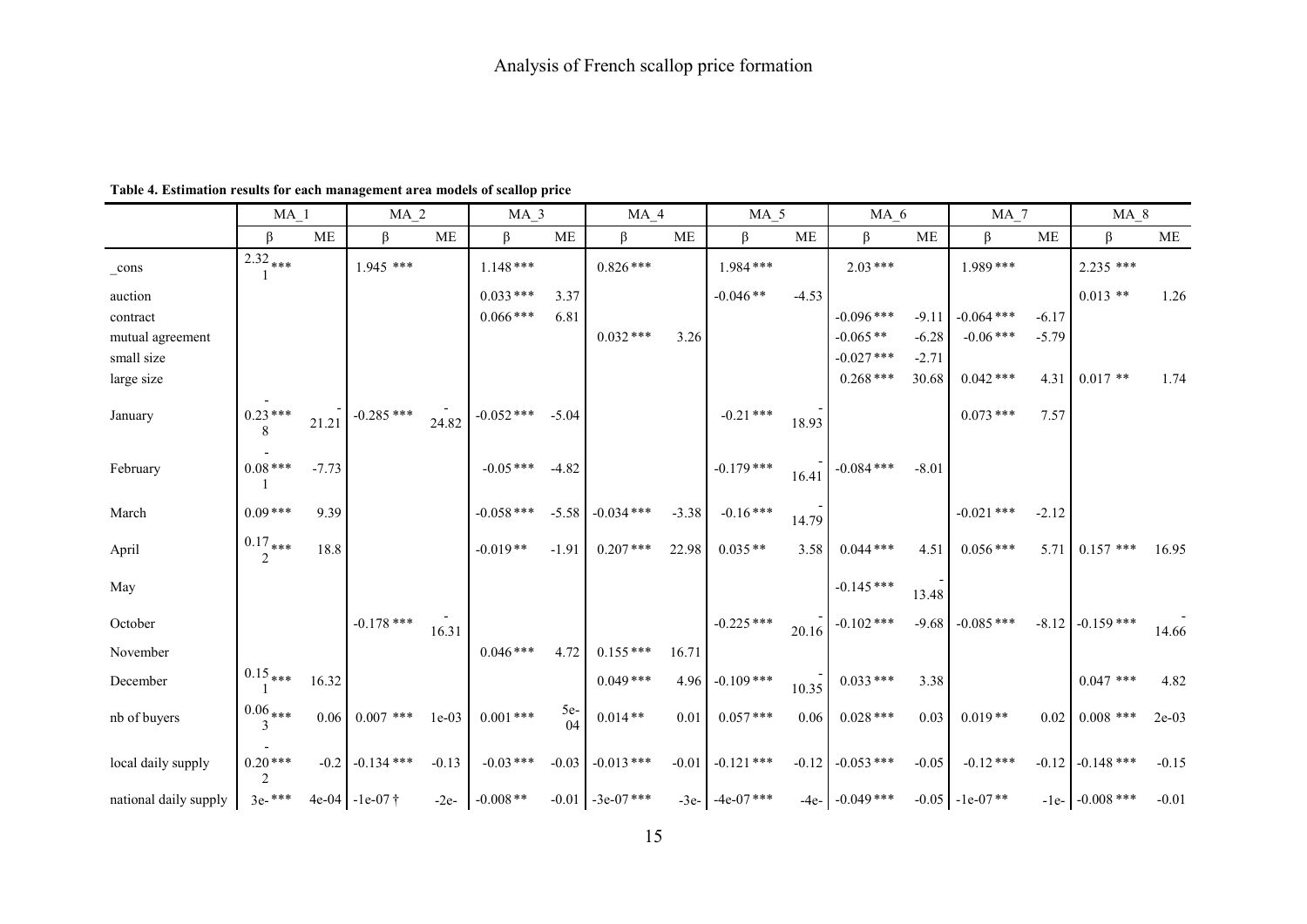|                              | 07                           |              |             | 04      |                |             |             | 04      |              | 04           |              |         |              | 04      |              |         |
|------------------------------|------------------------------|--------------|-------------|---------|----------------|-------------|-------------|---------|--------------|--------------|--------------|---------|--------------|---------|--------------|---------|
| seller production            |                              |              |             |         | $0.005*$       | $5e-$<br>03 |             |         | $-0.027$ *** | $-0.03$      |              |         | $-0.023$ *** | $-0.02$ | $0.008*$     | 0.01    |
| buyer purchase               | $0.00***$<br>4               | $-7e-$<br>04 | $-0.024$ ** | $-0.02$ |                |             | $0.001$ *** | $1e-04$ | $-0.028$ *** | $-0.03$      | $-0.011$ *** | $-0.01$ | $-0.01**$    | $-0.01$ | $-0.017$ *** | $-0.02$ |
| vessel length                | $0.07*$<br>9                 | $0.08\,$     | $0.061$ *   | 0.06    | $0.011\dagger$ | 0.01        |             |         | $0.006**$    | 8e-04        |              |         | $0.042*$     | 0.04    | $0.058$ ***  | 0.06    |
| seller dependence            |                              |              |             |         |                |             |             |         | $-3e-04*$    | $-2e-$<br>04 | $-0.024*$    | $-0.02$ |              |         | $-0.026**$   | $-0.03$ |
| buyer dependence             |                              |              | $0.007 *$   | 0.01    | $-0.009*$      | $-0.01$     | $2e-04*$    | $1e-04$ | $0.001$ ***  | $2e-04$      | $0.011***$   | 0.01    | $-0.012**$   | $-0.01$ |              |         |
| buyer type: other            | $0.15***$<br>4               | 14.25        |             |         |                |             |             |         |              |              |              |         |              |         |              |         |
| buyer type:<br>wholesaler    |                              |              |             |         |                |             |             |         |              |              | $0.028**$    | 2.84    |              |         |              |         |
| buyer type:<br>supermarket   |                              |              | $-0.033**$  | $-3.26$ |                |             |             |         |              |              |              |         |              |         |              |         |
| buyer type: fish<br>merchant |                              |              |             |         | $-0.027$ ***   | $-2.65$     |             |         | $-0.049$ *** | $-4.74$      |              |         | $-0.034***$  | $-3.36$ |              |         |
| buyer type: fisher           | $0.02 +$<br>$6 \overline{6}$ | 2.6          |             |         |                |             |             |         |              |              | $-0.035**$   | $-3.48$ |              |         |              |         |
| buyer type:<br>fishmonger    |                              |              |             |         | $-0.03***$     | $-2.95$     |             |         |              |              |              |         |              |         | $-0.011*$    | $-1.13$ |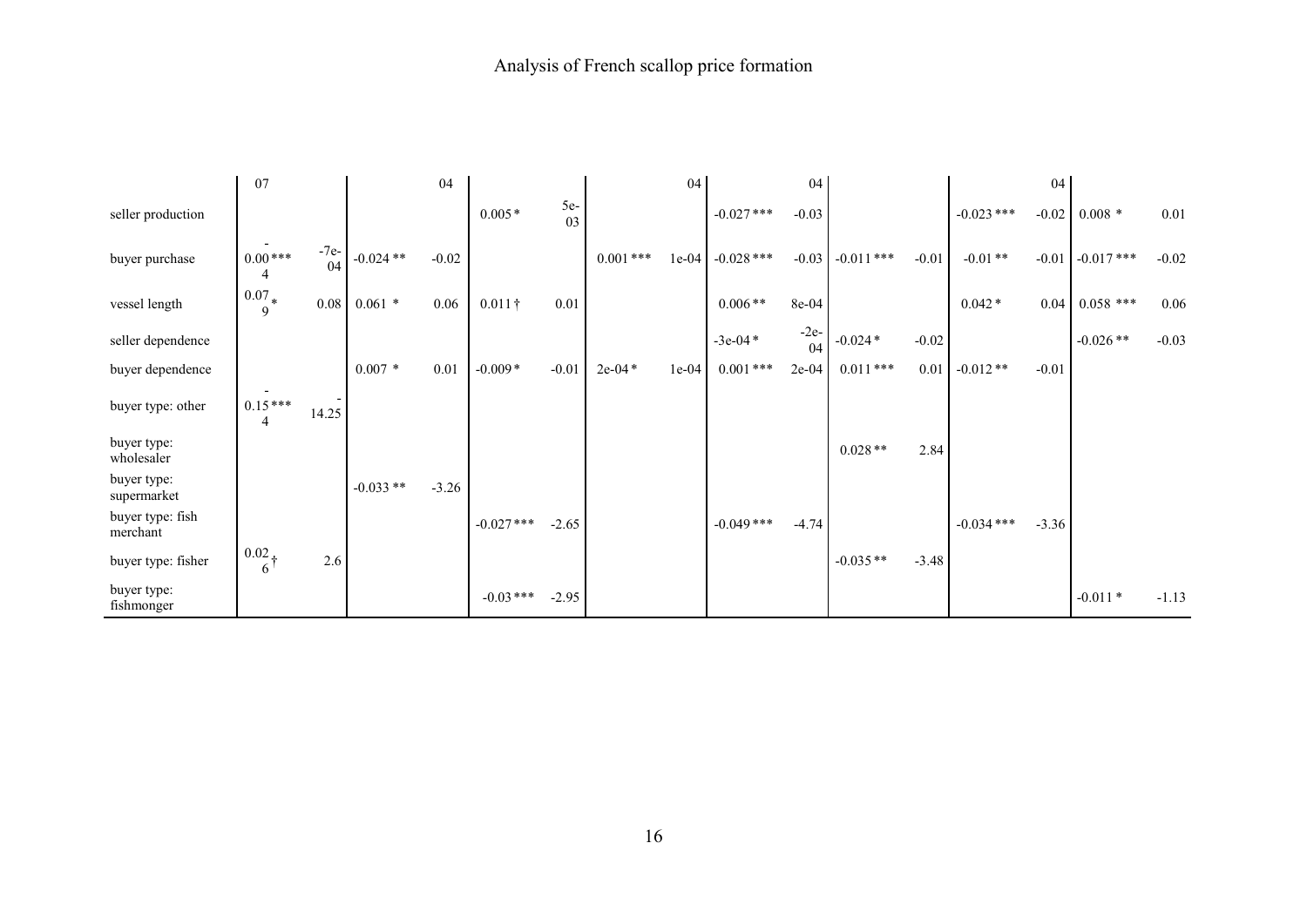|                         | MA 1             |         | MA <sub>2</sub>     |           | MA <sub>3</sub>    |           | MA <sub>4</sub>      |           | MA <sub>5</sub>    |         | MA <sub>6</sub> |           | MA <sub>7</sub> |           | MA 8            |          |
|-------------------------|------------------|---------|---------------------|-----------|--------------------|-----------|----------------------|-----------|--------------------|---------|-----------------|-----------|-----------------|-----------|-----------------|----------|
|                         |                  | МE      |                     | <b>ME</b> |                    | <b>ME</b> |                      | <b>ME</b> |                    | ME      |                 | <b>ME</b> |                 | <b>ME</b> |                 | МE       |
| buyer type: transformer |                  |         |                     |           |                    |           |                      |           | $-0.055$ ***       | $-5.36$ |                 |           | $-0.042$ ***    | $-4.15$   |                 |          |
| buyer importer          |                  |         |                     |           | $-0.014**$         | $-1.39$   |                      |           | $-0.02**$          | $-1.94$ |                 |           | $-0.07***$      | $-6.74$   | $-0.03***$      | $-2.92$  |
| buyer exporter          | $0.042***$       | 4.28    |                     |           | $-0.014**$         | $-1.39$   |                      |           | $0.034***$         | 3.45    |                 |           |                 |           | $0.018**$       | 1.79     |
| diligence rate $(S)$    | $0.073***$       | 0.07    |                     |           |                    |           | $4e-04$ ***          | $2e-04$   | $0.002$ ***        | 6e-04   | $0.008*$        | 0.01      | $0.022***$      | 0.02      |                 |          |
| diligence rate $(B)$    |                  |         |                     |           |                    |           | $-2e-04*$            | $-7e-05$  |                    |         |                 |           |                 |           | $0.001***$      | $2e-04$  |
| seller loyalty rate     | $0.023***$       |         | $0.02 \pm 0.003$ ** |           | 2e-04 $-0.007$ *** | $-0.01$   | $0.009***$           | 0.01      | $0.004$ ***        | $3e-04$ | $0.004*$        | $4e-03$   | $0.025***$      |           | $0.03$ -0.002** | $-8e-05$ |
| buyer loyalty rate      | $-0.013**$       | $-0.01$ |                     |           | $-0.003**$         |           | $-3e-03$ $-0.017***$ |           | $-0.02$ $-0.009**$ | $-0.01$ |                 |           | $-0.016***$     | $-0.02$   |                 |          |
| <b>Observations</b>     | 2040             |         | 1200                |           | 6718               |           | 1939                 |           | 4052               |         | 8415            |           | 4196            |           | 3606            |          |
| $R^2$                   | 0.6334<br>0.4094 |         | 0.3501              |           | 0.4665             |           | 0.4455               |           | 0.4458             |         | 0.3808          |           | 0.5172          |           |                 |          |

### **Table 4. (Continued)**

*Notes: ME: marginal effect. In the case of all continuous variables, marginal effects are indicated for a 1% change in the level of the variable concerned.* 

*Significance levels: † p<0.1 \* p<0.05 \*\* p<0.01 \*\*\* p<0.001*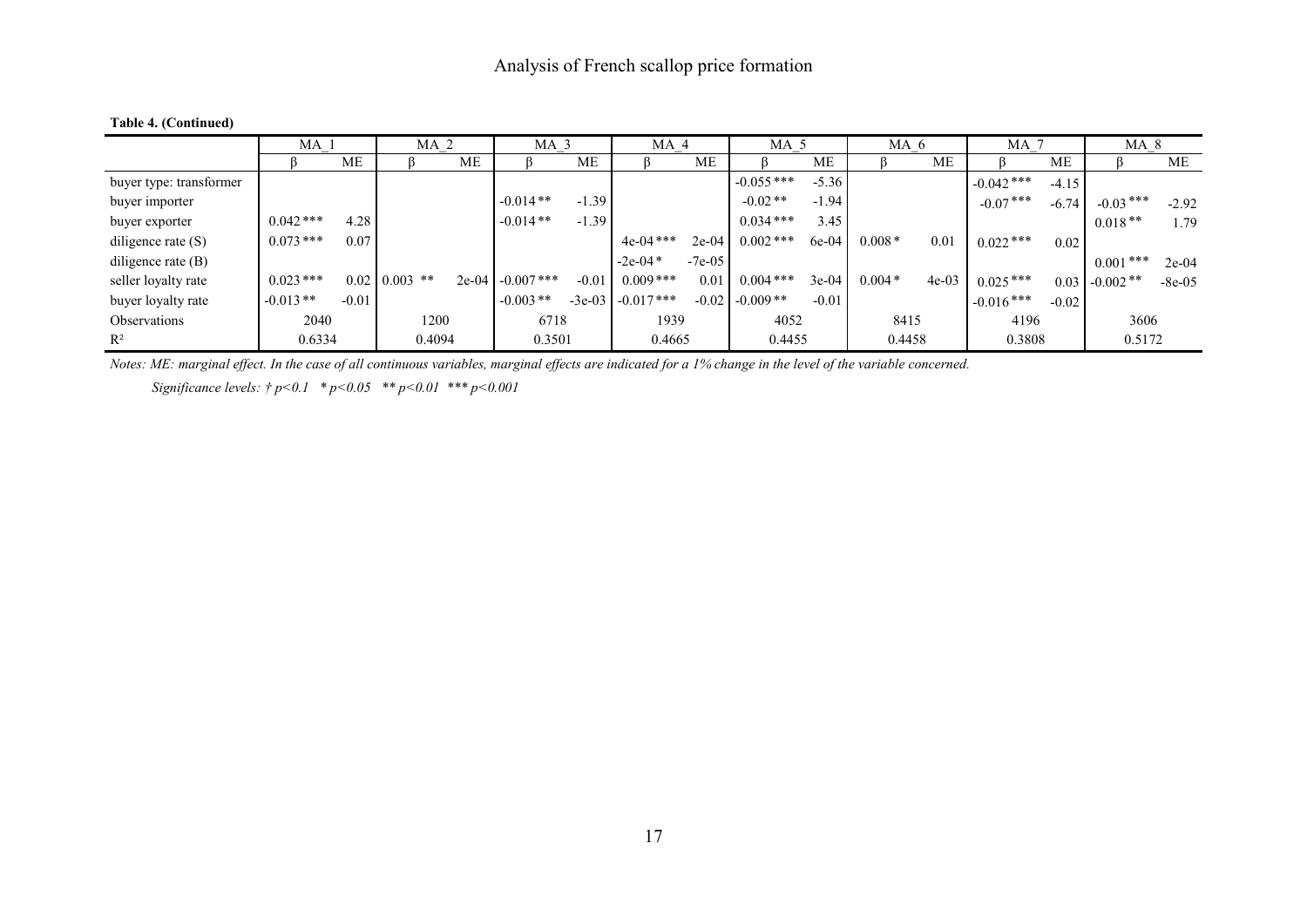### *Relationships and behaviour of operators*

Interpersonal relationships (the effects of loyalty) were characterised while considering either the number of transactions concluded, or the quantities exchanged between buyers and sellers (*seller loyalty rate (lot/vol), buyer loyalty rate (lot/vol)*). The results show overall that the larger the volumes exchanged with particular sellers, the lower the prices concluded for those transactions. The same type of effect exists for sellers, but only in certain zones. When we consider loyalty in terms of the frequency of transactions, the results show that the more sellers remain loyal to particular buyers, the higher are the prices. This type of effect is almost non-existent for buyers. When we compare the overall marginal effects of loyalty rates in the different production grounds we observe greater sensitivity of prices to the frequency of transactions between a seller and the same buyer for the scallop stocks in management areas MA 1, 2, 6, 7. For the other scallop stocks, there is greater sensitivity to the quantities exchanged between one buyer and a single seller.

To these effects of loyalty seem to be added the effects of assiduity, as defined by the frequency with which operators are present in the different management areas (*diligence rate (S/B)*). The effects concern sellers to a greater extent than buyers. For the latter, only two zones are concerned with the different effects that do not allow us to draw clear conclusions on the impact of this variable on prices. Conversely, in the case of sellers, the effect is positive for two thirds of the zones concerned, which highlights the existence of a clear 'assiduity gain', or advantage. The more specific the product range considered (scallop with coral or larger size), the higher this effect seems to be.

18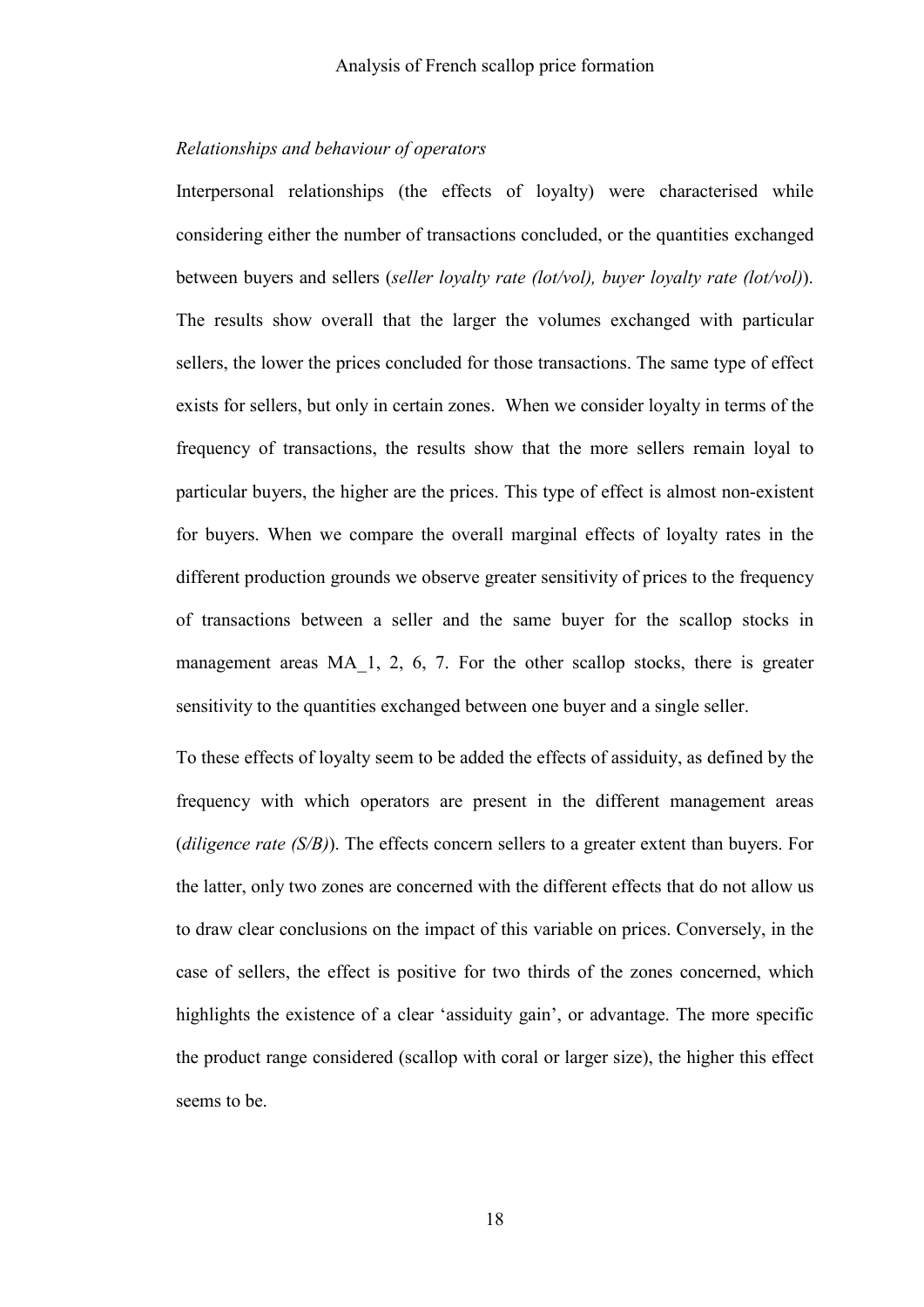The results show also that there exists a negative relationship between the market share of a buyer (*buyer purchase (%)*) in the management area and the transaction price. This effect has a tendency to cancel itself out for the two main management areas where production and the number of buyers are high. Finally, when several types of transaction exist within each management area, we note that sale by auction will give more added value to scallops than to other types of transaction (over the counter sales, or contract). This is particularly true in the East of the Channel.

### *Characteristics of operators*

Besides relationships between operators, different individual characteristics of operators were tested. The economic dependence of sellers and buyers (*seller dependence rate (year/month), buyer dependence rate (year/month)*) *vis-à-vis* scallops is a variable of considerable interest since it allows us to take into account the opportunities and constraints of operators. The dependence of fishers influences prices negatively only in the management areas furthest to the East, where in other respects, over the counter sales concluded between buyers and sellers are the most frequent. We can observe the opposite effect as regards buyers who, the more dependent they are, appear globally more willing to buy the more expensive scallops. Meanwhile, we may note certain exceptions in management areas MA\_3 and 7. This result may notably be explained by the presence of processing operators specialising in scallops, and for whom the purchasing behaviours are different from other buyers.

Where these are significant, the effects of buyers status on prices are those as expected. Globally, willingness to pay will be higher when the buyer is a direct intermediary between the fisher and the end consumer. So, on average, and for a same management area, the consent of the fish merchants is higher than that of the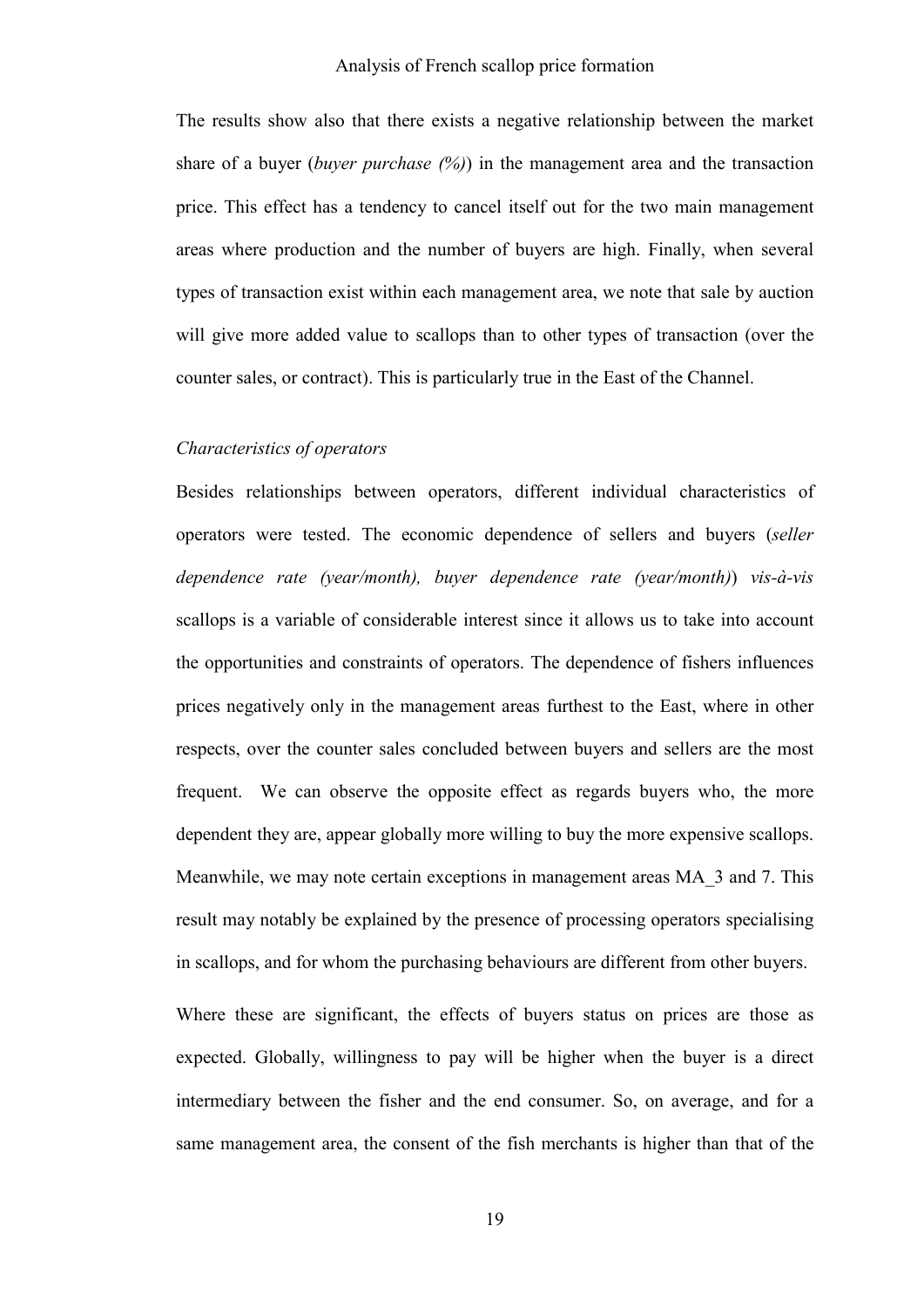fishmongers, or that of the transformers, the fish merchants selling directly to the end consumer. Conversely, among fishmongers who are just intermediaries for wholesalers and central purchasing unit of supermarket chains, there is less willingness to pay.

The integration of buyers in international trade, as measured by the fact of being an importer (*buyer importer*) or exporter of scallops (*buyer exporter*), also has a negative and positive influence on the purchase price respectively. This means that willingness to pay of importer buyers (exporters) is relatively lower (relatively higher) than it would be for non-importers (non-exporters). The negative effect is explained quite easily since fresh scallops are imported at lower prices than market prices in France (Abso Conseil, 2010). When it is significant, this effect tends to strengthen in the East of the zone to the extent that a major proportion of imports take place in these areas.

### *Consumers preferences*

While systems of management influence the structure of demand, the latter is also linked to consumer preferences. So parameter estimates concerning monthly effects (*January to December*) confirm previous qualitative studies (Abso Conseil, 2010), that note the existence of a degree of seasonality in consumption habits for this product independent of the seasonality of production. The scallop has always been considered a festive item, with consumption increasing during Catholic feast periods (*December* and *April* for Christmas and Easter respectively) with positive effects on prices. Other effects linked to the preferences of consumers are identified. In areas where scallops are sorted into different classes based on size (Eastern Channel), there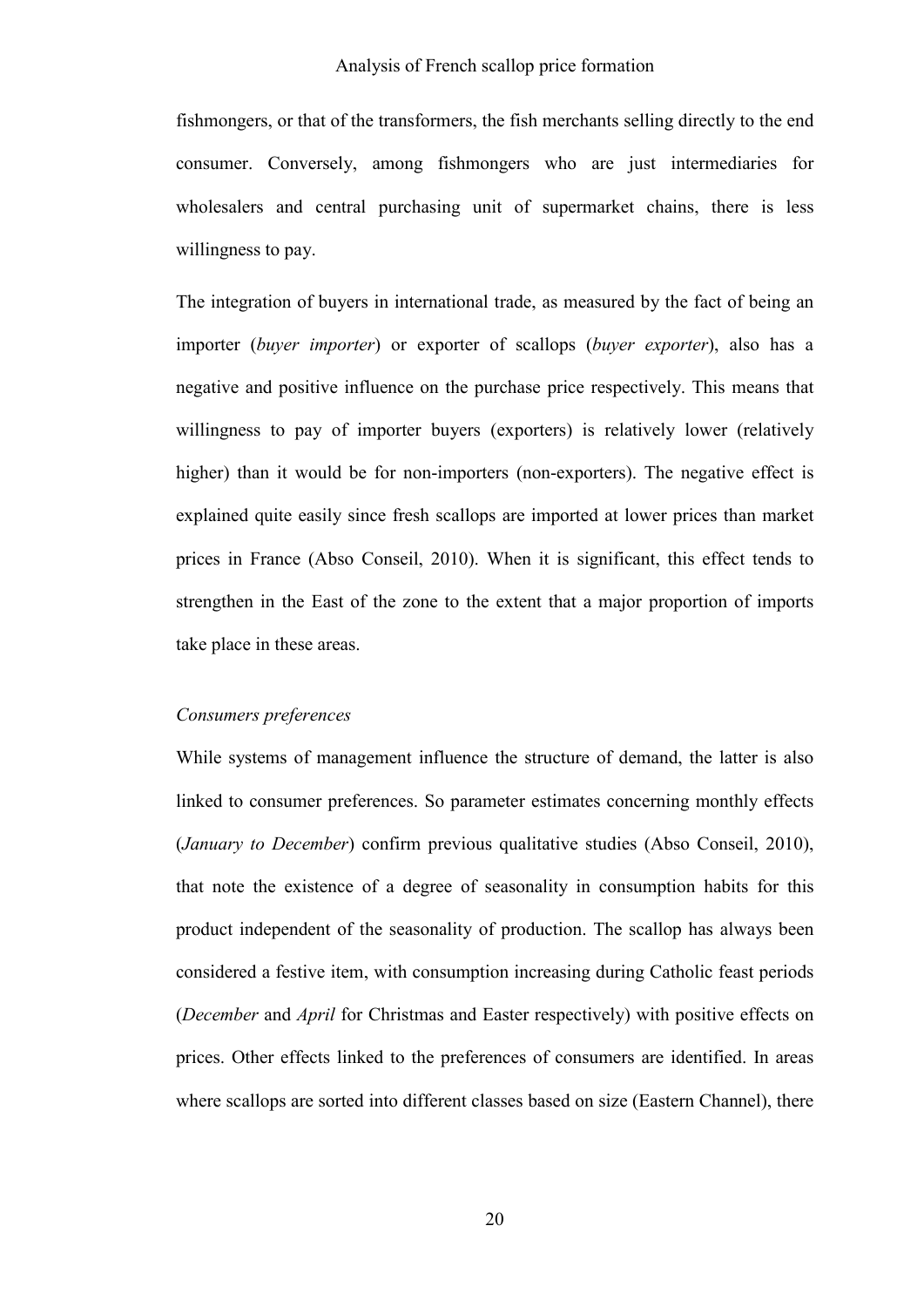is a positive relationship between scallop size (*small size/medium size/large size*) and the price.

This type of result is consistent with other studies, the larger-sized products being often preferred by end consumers (Gates, 1974). Even while the effects linked to the quality of the products<sup>9</sup> are not significant, there can be a differentiation of products within each management zone. In the case of the scallop, and biological marine resources generally, the dynamic of the species relies on the nature of the exploited habitats (Engel *et al.*, 1999; Knudby *et al.*, 2010). Even while it is not possible to differentiate the various fishing zones within each management zone in detail, the size of vessels (*vessel length*) can be used as a good proxy of the gradient of exploitation (distance to the coast) to the extent that there is a good correlation between this and the vessel size (Guyader *et al.*, 2013). The significant and positive (0.06-0.08) influence of vessel length on price for most of the management areas seems to confirm the existence of scallops of different quality, better valorised on the market and non-accessible to smaller fishing units.

### V. DISCUSSION

 $\overline{a}$ 

The results obtained in our estimations are consistent with those of studies on price formation mechanisms for fish at the primary fish market. So the intrinsic characteristics of scallops such as size or quality, and consumer preferences explain the variability of prices.

Price-quantity relationships (*local daily supply, national daily supply*) reveal the existence of two value chain models. On the one hand, we find production zones

<sup>&</sup>lt;sup>9</sup> The product quality here refers to the appreciation criteria as defined by European regulation (Council Regulation (EC) No 2406/96 of 26 November 1996 laying down common marketing standards for certain fishery products).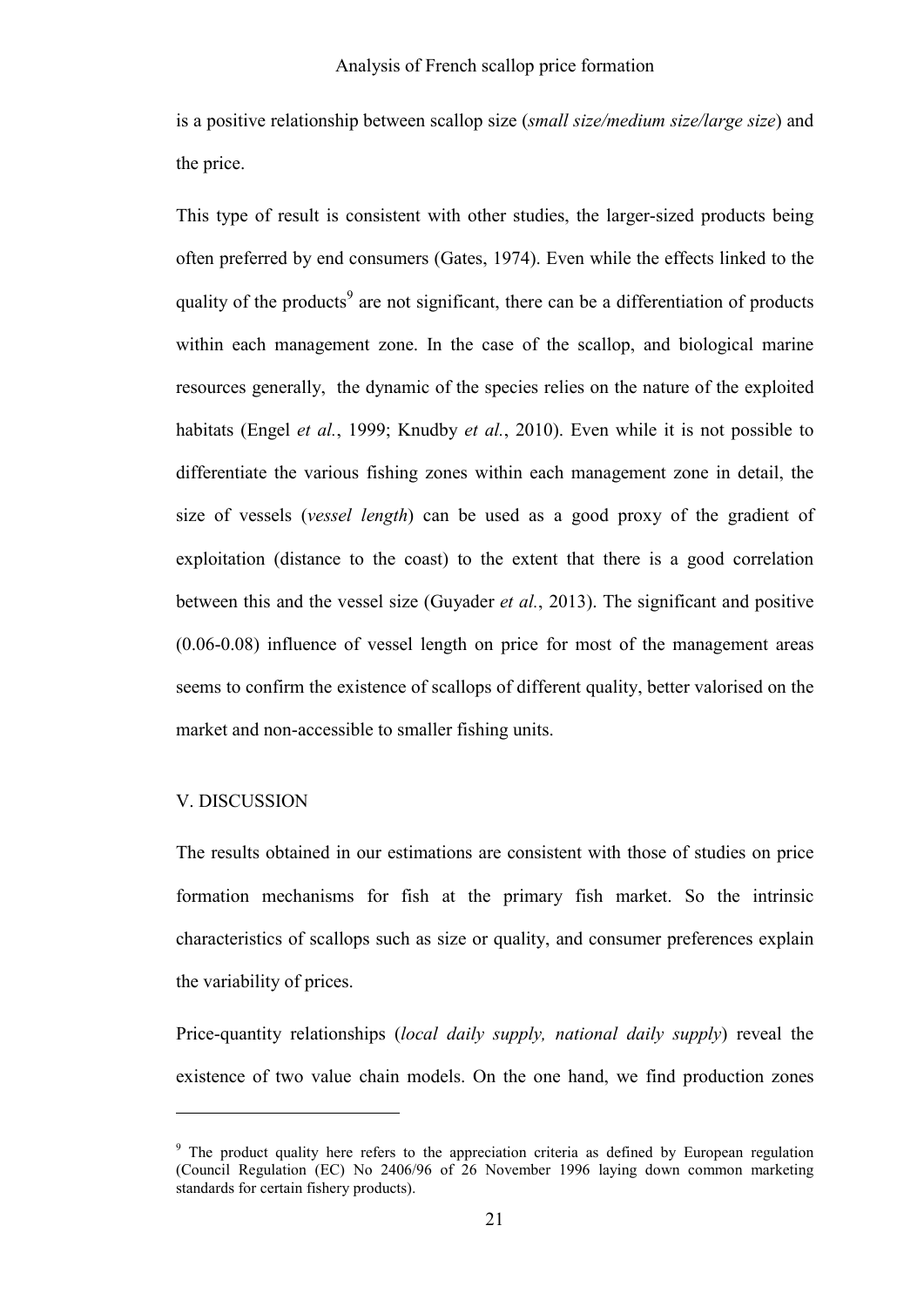oriented towards local markets or niche markets with capacities for absorption that are relatively limited; and on the other hand, there are two production zones more destined to the national market, with a purchasing structure characterised by the presence of transformers and fishmongers capable of absorbing variations in production (MA\_3 et MA\_6).

Price-quantity relationships that are revealed also translate the differences of perception on the part of buyers, depending on the position they occupy in the supply side of the value chain relatively to the end consumer. As fish products from the two main scallop stocks studied (mainly in the case of MA\_3) are destined to supply the sea food transformation sector, the inherent quality of the scallops are less a criterion for purchasing on the primary fish market. For buyers in these zones, scallops are perceived as being relatively homogeneous, and this makes them more sensitive to variations in national production.

The different levels of price sensitivity with regard to the 'loyalty effects' we considered, depending on the type of operator and the type of relationship, do not seem to be linked to the size of the management areas, nor to the structure of the market. However, as indicated earlier, as far as buyers are concerned, it is possible to link loyalty effects with assiduity effects. These assiduity effects would then reflect any effects of reputation that are always exacerbated in the case of products that are more specific (scallop with coral, larger size, or scallop destined for the transformation sector). In scallop stocks where buyers are looking for a particular level of product quality, only the more assiduous sellers will be identifiably able to guarantee buyers the quality they are seeking.

Operator characteristics are also be quite instructive to understand price formation mechanisms for scallops. As the results show, the constraints borne by operators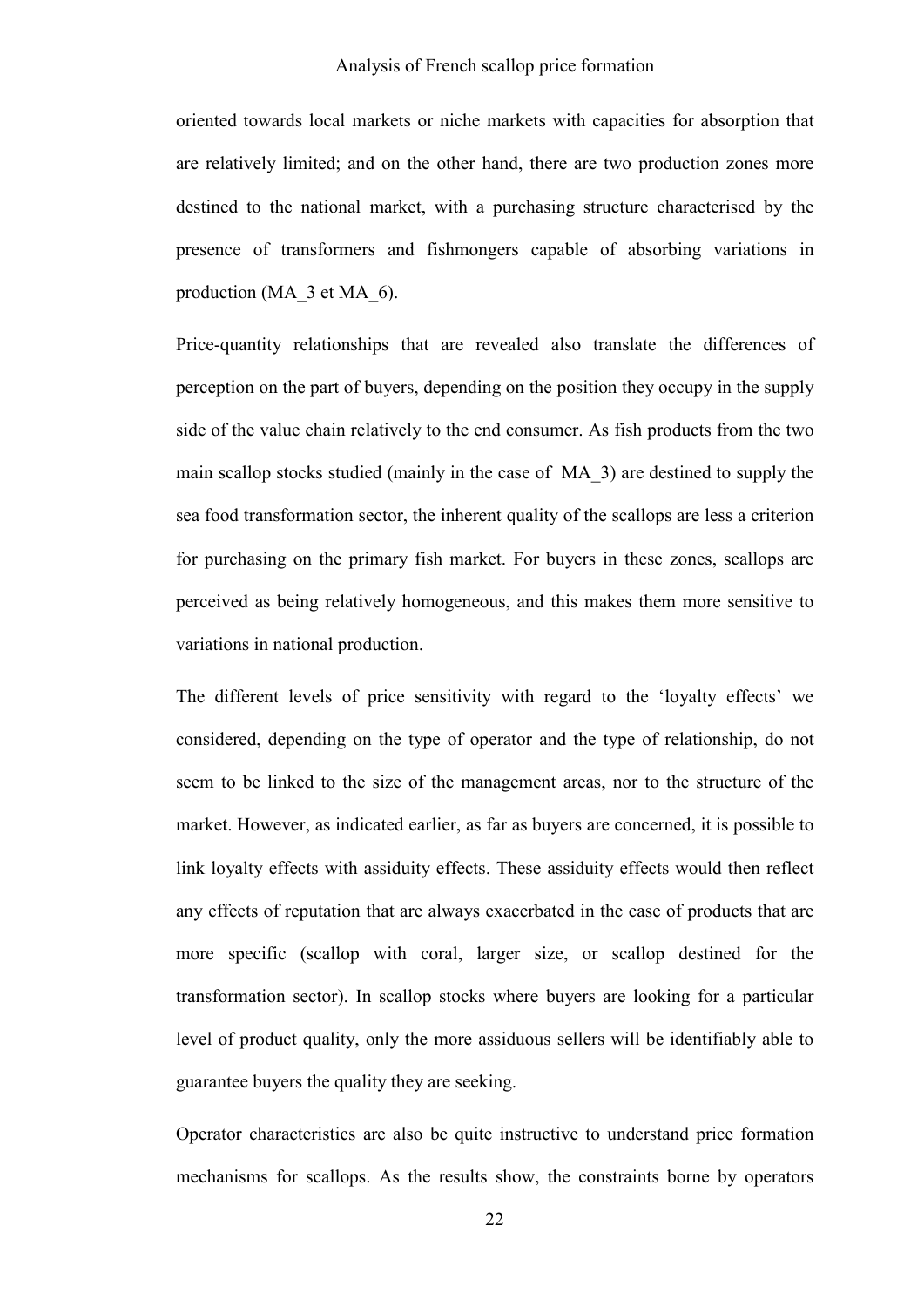linked to their dependence, have a direct effect on price. So we conclude that the more dependent sellers will agree to lower prices, and the more dependent buyers to higher prices. Nonetheless, we should draw a distinction between this latter result in the case of transformers. Because of their specialisation, they exhibit a dependence on the scallop that is relatively high because their purchases of sea food concern almost exclusively this species. The willingness to pay of this type of operator is therefore not linked to their dependence *vis-à-vis* the scallop, but is linked to the power of negotiation they have by dint of the volumes purchased.

This can be seen to be the more justifiable in proportion to the degree of transformation the scallops are subject to before resale, engendering additional costs in relation to buyers direct linked with the end consumer. This is confirmed, moreover, by our results concerning buyer types. The latter show that prices can vary depending on the level at which the buyer is situated in relation to the end consumer (as a direct intermediary between fisher and end consumer, or as an intermediary between fisher and another intermediary). As indicated earlier, for the transformers that must shell and freeze the scallops before they are sold on to supermarket chains or specialised distribution networks, the pressure exerted by downstream operators can be very strong, explaining their relative lack of willingness to pay for the scallops as compared with fish merchants. Following through, we have shown that for all types of buyers who do not sell directly to the end consumer, the pressure likely to be exerted downstream of the supply chain will ultimately translate into the pressure on fishers that yields lower prices.

The low substitutability of scallops on the French markets, linked partly to scallop quality that varies according to the characteristics of the scallop stocks, is also due in fact to the scallop being a niche product outside the national territory. Generally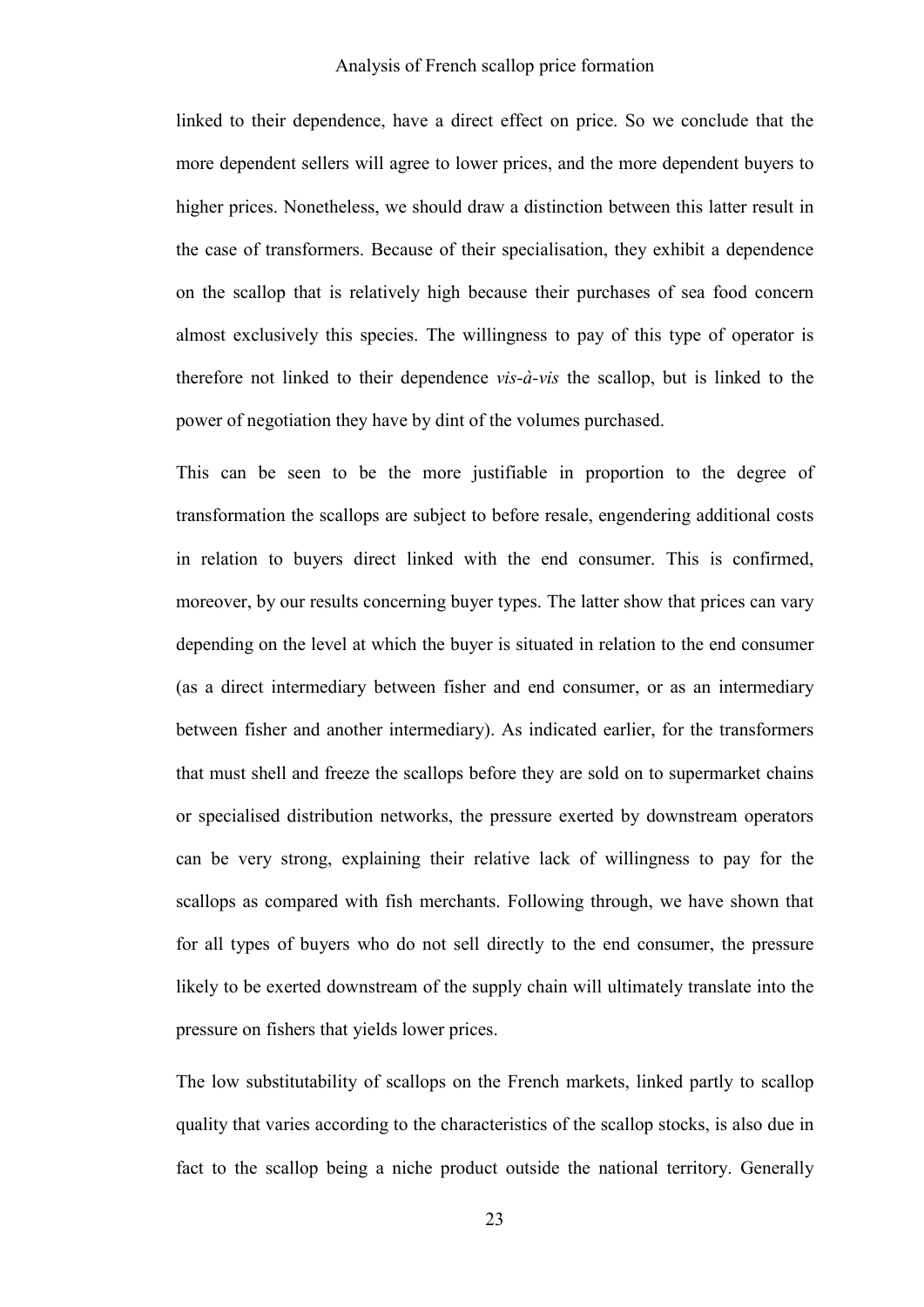speaking, the positive link established between the exporter status of the buyer, and the price, could be interpreted as a kind of market tension on the offering expressed as a certain buyer overbidding. This is not the case as regards the scallop. As regards the latter, the effect can be explained above all by the fact that exported products target specific markets where the prices negotiated are relatively high. Demand for these market segments corresponds to niche products available only in certain zones  $(MA_1, MA5$  and MA  $8)$ .

### VI. CONCLUSION

The various scallop fisheries in the Channel are managed differently to take into account their ecological, biological or socio-economic characteristics. This engenders a relatively heterogeneous range of products landed and sold on in the different auction halls in the Channel, with as many sub-markets as there are management zone-systems. However, the products landed are relatively homogeneous within each management zone because they are produced under quite similar conditions. Notwithstanding, there is no corresponding homogeneity among the prices set for products that have the same identified characteristics.

These differences in price could be explained by the presence of characteristics that are different from those usually highlighted in current literature on price determinants for fish on primary markets. We have notably shown that operator loyalty and assiduity effects also contribute to price formation mechanisms. Are these effects specific to particular instances ? Can one show the existence of similar effects in other fisheries that are regulated differently, or that have a less segmented market ? In other respects, it is a question of knowing whether the relationships that become established between two particular operators are linked to the characteristics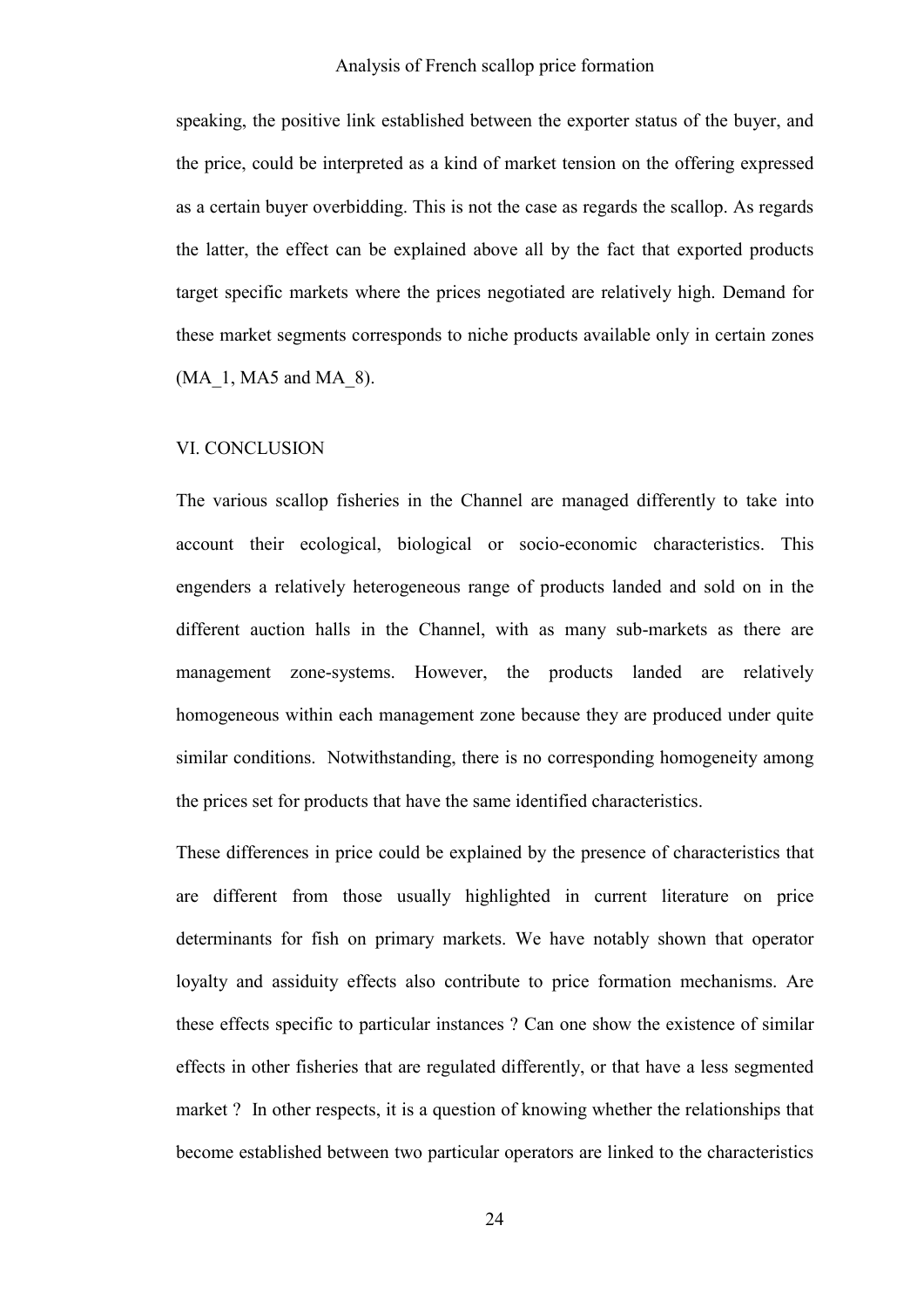of the fishery, or more to those of the operators. To answer these questions, we would need to conduct a comparative study of different fisheries that included analysis of both characteristics and behaviours of operators.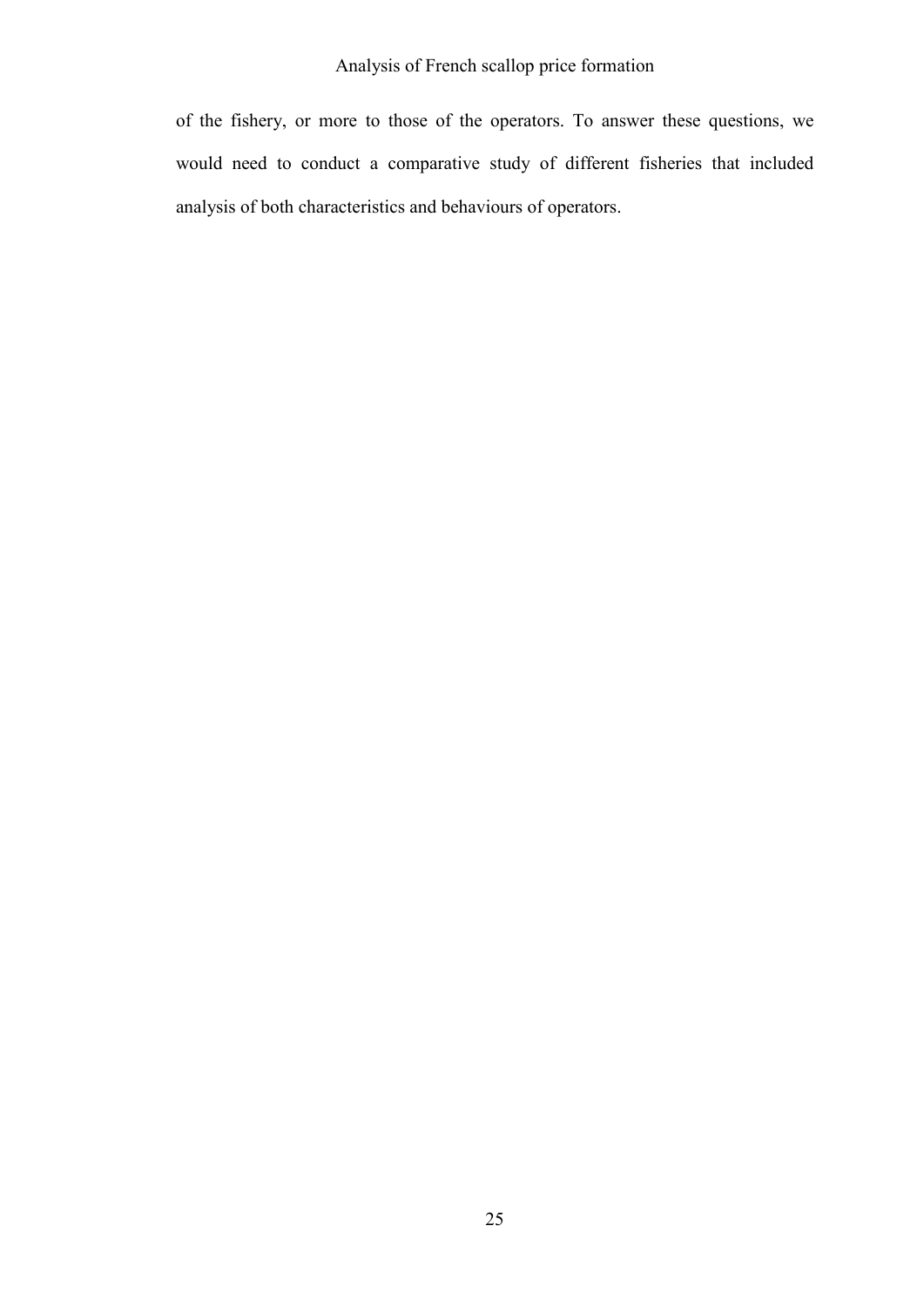### REFERENCES

- Abso Conseil (2010) Etude économique sur le marché de la coquille Saint Jacques et des pectinidés en France et dans l'Union Européenne, FranceAgriMer, Paris.
- Alban, F. and Boncoeur, J. (2008) Sea Ranching and Self‐Management in the Bay of Brest (France): Technical Change and Institutional Adaptation of a Scallop Fishery, in *Case Studies in Fisheries Self-Governance*, R. Townsend and R. Shotton, (Eds.), FAO Fisheries Technical papers n°504, Rome, pp.41–52.
- Alfnes, F., Guttormsen, A. G., Steine, G. and Kolstad K. (2006) Consumers' willingness to pay for the color of salmon: a choice experiment with real economic incentives, *American Journal of Agricultural Economics*, **88**, 1050–61.
- Arzel, P., Guyader, O. and Kervarec, F. (2005) Sea Ranching and Self‐Management in the Bay of Brest (France): Technical Change and Institutional Adaptation of a Scallop Fishery**,** Publications électroniques Amure, Working Papers Series D-04- 2005, 18 p.
- Asche, F., Flaaten, O., Isaksen, J. R. and Vassdal, T. (2002) Derived demand and relationships between prices at different levels in the value chain: a note, *Journal of Agricultural Economics*, **53**, 101–107.
- Asche, F. and Guillen, J. (2012) The importance of fishing method, gear and origin: the Spanish hake market, *Marine Policy*, **36**, 365–369.
- Asche, F. and Guttormsen, A. G. (2001) Patterns in the relative price for different sizes of farmed fish, *Marine Resource Economics*, **16**, 235–247.
- Barten, A. P. and Bettendorf, L. J. (1989) Price formation of fish: an application of an inverse demand system, *European Economic Review*, **33**, 1506–25.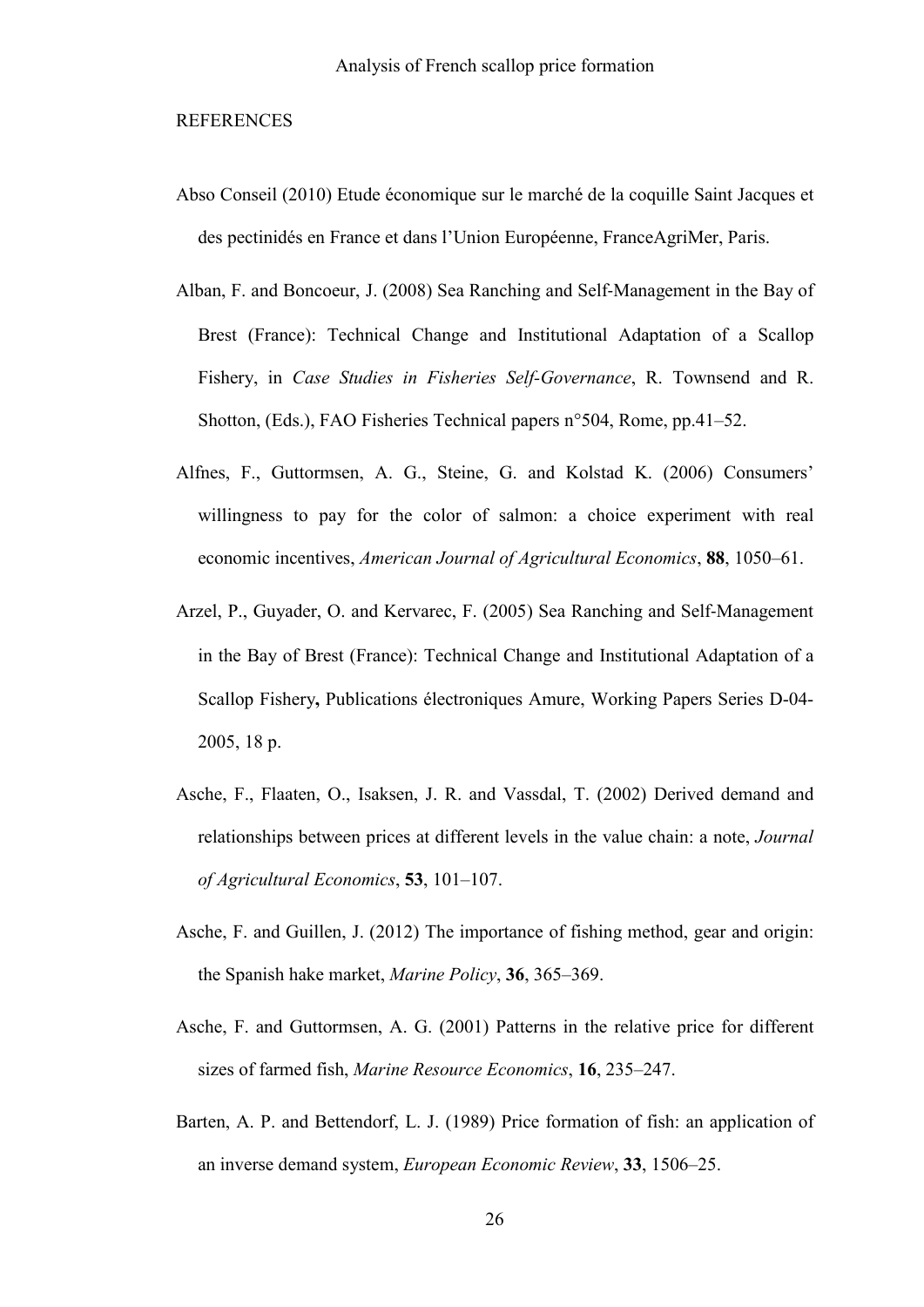- Binet, T. (2010) Rebuilding the scallop fishery in St. Brieuc Bay, France, *Rebuilding Fisheries: The Way Forward, Background Report*, OECD Publishing.
- BjØrndal, T., Salvanes, K. G. and Andreassen, J. H. (1992) The demand for salmon in France: the effects of marketing and structural change, *Applied Economics*, **24**, 1027–34
- Carroll, M., Anderson, J. L. and Martinez-Garmendia, J. (2001) Pricing U.S. North Atlantic bluefin tuna and implications for management, *Agribusiness*, **17**, 243– 254.
- Cirillo, P., Tedeschi, G. and Gallegati, M. (2012) The Boulogne fish market: the social structure and the role of loyalty, *Applied Economics Letters*, **19**, 1075–79.
- Dey, M. M., Rabbani, A. G., Singh, K. and Engle, C. R. (2014) Determinants of retail price and sales volume of catfish products in the United States: an application of retail scanner data, *Aquaculture Economics & Management*, **18**, 120–148.
- Eales, J. S and Unnevehr, L. J. (1994) The inverse almost ideal demand system, *European Economic Review*, **38**, 101–115.
- Engel, D. W., Thayer, G. W. and Evans, D. W. (1999) Linkages between fishery habitat quality, stressors, and fishery populations, *Environmental Science and Policy*, **2**, 465–475.
- Fifas, S., Guyader, O. and Boucher, J. (2003) The Pecten fishery in the Bay of Saint-Brieuc. Productivity and management, *Rapp. Sci. Technol., Acad. Sci. Paris, No 17*.
- Fluvià, M., Garriga, A., Rigall-I-Torrent, R., Rodríguez-Carámbula, E. and Saló, A. (2012) Buyer and seller behavior in fish markets organized as Dutch auctions: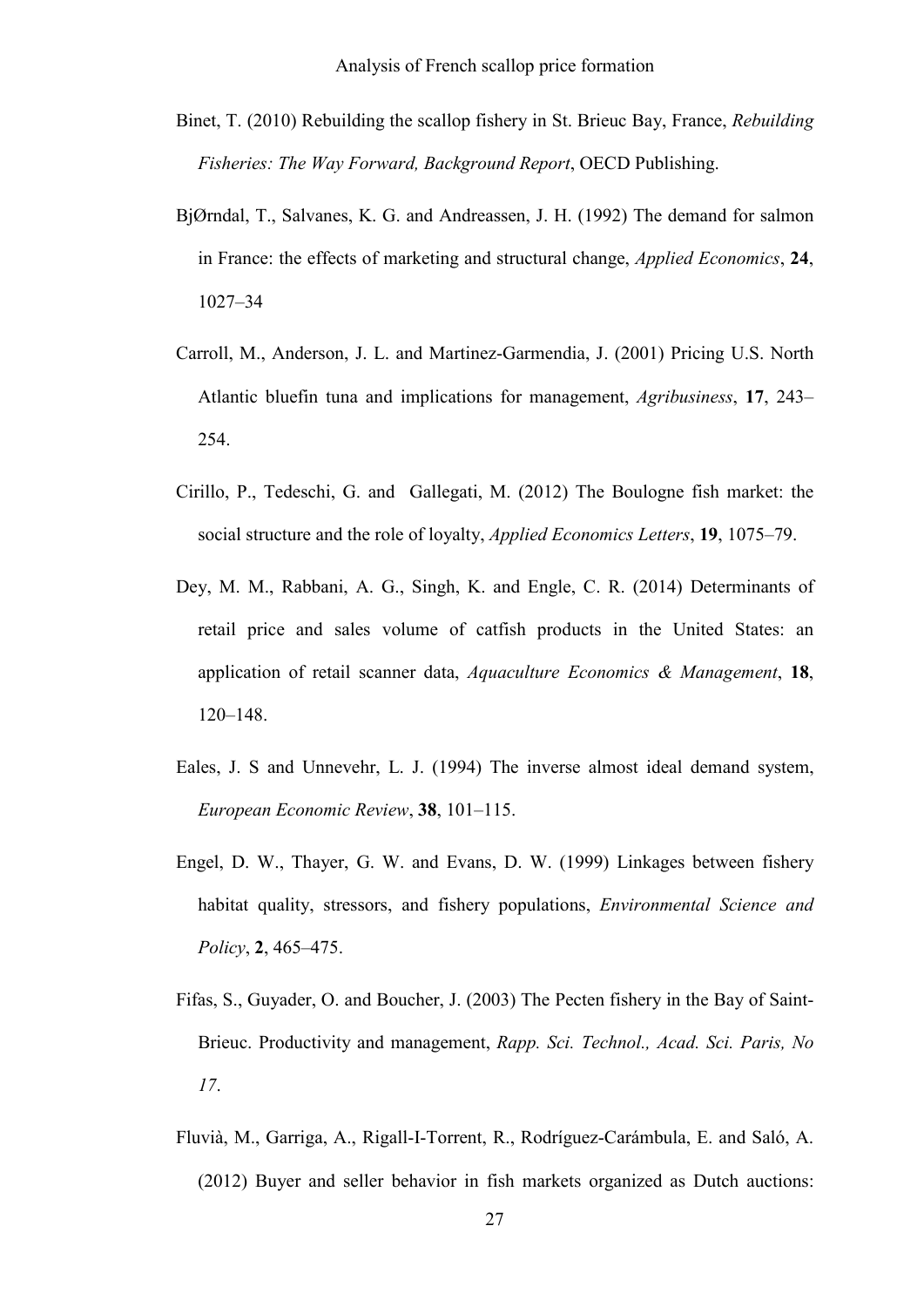Evidence from a wholesale fish market in Southern Europe, *Fisheries Research*, **127–128**, 18–25.

- Foucher, E., Blanchard, M., Cugier, P., Desroy, N., Dreanno, C., Fauchot, J, Fifas, S., Guyader, O., Jean, F., Le Gallic, B., Riou, P., Schapira, M. et Thiebaut, E. (2015). *Le projet ANR-COMANCHE 2010-STRA-010. Interactions écosystémiques et impacts anthropiques dans les populations de COquilles Saint-Jacques (Pecten maximus) de la MANCHE*. Rapport scientifique final, 38 p.
- Gallegati, M., Giulioni, G., Kirman, A. and Palestrini, A. (2011) What's that got to do with the price of fish? Buyers behavior on the Ancona fish market, *Journal of Economic Behavior and Organization*, **80**, 20–33.
- Gates, J. M. (1974) Demand price, fish size and the price of fish, *Canadian Journal of Agricultural Economics/Revue Canadienne d'Agroéconomie*, **22**, 1–12.
- Guillen, J. and Maynou, F. (2014) Importance of temporal and spatial factors in the ex-vessel price formation for red shrimp and management implications, *Marine Policy*, **47**, 66–70.
- Guillotreau, P. and Jiménez-Toribio, R. (2006) The impact of electronic clock auction systems on shellfish prices: econometric evidence from a structural change model, *Journal of Agricultural Economics*, **57**, 523–546.

Gujarati, D. N. (2004). *Econométrie.* De Boeck, Ouvertures économiques, 1009 p.

Guyader, O., Berthou, P., Koutsikopoulos, C., Alban, F., Demaneche, S., Gaspar, M. B., Eschbaum, R., Fahy, E., Tully, O., Reynal, L., Curtil, O., Frangoudes, K. and Maynou, F. (2013) Small scale fisheries in Europe: A comparative analysis based on a selection of case studies, *Fisheries Research*, **140**, 1–13.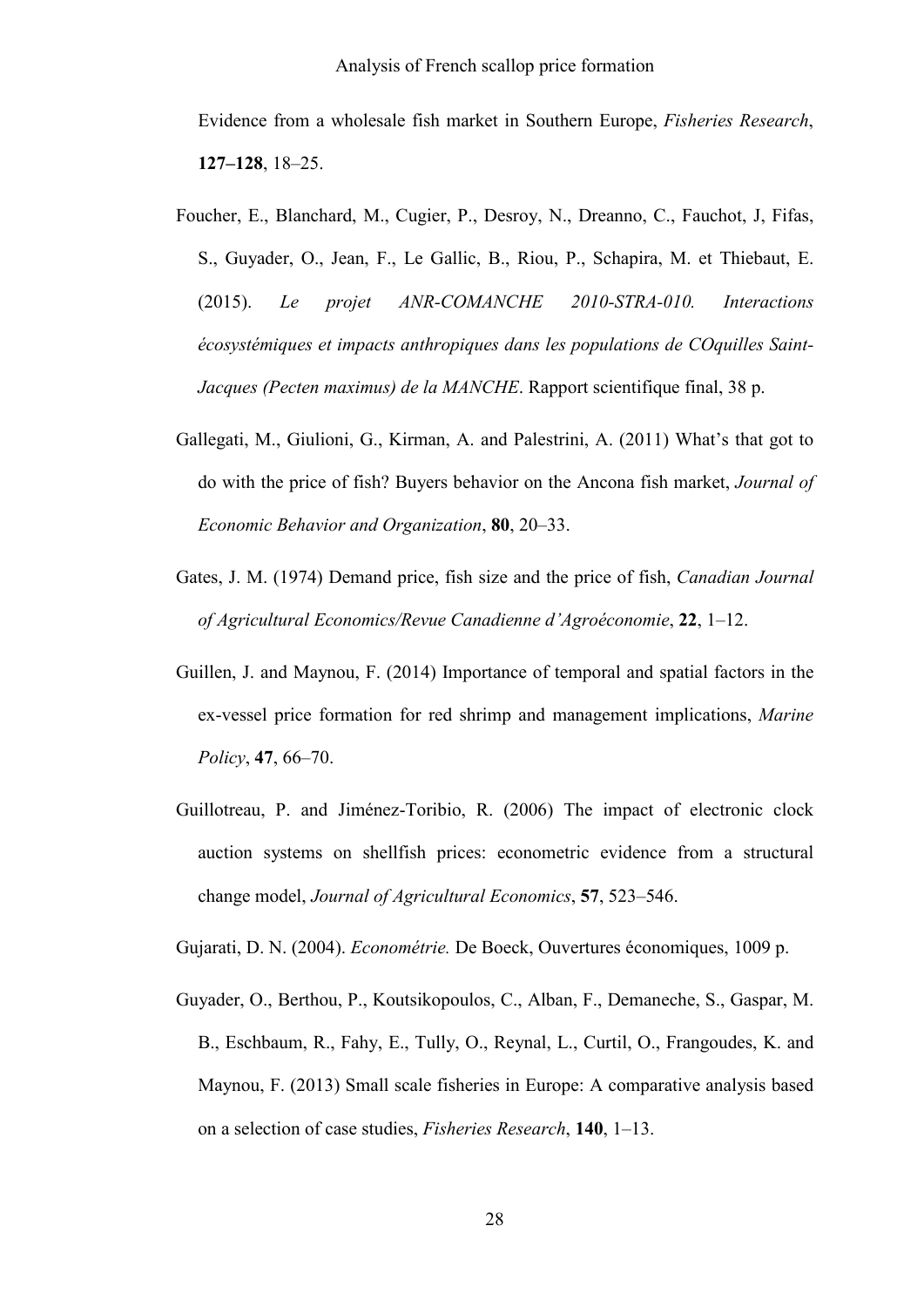- Guyader, O., Daurès, F. and Fifas, S. (2004) A Bioeconomic analysis of the impact of decommissioning programs: Application to a limited-entry French scallop fishery, *Marine Resource Economics*, **19**, 225–242.
- Härdle, W. and Kirman, A. (1995) Nonclassical demand: A model-free examination of price-quantity relations in the Marseille fish market, *Journal of Econometrics*, **67**, 227–257.
- Helstad, K., Vassdal, T., Trondsen, T. and Young, J. (2005) Price Links between Auction and Direct Sales of Fresh and Frozen Fish in North Norway (1997–2003), *Marine Resource Economics*, **20**, 305–322.
- Kirman, A. P. and Vriend, N. J. (2001) Evolving market structure: An ACE model of price dispersion and loyalty, *Journal of Economic Dynamics & Control*, **25**, 459– 502.
- Knudby, A., Brenning, A. and LeDrew, E. (2010) New approaches to modelling fishhabitat relationships, *Ecological Modelling*, **221**, 503–511.
- Kristofersson, D. and Rickertsen, K. (2004) Efficient estimation of hedonic inverse input demand systems, *American Journal of Agricultural Economics*, **86**, 1127– 37.
- Le Floc'h, P., Matei, I. and Tuncel, M. (2012) Commercial sizes and prices on the French monkfish fishery: a time-series analysis, *Brussels Economic Review/Cahiers Economiques de Bruxelles*, **55**, 97–115.
- Lesur-Irichabeau, G., Guyader, O. and Frésard, M. (2014) Analyses des relations entre pêcheurs et acheteurs de coquilles Saint-Jacques en criée : quelles conséquences sur la structure du marché ?, Publications électroniques Amure, Working Papers Series, Université de Bretagne Occidentale, *in prep*.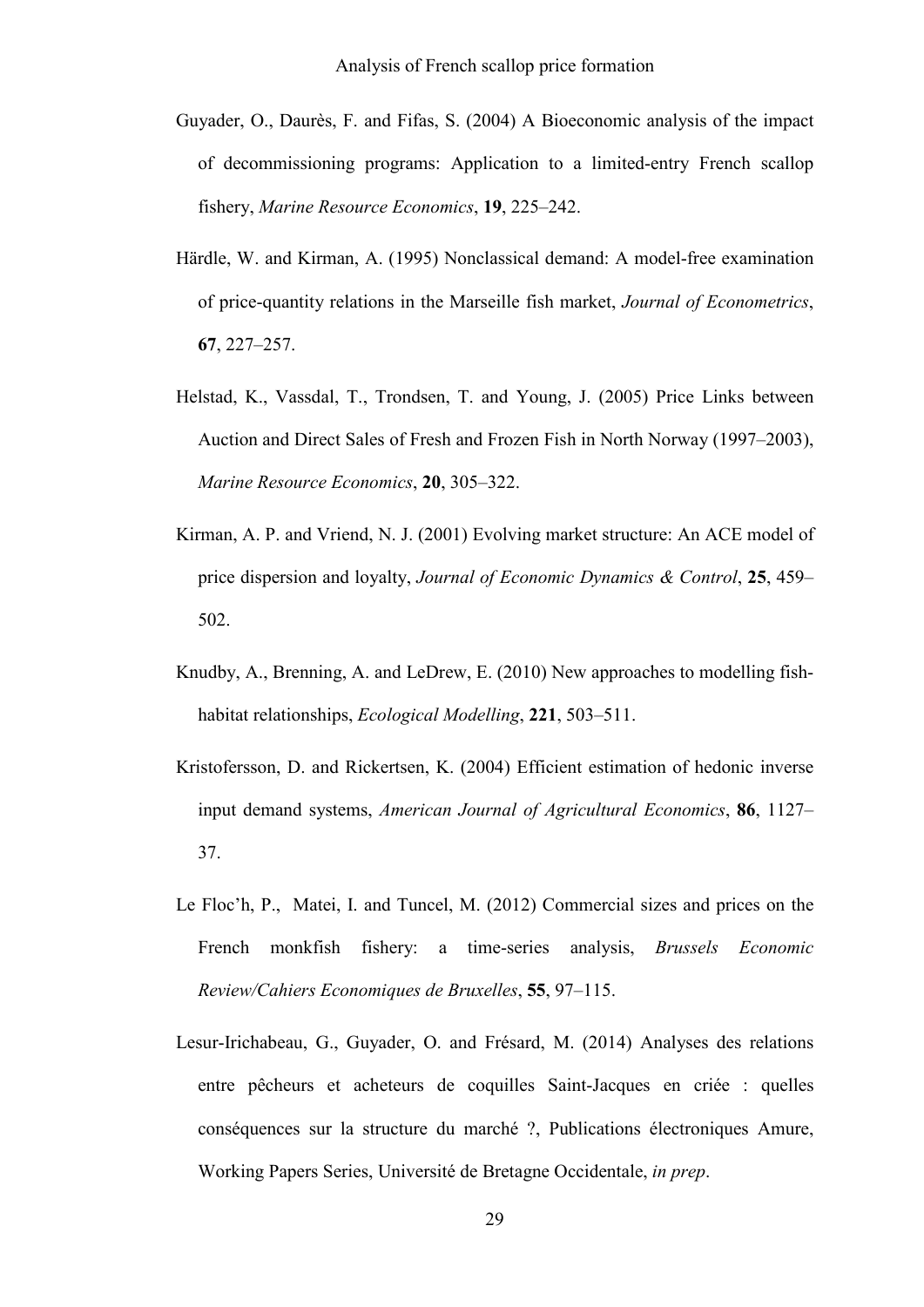- Matsuda, T. (2007) Linearizing the inverse quadratic almost ideal demand system, *Applied Economics*, **39**, 391–396.
- Matulich, S. C, Mittelhammer, R. C. and Reberte, C. (1996) Toward a more complete model of individual transferable fishing quotas; implications of incorporating the Process sector, *Journal of Environmental Economics and Management*, **31**, 112–128.
- McCay, B. J, Creed, C. F., Finlayson, A. C., Apostle, R. and Mikalsen, K. (1995) Individual transferable quotas (ITQs) in Canadian and Us Fisheries, *Ocean and Coastal Management*, **28**, 85–115.
- McConnell, K. and Strand, I. E. (2000) Hedonic prices for fish: tuna prices in Hawaii, *American Journal of Agricultural Economics*, **82**, 133–144.
- Meunier, M., Daurès, F. and Girard, S. (2013) Etat des lieux des secteurs pêche et aquaculture et de la consommation des produits aquatiques. Approche nationale (France) et régionale (Bretagne), Publications électroniques Amure, Série Rapports R-32-2013, 41p.

OCDE (2012), *Rebuilding Fisheries: The Way Forward*, Editions OCDE, Paris.

- Roheim, C. A., Asche, F. and Santos, J. I. (2011) The elusive price premium for ecolabelled products: evidence from seafood in the UK market, *Journal of Agricultural Economics*, **62**, 655–668.
- Roheim, C. A., Gardiner and L., Asche, F. (2007) Value of brands and other attributes: hedonic analyses of retail frozen fish in the UK, *Marine Resource Economics*, **22**, 239–254.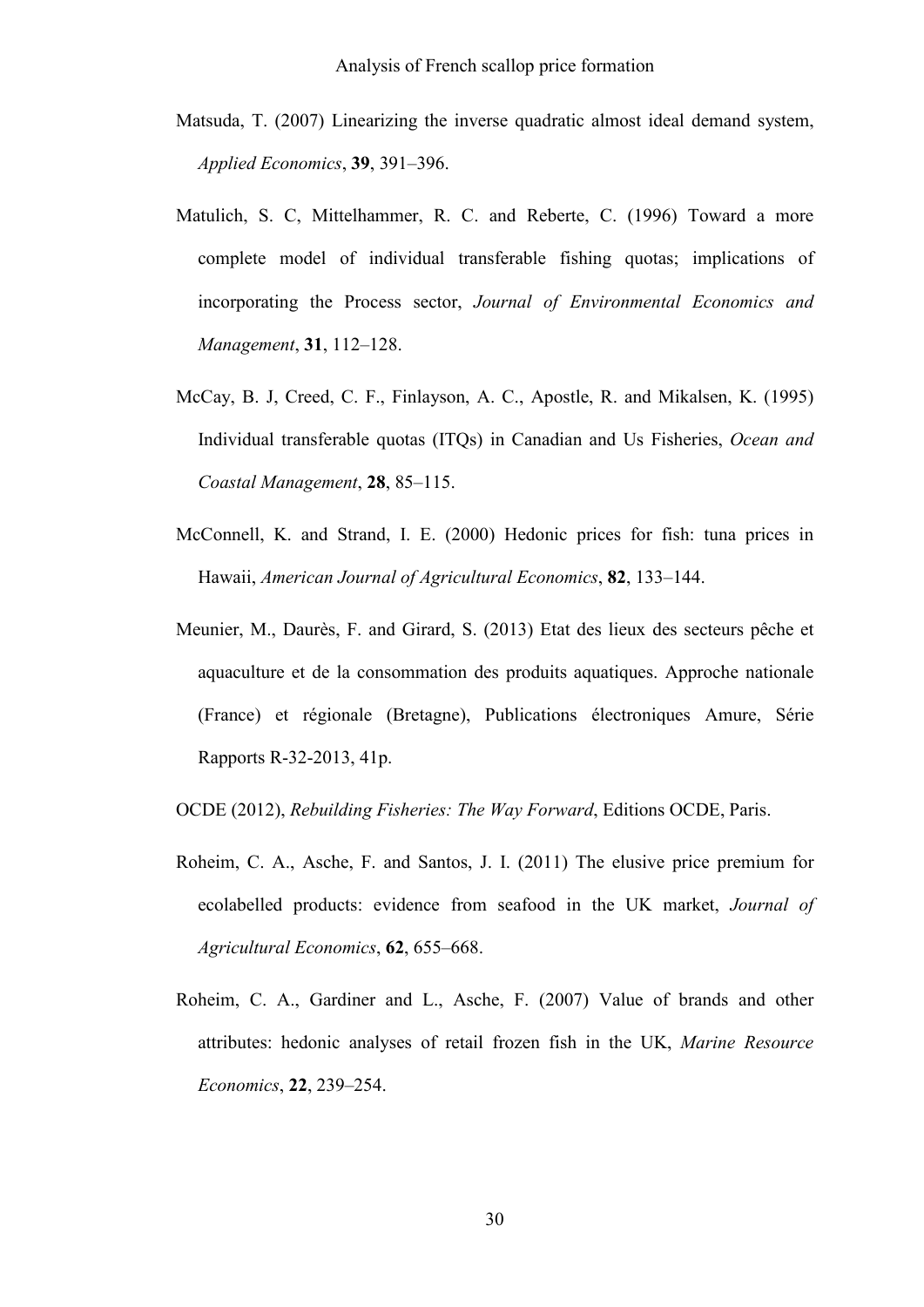- Salayo, N. D., Voon, T. J. P. and Selvanthan, S. (1999) Implicit price of Prawn and Shrimp attributes in the Philippine domestic market, *Marine Resource Economics*, **14**, 65–78.
- Smith, M. D. and Gopalakrishnan, S. (2010) Combining property rights and landings taxes to mitigate the ecological impact of fishing, in *Proceedings of the Fifteenth Biennial Conference of the International Institute of Fisheries Economics & Trade*, International Institute of Fisheries Economics & Trade, Corvallis, Oregon.
- Sogn-Grundvag, G., Larsen, T. A. and Young, J. A. (2013) The value of line-caught and other attributes: an exploration of price premiums for chilled fish in UK supermarkets, *Marine Policy*, **38**, 41–44.
- Sogn-Grundvag, G., Larsen, T. A. and Young, J. A. (2014) Product differentiation with credence attributes and private labels: the case of whitefish in UK supermarkets, *Journal of Agricultural Economics*, **65**, 368–382.
- Terra, S. (2005) Guide des bonnes pratiques pour la mise en oeuvre de la méthode des prix hédoniques*,* Ministère de l'Ecologie et du Développement Durable, Direction des Etudes Economiques et de l'Evaluation Environnementale, Paris.
- Vignes, A. and Etienne, J. M. (2011) Price formation on the Marseille fish market : evidence from a network analysis, *Journal of Economic Behavior and Organization*, **80**, 50–67.
- Zimmermann, F. and Heino, M. (2013) Is size-dependent pricing prevalent in fisheries? The case of Norwegian demersal and pelagic fisheries, *ICES J. Mar. Sci. first published online August 24, 2013 doi:10.1093/icesjms/fst121*.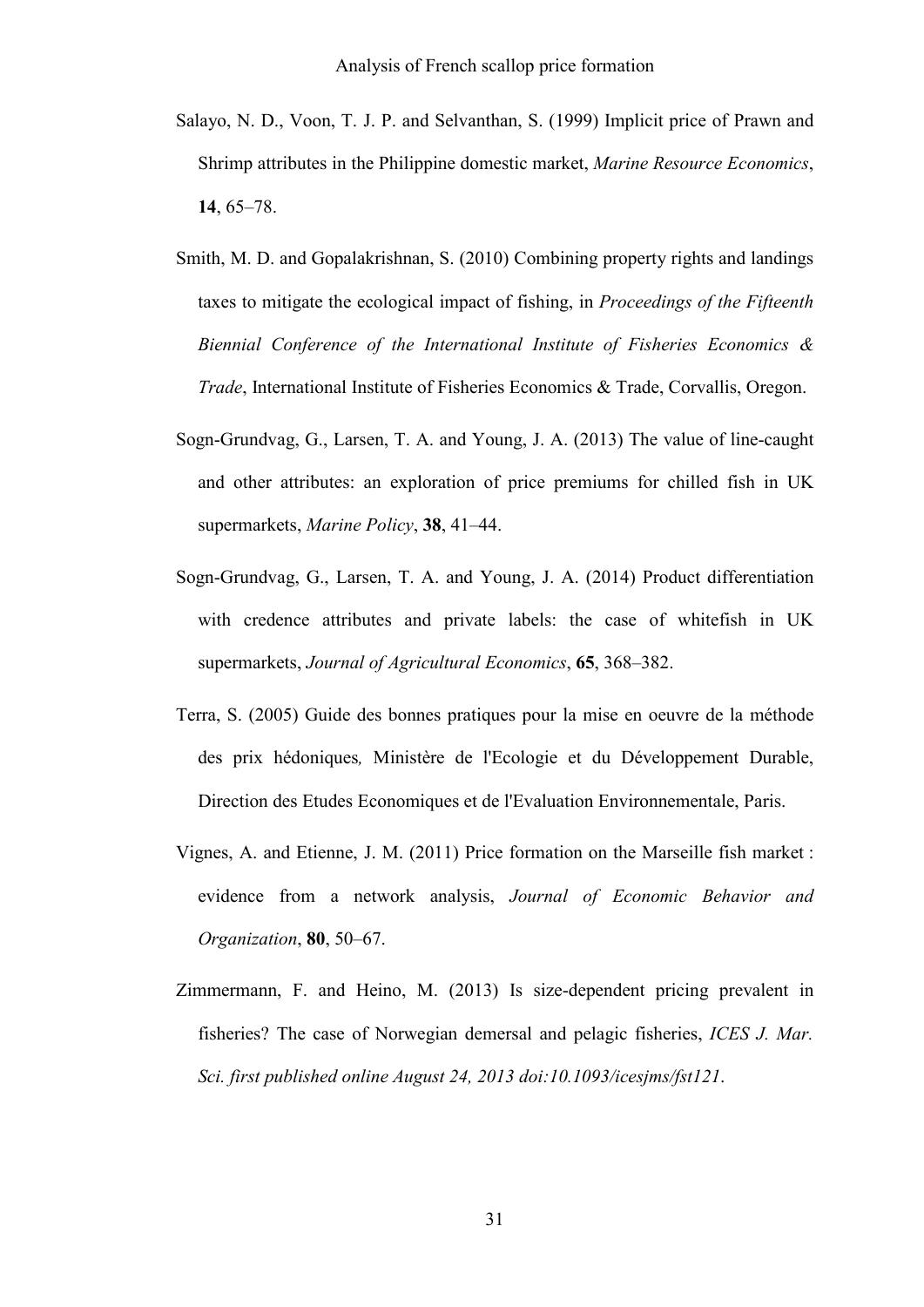## APPENDIX

### **Tables A. Descriptive statistics**

| Table A1. Management area 1 (2040 obs.) |      |        |           |                  |        | Table A2. Management area 2 (1200 obs.) |      |        |           |                  |        |  |  |
|-----------------------------------------|------|--------|-----------|------------------|--------|-----------------------------------------|------|--------|-----------|------------------|--------|--|--|
| Variable                                | Type | Mean   | <b>SD</b> | Min              | Max    | Variable                                | Type | Mean   | <b>SD</b> | Min              | Max    |  |  |
| price per unit                          | log  | 4.33   | 1.15      | $\overline{2}$   | 8.85   | price per unit                          | log  | 2.72   | 0.58      | $\overline{2}$   | 5.52   |  |  |
| January                                 | dum  | 0.17   | 0.37      | $\boldsymbol{0}$ |        | January                                 | dum  | 0.18   | 0.38      | $\mathbf{0}$     |        |  |  |
| February                                | dum  | 0.13   | 0.33      | $\boldsymbol{0}$ |        | October                                 | dum  | 0.21   | 0.41      | $\boldsymbol{0}$ |        |  |  |
| March                                   | dum  | 0.10   | 0.30      | $\boldsymbol{0}$ |        | nb of buyers                            | norm | 16.36  | 5.68      | 2                | 27     |  |  |
| April                                   | dum  | 0.01   | 0.12      | $\boldsymbol{0}$ |        | local daily supply                      | log  | 3.86   | 1.89      | 0.08             | 10.24  |  |  |
| December                                | dum  | 0.26   | 0.44      | $\boldsymbol{0}$ |        | national daily supply                   | norm | 132.99 | 63.55     | 2.24             | 277.91 |  |  |
| nb of buyers                            | log  | 13.32  | 5.19      |                  | 24     | buyer purchase $(\% )$                  | log  | 11.07  | 9.99      | 0.63             | 65.75  |  |  |
| local daily supply                      | log  | 2.31   | 1.39      | 0.1              | 5.88   | vessel length                           | log  | 11.68  | 2.08      | 7.26             | 14.50  |  |  |
| national daily supply                   | norm | 125.49 | 60.35     | $\boldsymbol{0}$ | 285.14 | buyer dependence (month)                | log  | 15.58  | 16        | 0.02             | 72.90  |  |  |
| buyer purchase $(\% )$                  | norm | 14.80  | 16.48     | 0.16             | 100    | buyer type: supermarket                 | dum  | 0.11   | 0.32      | $\boldsymbol{0}$ |        |  |  |
| vessel length                           | log  | 9.43   | 0.90      | 7.45             | 11.43  | seller loyalty rate (lot)               | norm | 5.16   | 4.43      | 0.42             | 25.81  |  |  |
| buyer type: other                       | dum  | 0.03   | 0.18      | $\boldsymbol{0}$ |        |                                         |      |        |           |                  |        |  |  |
| buyer type: fisher                      | dum  | 0.21   | 0.41      | $\boldsymbol{0}$ |        |                                         |      |        |           |                  |        |  |  |
| buyer exporter                          | dum  | 0.56   | 0.50      | $\boldsymbol{0}$ |        |                                         |      |        |           |                  |        |  |  |
| seller loyalty rate (lot)               | log  | 8.89   | 11.60     | 0.85             | 100    |                                         |      |        |           |                  |        |  |  |
| buyer loyalty rate (vol)                | log  | 2.98   | 3.70      | 0.01             | 91.82  |                                         |      |        |           |                  |        |  |  |
| diligence rate $(S)$                    | log  | 41.56  | 15.52     | 1.15             | 64.37  |                                         |      |        |           |                  |        |  |  |

Notes for all tables A: We present only the variables included in the final models.<br>log indicates that the variable is in logarithm form, norm indicates that the variable is in normal form and dum indicates that the variab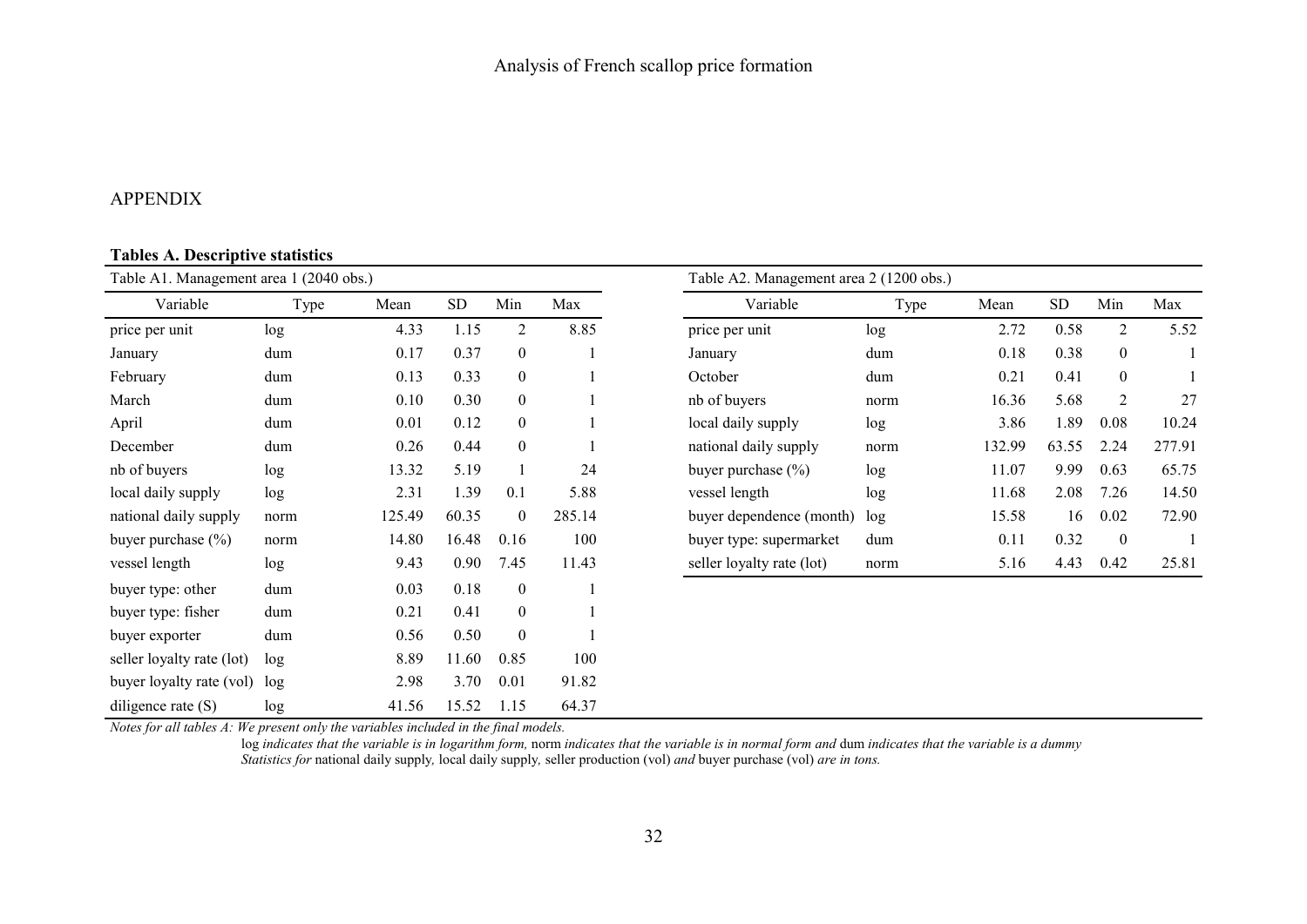| Table A3. Management area 3 (6718 obs.) |      |       |            |                  |        | Table A4. Management area 4 (1939 obs.) |      |   |
|-----------------------------------------|------|-------|------------|------------------|--------|-----------------------------------------|------|---|
|                                         |      |       |            |                  |        |                                         |      |   |
| Variable                                | Type | Mean  | ${\rm SD}$ | Min              | Max    | Variable                                | Type | N |
| price per unit                          | log  | 2.14  | 0.17       | 1.7              | 3.14   | price per unit                          | log  |   |
| auction                                 | dum  | 0.94  | 0.25       | $\boldsymbol{0}$ | 1      | mutual agreement                        | dum  |   |
| contract                                | dum  | 0.02  | 0.14       | $\mathbf{0}$     | 1      | March                                   | dum  |   |
| January                                 | dum  | 0.06  | 0.23       | $\boldsymbol{0}$ |        | April                                   | dum  |   |
| February                                | dum  | 0.16  | 0.37       | $\boldsymbol{0}$ |        | November                                | dum  |   |
| March                                   | dum  | 0.29  | 0.45       | $\mathbf{0}$     |        | December                                | dum  |   |
| April                                   | dum  | 0.04  | 0.20       | $\boldsymbol{0}$ |        | nb of buyers                            | log  |   |
| November                                | dum  | 0.17  | 0.38       | $\boldsymbol{0}$ |        | local daily supply                      | log  |   |
| nb of buyers                            | norm | 62.63 | 26         | 1                | 103    | national daily supply                   | norm |   |
| local daily supply                      | log  | 90.02 | 36.26      | 0.17             | 131.21 | buyer purchase (%)                      | norm |   |
| national daily supply                   | log  | 60.97 | 36.48      | $\boldsymbol{0}$ | 163    | buyer dependence (month)                | norm |   |
| seller production (vol)                 | log  | 0.76  | 0.38       | 0.02             | 3.08   | seller loyalty rate (lot)               | log  |   |
| vessel length                           | log  | 10.84 | 1.43       | 6.49             | 16     | buyer loyalty rate (vol)                | log  |   |
| buyer dependence (month)                | log  | 68    | 35.17      | $\boldsymbol{0}$ | 100    | diligence rate $(S)$                    | norm |   |
| buyer type: fish merchant               | dum  | 0.07  | 0.25       | $\boldsymbol{0}$ | 1      | diligence rate $(B)$                    | norm |   |
| buyer type: fishmonger                  | dum  | 0.38  | 0.48       | $\boldsymbol{0}$ | 1      |                                         |      |   |
| buyer importer                          | dum  | 0.32  | 0.47       | $\boldsymbol{0}$ |        |                                         |      |   |
| buyer exporter                          | dum  | 0.56  | 0.50       | $\boldsymbol{0}$ |        |                                         |      |   |
| seller loyalty rate (vol)               | log  | 41.72 | 33.15      | 0.03             | 100    |                                         |      |   |
| buyer loyalty rate (vol)                | log  | 26.33 | 41.41      | $\boldsymbol{0}$ | 100    |                                         |      |   |

| Variable<br>Variable<br><b>SD</b><br>Min<br>Max<br><b>SD</b><br>Min<br>Type<br>Mean<br>Type<br>Max<br>Mean<br>3.14<br>price per unit<br>2.14<br>0.17<br>1.7<br>2.20<br>0.26<br>1.60<br>unit<br>log<br>log<br>0.25<br>$\boldsymbol{0}$<br>0.94<br>$\boldsymbol{0}$<br>0.50<br>mutual agreement<br>0.54<br>dum<br>dum<br>0.14<br>$\boldsymbol{0}$<br>0.02<br>$\mathbf{0}$<br>March<br>0.13<br>0.34<br>dum<br>dum<br>$\boldsymbol{0}$<br>0.23<br>April<br>0.19<br>0.06<br>$\mathbf{0}$<br>0.04<br>dum<br>dum<br>0.37<br>$\boldsymbol{0}$<br>0.16<br>$\mathbf{0}$<br>0.37<br>dum<br>November<br>0.16<br>dum<br>0.29<br>0.45<br>0.43<br>$\boldsymbol{0}$<br>$\mathbf{0}$<br>dum<br>December<br>dum<br>0.24<br>0.20<br>nb of buyers<br>3.19<br>0.04<br>$\mathbf{0}$<br>7.08<br>13<br>dum<br>log<br>0.17<br>0.38<br>$\overline{0}$<br>local daily supply<br>35.55<br>0.18<br>26.91<br>dum<br>log<br>26<br>103<br>65.84<br>$\overline{0}$<br>62.63<br>national daily supply<br>104.30<br>ers<br>norm<br>norm<br>36.26<br>7.76<br>90.02<br>0.17<br>131.21<br>9.79<br>0.09<br>buyer purchase $(\% )$<br>log<br>y supply<br>norm<br>36.48<br>163<br>34.54<br>2.69<br>60.97<br>$\mathbf{0}$<br>65.34<br>daily supply<br>buyer dependence (month)<br>log<br>norm<br>duction (vol)<br>0.38<br>3.08<br>0.23<br>0.76<br>0.02<br>seller loyalty rate (lot)<br>23.91<br>24.88<br>log<br>log<br>0.03<br>1.43<br>6.49<br>16<br>17.85<br>10.84<br>buyer loyalty rate (vol)<br>13.69<br>ıgth<br>log<br>log<br>68<br>35.17<br>100<br>$\mathbf{0}$<br>22.23<br>0.74<br>diligence rate $(S)$<br>46.68<br>bendence (month)<br>log<br>norm<br>0.07<br>0.25<br>$\boldsymbol{0}$<br>28.39<br>1.48<br>74.81<br>e: fish merchant<br>42.19<br>diligence rate $(B)$<br>dum<br>norm | Management area 3 (6718 obs.) |  |  |  | Table A4. Management area 4 (1939 obs.) |  |  |  |        |  |  |  |
|---------------------------------------------------------------------------------------------------------------------------------------------------------------------------------------------------------------------------------------------------------------------------------------------------------------------------------------------------------------------------------------------------------------------------------------------------------------------------------------------------------------------------------------------------------------------------------------------------------------------------------------------------------------------------------------------------------------------------------------------------------------------------------------------------------------------------------------------------------------------------------------------------------------------------------------------------------------------------------------------------------------------------------------------------------------------------------------------------------------------------------------------------------------------------------------------------------------------------------------------------------------------------------------------------------------------------------------------------------------------------------------------------------------------------------------------------------------------------------------------------------------------------------------------------------------------------------------------------------------------------------------------------------------------------------------------------------------------------------------------------|-------------------------------|--|--|--|-----------------------------------------|--|--|--|--------|--|--|--|
|                                                                                                                                                                                                                                                                                                                                                                                                                                                                                                                                                                                                                                                                                                                                                                                                                                                                                                                                                                                                                                                                                                                                                                                                                                                                                                                                                                                                                                                                                                                                                                                                                                                                                                                                                   |                               |  |  |  |                                         |  |  |  |        |  |  |  |
|                                                                                                                                                                                                                                                                                                                                                                                                                                                                                                                                                                                                                                                                                                                                                                                                                                                                                                                                                                                                                                                                                                                                                                                                                                                                                                                                                                                                                                                                                                                                                                                                                                                                                                                                                   |                               |  |  |  |                                         |  |  |  | 3.3    |  |  |  |
|                                                                                                                                                                                                                                                                                                                                                                                                                                                                                                                                                                                                                                                                                                                                                                                                                                                                                                                                                                                                                                                                                                                                                                                                                                                                                                                                                                                                                                                                                                                                                                                                                                                                                                                                                   |                               |  |  |  |                                         |  |  |  |        |  |  |  |
|                                                                                                                                                                                                                                                                                                                                                                                                                                                                                                                                                                                                                                                                                                                                                                                                                                                                                                                                                                                                                                                                                                                                                                                                                                                                                                                                                                                                                                                                                                                                                                                                                                                                                                                                                   |                               |  |  |  |                                         |  |  |  |        |  |  |  |
|                                                                                                                                                                                                                                                                                                                                                                                                                                                                                                                                                                                                                                                                                                                                                                                                                                                                                                                                                                                                                                                                                                                                                                                                                                                                                                                                                                                                                                                                                                                                                                                                                                                                                                                                                   |                               |  |  |  |                                         |  |  |  |        |  |  |  |
|                                                                                                                                                                                                                                                                                                                                                                                                                                                                                                                                                                                                                                                                                                                                                                                                                                                                                                                                                                                                                                                                                                                                                                                                                                                                                                                                                                                                                                                                                                                                                                                                                                                                                                                                                   |                               |  |  |  |                                         |  |  |  |        |  |  |  |
|                                                                                                                                                                                                                                                                                                                                                                                                                                                                                                                                                                                                                                                                                                                                                                                                                                                                                                                                                                                                                                                                                                                                                                                                                                                                                                                                                                                                                                                                                                                                                                                                                                                                                                                                                   |                               |  |  |  |                                         |  |  |  |        |  |  |  |
|                                                                                                                                                                                                                                                                                                                                                                                                                                                                                                                                                                                                                                                                                                                                                                                                                                                                                                                                                                                                                                                                                                                                                                                                                                                                                                                                                                                                                                                                                                                                                                                                                                                                                                                                                   |                               |  |  |  |                                         |  |  |  |        |  |  |  |
|                                                                                                                                                                                                                                                                                                                                                                                                                                                                                                                                                                                                                                                                                                                                                                                                                                                                                                                                                                                                                                                                                                                                                                                                                                                                                                                                                                                                                                                                                                                                                                                                                                                                                                                                                   |                               |  |  |  |                                         |  |  |  | 129.95 |  |  |  |
|                                                                                                                                                                                                                                                                                                                                                                                                                                                                                                                                                                                                                                                                                                                                                                                                                                                                                                                                                                                                                                                                                                                                                                                                                                                                                                                                                                                                                                                                                                                                                                                                                                                                                                                                                   |                               |  |  |  |                                         |  |  |  | 277.77 |  |  |  |
|                                                                                                                                                                                                                                                                                                                                                                                                                                                                                                                                                                                                                                                                                                                                                                                                                                                                                                                                                                                                                                                                                                                                                                                                                                                                                                                                                                                                                                                                                                                                                                                                                                                                                                                                                   |                               |  |  |  |                                         |  |  |  | 65.55  |  |  |  |
|                                                                                                                                                                                                                                                                                                                                                                                                                                                                                                                                                                                                                                                                                                                                                                                                                                                                                                                                                                                                                                                                                                                                                                                                                                                                                                                                                                                                                                                                                                                                                                                                                                                                                                                                                   |                               |  |  |  |                                         |  |  |  | 100    |  |  |  |
|                                                                                                                                                                                                                                                                                                                                                                                                                                                                                                                                                                                                                                                                                                                                                                                                                                                                                                                                                                                                                                                                                                                                                                                                                                                                                                                                                                                                                                                                                                                                                                                                                                                                                                                                                   |                               |  |  |  |                                         |  |  |  | 100    |  |  |  |
|                                                                                                                                                                                                                                                                                                                                                                                                                                                                                                                                                                                                                                                                                                                                                                                                                                                                                                                                                                                                                                                                                                                                                                                                                                                                                                                                                                                                                                                                                                                                                                                                                                                                                                                                                   |                               |  |  |  |                                         |  |  |  | 63.63  |  |  |  |
|                                                                                                                                                                                                                                                                                                                                                                                                                                                                                                                                                                                                                                                                                                                                                                                                                                                                                                                                                                                                                                                                                                                                                                                                                                                                                                                                                                                                                                                                                                                                                                                                                                                                                                                                                   |                               |  |  |  |                                         |  |  |  | 80     |  |  |  |
|                                                                                                                                                                                                                                                                                                                                                                                                                                                                                                                                                                                                                                                                                                                                                                                                                                                                                                                                                                                                                                                                                                                                                                                                                                                                                                                                                                                                                                                                                                                                                                                                                                                                                                                                                   |                               |  |  |  |                                         |  |  |  |        |  |  |  |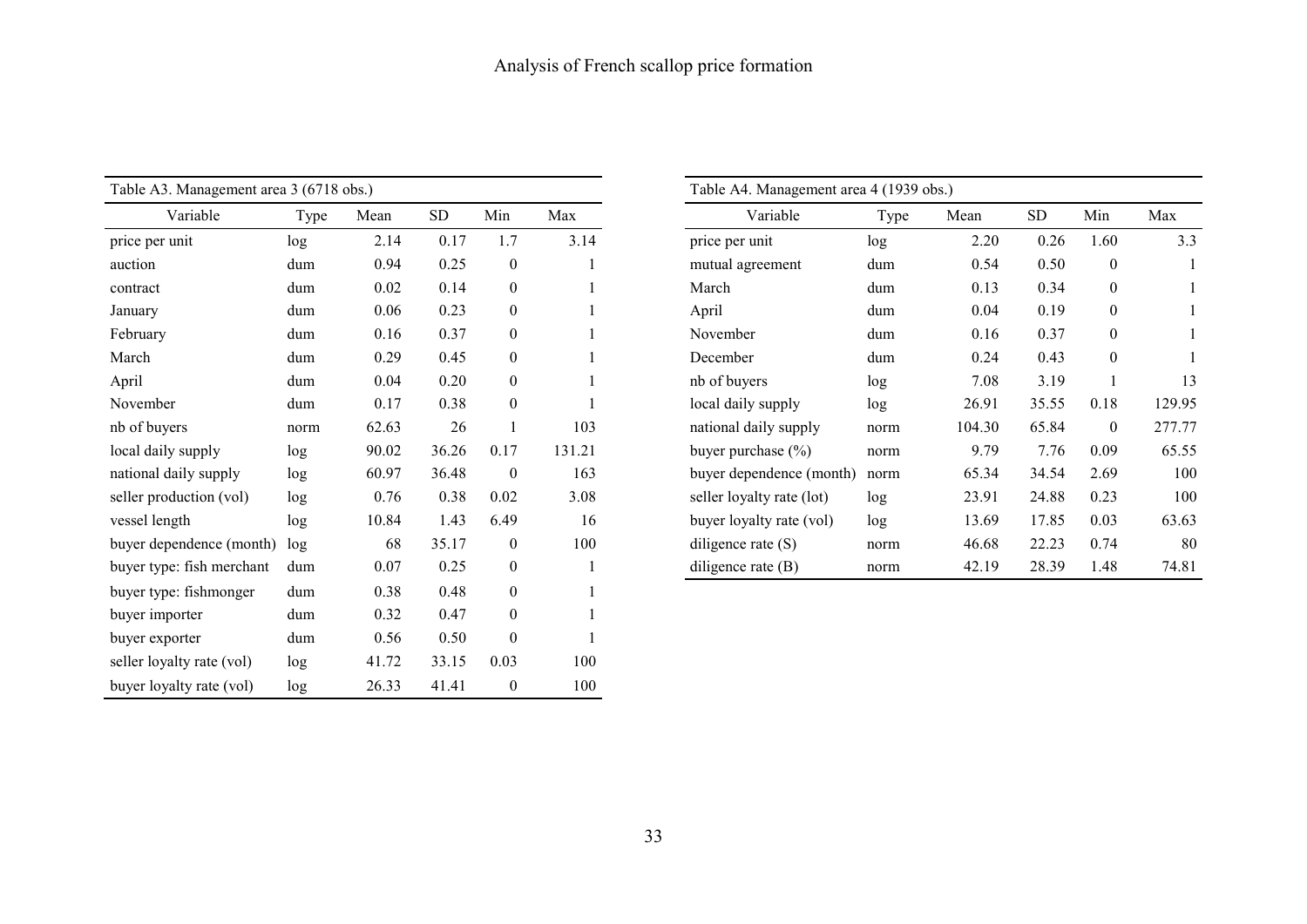| Table A5. Management area 5 (4052 obs.) |      |        | Table A6. Management area 6 (8415 obs.) |                  |        |                           |      |                |
|-----------------------------------------|------|--------|-----------------------------------------|------------------|--------|---------------------------|------|----------------|
| Variable                                | Type | Mean   | SD                                      | Min              | Max    | Variable                  | Type | Mea            |
| price per unit                          | log  | 2.43   | 0.56                                    | 1.78             | 4.49   | price per unit            | log  | $\overline{2}$ |
| auction                                 | dum  | 0.94   | 0.23                                    | $\boldsymbol{0}$ |        | contract                  | dum  | $\mathbf{0}$   |
| January                                 | dum  | 0.13   | 0.34                                    | $\boldsymbol{0}$ |        | mutual agreement          | dum  | $\mathbf{0}$   |
| February                                | dum  | 0.14   | 0.35                                    | $\boldsymbol{0}$ |        | small size                | dum  | $\mathbf{0}$   |
| March                                   | dum  | 0.17   | 0.37                                    | $\boldsymbol{0}$ |        | large size                | dum  | $\mathbf{0}$   |
| April                                   | dum  | 0.08   | 0.27                                    | $\boldsymbol{0}$ |        | February                  | dum  | $\mathbf{0}$   |
| October                                 | dum  | 0.14   | 0.35                                    | $\boldsymbol{0}$ |        | April                     | dum  | $\mathbf{0}$   |
| December                                | dum  | 0.16   | 0.37                                    | $\boldsymbol{0}$ |        | May                       | dum  | $\mathbf{0}$   |
| nb of buyers                            | log  | 15.76  | 4.41                                    | 1                | 24     | October                   | dum  | $\mathbf{0}$   |
| local daily supply                      | log  | 9.05   | 6.27                                    | 0.04             | 27.07  | December                  | dum  | $\mathbf{0}$   |
| national daily supply                   | norm | 100.21 | 63.1                                    | $\boldsymbol{0}$ | 277.66 | nb of buyers              | log  | 29.            |
| seller production $(\%)$                | log  | 19.31  | 17.11                                   | 0.04             | 100    | local daily supply        | log  | 40.            |
| buyer purchase (%)                      | log  | 11.56  | 12.74                                   | 0.08             | 100    | national daily supply     | log  | 76.            |
| vessel length                           | norm | 13.82  | 2.24                                    | 9.10             | 17.62  | buyer purchase (vol)      | log  | $\overline{2}$ |
| seller dependence (year)                | norm | 64.31  | 18.40                                   | 0.55             | 97.23  | seller dependence (year)  | log  | 81.            |
| buyer dependence (year)                 | norm | 26.47  | 16.88                                   | 0.15             | 68.40  | buyer dependence (year)   | log  | 27.            |
| buyer type: fish merchant               | dum  | 0.34   | 0.47                                    | $\boldsymbol{0}$ |        | buyer type: wholesaler    | dum  | $\mathbf{0}$   |
| buyer type: transformer                 | dum  | 0.12   | 0.33                                    | $\boldsymbol{0}$ |        | buyer type: fisher        | dum  | $\mathbf{0}$   |
| buyer importer                          | dum  | 0.39   | 0.49                                    | $\boldsymbol{0}$ |        | seller loyalty rate (lot) | log  | 7.             |
| buyer exporter                          | dum  | 0.41   | 0.49                                    | $\boldsymbol{0}$ |        | diligence rate $(S)$      | log  | 33.            |
| seller loyalty rate (lot)               | norm | 5.65   | 4.84                                    | 0.21             | 25.24  |                           |      |                |
| buyer loyalty rate (vol)                | log  | 6.43   | 6.62                                    | 0.01             | 100    |                           |      |                |
| diligence rate $(S)$                    | norm | 37.36  | 18.48                                   | 2.14             | 69.29  |                           |      |                |

| Management area 5 (4052 obs.) |      |        |           |                  |        | Table A6. Management area 6 (8415 obs.) |      |       |            |                  |        |
|-------------------------------|------|--------|-----------|------------------|--------|-----------------------------------------|------|-------|------------|------------------|--------|
| Variable                      | Type | Mean   | <b>SD</b> | Min              | Max    | Variable                                | Type | Mean  | ${\rm SD}$ | Min              | Max    |
| unit                          | log  | 2.43   | 0.56      | 1.78             | 4.49   | price per unit                          | log  | 2.78  | 0.73       | 2.01             |        |
|                               | dum  | 0.94   | 0.23      | $\mathbf{0}$     |        | contract                                | dum  | 0.02  | 0.15       | $\mathbf{0}$     |        |
|                               | dum  | 0.13   | 0.34      | $\boldsymbol{0}$ |        | mutual agreement                        | dum  | 0.01  | 0.09       | $\boldsymbol{0}$ |        |
|                               | dum  | 0.14   | 0.35      | $\overline{0}$   |        | small size                              | dum  | 0.11  | 0.32       | $\overline{0}$   |        |
|                               | dum  | 0.17   | 0.37      | $\overline{0}$   |        | large size                              | dum  | 0.33  | 0.47       | $\boldsymbol{0}$ |        |
|                               | dum  | 0.08   | 0.27      | $\overline{0}$   |        | February                                | dum  | 0.13  | 0.34       | $\boldsymbol{0}$ |        |
|                               | dum  | 0.14   | 0.35      | $\overline{0}$   |        | April                                   | dum  | 0.04  | 0.20       | $\mathbf{0}$     |        |
| эr                            | dum  | 0.16   | 0.37      | $\overline{0}$   |        | May                                     | dum  | 0.02  | 0.12       | $\mathbf{0}$     |        |
| yers                          | log  | 15.76  | 4.41      |                  | 24     | October                                 | dum  | 0.09  | 0.29       | $\boldsymbol{0}$ |        |
| ly supply                     | log  | 9.05   | 6.27      | 0.04             | 27.07  | December                                | dum  | 0.21  | 0.41       | $\overline{0}$   |        |
| daily supply                  | norm | 100.21 | 63.1      | $\overline{0}$   | 277.66 | nb of buyers                            | log  | 29.02 | 7.84       |                  |        |
| oduction $(\% )$              | log  | 19.31  | 17.11     | 0.04             | 100    | local daily supply                      | log  | 40.97 | 27.32      | 0.14             | 166.97 |
| rchase (%)                    | log  | 11.56  | 12.74     | 0.08             | 100    | national daily supply                   | log  | 76.07 | 51.82      | 1.54             | 214.02 |
| ngth                          | norm | 13.82  | 2.24      | 9.10             | 17.62  | buyer purchase (vol)                    | log  | 2.76  | 5.71       | $\boldsymbol{0}$ |        |
| pendence (year)               | norm | 64.31  | 18.40     | 0.55             | 97.23  | seller dependence (year)                | log  | 81.86 | 13         | 21.10            |        |
| pendence (year)               | norm | 26.47  | 16.88     | 0.15             | 68.40  | buyer dependence (year)                 | log  | 27.07 | 20.46      | 0.15             |        |
| be: fish merchant             | dum  | 0.34   | 0.47      | $\boldsymbol{0}$ |        | buyer type: wholesaler                  | dum  | 0.05  | 0.22       | $\mathbf{0}$     |        |
| be: transformer               | dum  | 0.12   | 0.33      | $\overline{0}$   |        | buyer type: fisher                      | dum  | 0.02  | 0.13       | $\mathbf{0}$     |        |
| porter                        | dum  | 0.39   | 0.49      | $\overline{0}$   |        | seller loyalty rate (lot)               | log  | 7.60  | 9.64       | 0.14             |        |
| porter                        | dum  | 0.41   | 0.49      | $\boldsymbol{0}$ |        | diligence rate $(S)$                    | log  | 33.76 | 12.37      | 0.65             |        |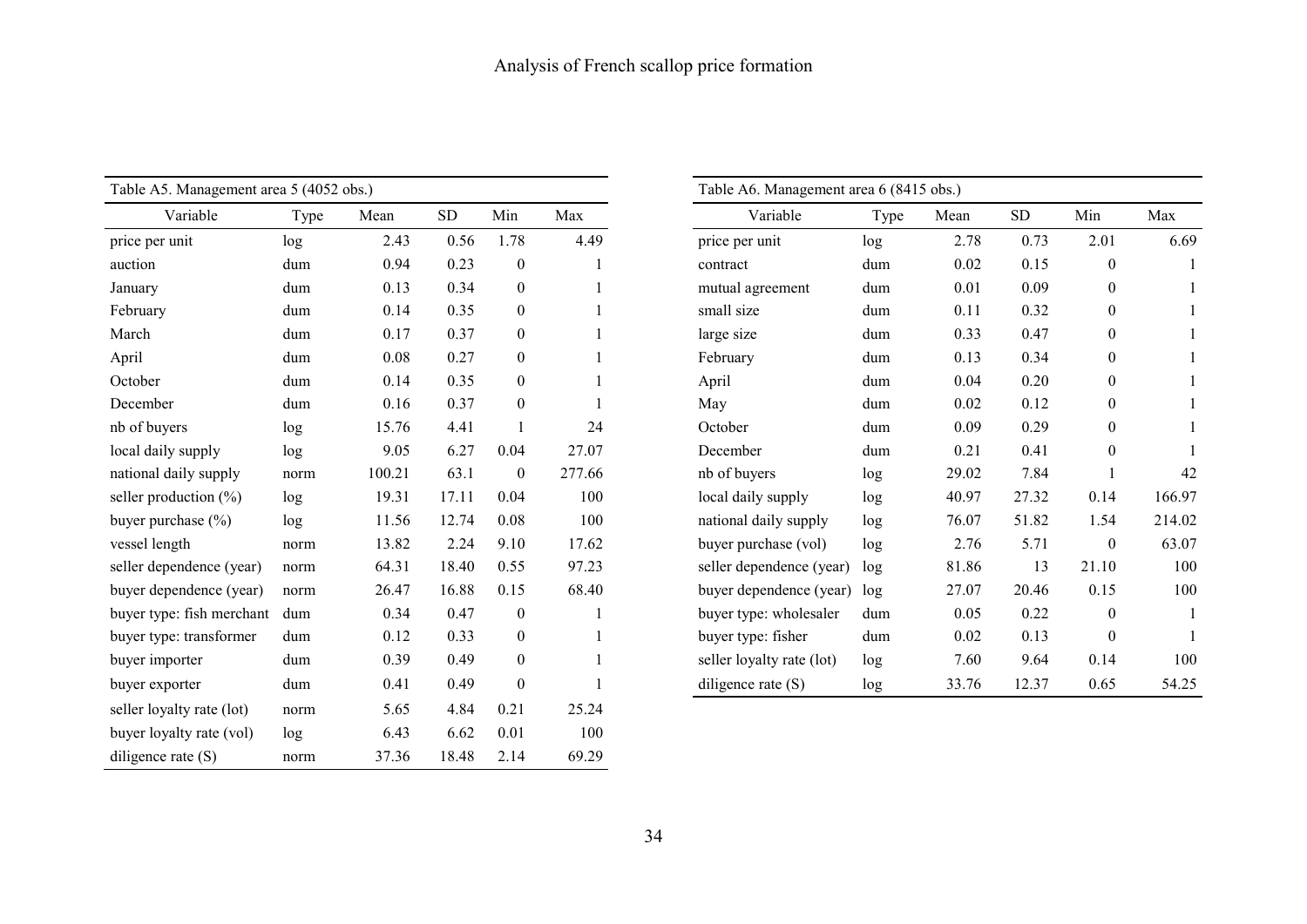| Table A7. Management area 7 (4196 obs.) |      |       |            |                  |        |                           | Table A8. Management area 8 (3606 obs.) |       |            |                  |     |  |  |
|-----------------------------------------|------|-------|------------|------------------|--------|---------------------------|-----------------------------------------|-------|------------|------------------|-----|--|--|
| Variable                                | Type | Mean  | ${\rm SD}$ | Min              | Max    | Variable                  | Type                                    | Mean  | ${\rm SD}$ | Min              | Max |  |  |
| price per unit                          | log  | 2.66  | 0.55       | 1.66             | 5.94   | price per unit            | log                                     | 3.02  | 0.53       | 1.8              |     |  |  |
| contract                                | dum  | 0.01  | 0.11       | $\boldsymbol{0}$ |        | auction                   | dum                                     | 0.55  | 0.50       | $\boldsymbol{0}$ |     |  |  |
| mutual agreement                        | dum  | 0.11  | 0.31       | $\overline{0}$   |        | large size                | dum                                     | 0.16  | 0.37       | $\boldsymbol{0}$ |     |  |  |
| large size                              | dum  | 0.72  | 0.45       | $\overline{0}$   |        | April                     | dum                                     | 0.06  | 0.23       | $\mathbf{0}$     |     |  |  |
| January                                 | dum  | 0.14  | 0.35       | $\boldsymbol{0}$ |        | October                   | dum                                     | 0.15  | 0.35       | $\boldsymbol{0}$ |     |  |  |
| March                                   | dum  | 0.15  | 0.35       | $\boldsymbol{0}$ |        | December                  | dum                                     | 0.19  | 0.39       | $\mathbf{0}$     |     |  |  |
| April                                   | dum  | 0.08  | 0.28       | $\boldsymbol{0}$ |        | nb of buyers              | norm                                    | 21.13 | 7.03       |                  |     |  |  |
| October                                 | dum  | 0.14  | 0.35       | $\boldsymbol{0}$ |        | local daily supply        | log                                     | 6.32  | 3.33       | 0.09             |     |  |  |
| nb of buyers                            | log  | 15.39 | 5.30       |                  | 24     | national daily supply     | log                                     | 99.57 | 70.62      | $\boldsymbol{0}$ |     |  |  |
| local daily supply                      | log  | 18.59 | 10.51      | 0.20             | 56.24  | seller production $(\%)$  | log                                     | 26.06 | 21.85      | 0.48             |     |  |  |
| national daily supply                   | norm | 91.97 | 61.71      | $\boldsymbol{0}$ | 237.76 | buyer purchase $(\% )$    | log                                     | 8.08  | 9.05       | 0.20             |     |  |  |
| seller production $(\% )$               | log  | 12.82 | 14.52      | 0.06             | 100    | vessel length             | log                                     | 16.73 | 4.03       | 9.20             |     |  |  |
| buyer purchase $(\% )$                  | log  | 16.06 | 18.36      | 0.05             | 100    | seller dependence (month) | log                                     | 90.12 | 11.97      | 2.59             |     |  |  |
| vessel length                           | log  | 15.62 | 2.42       | 9.98             | 20.30  | buyer type: fishmonger    | dum                                     | 0.59  | 0.49       | $\boldsymbol{0}$ |     |  |  |
| buyer dependence (year)                 | log  | 44.98 | 23.48      | 0.15             | 100    | buyer importer            | dum                                     | 0.44  | 0.50       | $\mathbf{0}$     |     |  |  |
| buyer type: fish merchant               | dum  | 0.23  | 0.42       | $\boldsymbol{0}$ |        | buyer exporter            | dum                                     | 0.52  | 0.50       | $\theta$         |     |  |  |
| buyer type: transformer                 | dum  | 0.09  | 0.29       | $\boldsymbol{0}$ |        | seller loyalty rate (vol) | norm                                    | 5.06  | 5.00       | 0.03             |     |  |  |
| buyer importer                          | dum  | 0.38  | 0.49       | $\boldsymbol{0}$ |        | diligence rate (B)        | norm                                    | 48.18 | 21.98      | 0.67             |     |  |  |
| seller loyalty rate (lot)               | log  | 14.32 | 21.03      | 0.14             | 100    |                           |                                         |       |            |                  |     |  |  |
| buyer loyalty rate (vol)                | log  | 8.02  | 9.37       | 0.01             | 100    |                           |                                         |       |            |                  |     |  |  |
| diligence rate $(S)$                    | log  | 33.66 | 14.66      | 0.61             | 54.27  |                           |                                         |       |            |                  |     |  |  |

|                |           |                  |        | Table A8. Management area 8 (3606 obs.) |      |       |           |                  |        |  |  |  |  |  |
|----------------|-----------|------------------|--------|-----------------------------------------|------|-------|-----------|------------------|--------|--|--|--|--|--|
|                | <b>SD</b> | Min              | Max    | Variable                                | Type | Mean  | <b>SD</b> | Min              | Max    |  |  |  |  |  |
| 6              | 0.55      | 1.66             | 5.94   | price per unit                          | log  | 3.02  | 0.53      | 1.8              | 5.11   |  |  |  |  |  |
| 1              | 0.11      | $\boldsymbol{0}$ |        | auction                                 | dum  | 0.55  | 0.50      | $\boldsymbol{0}$ |        |  |  |  |  |  |
|                | 0.31      | $\boldsymbol{0}$ |        | large size                              | dum  | 0.16  | 0.37      | $\overline{0}$   |        |  |  |  |  |  |
| $\overline{c}$ | 0.45      | $\overline{0}$   |        | April                                   | dum  | 0.06  | 0.23      | $\Omega$         |        |  |  |  |  |  |
| 4              | 0.35      | $\boldsymbol{0}$ |        | October                                 | dum  | 0.15  | 0.35      | $\theta$         |        |  |  |  |  |  |
| 5              | 0.35      | $\Omega$         |        | December                                | dum  | 0.19  | 0.39      | $\Omega$         |        |  |  |  |  |  |
| 8              | 0.28      | $\mathbf{0}$     |        | nb of buyers                            | norm | 21.13 | 7.03      |                  | 37     |  |  |  |  |  |
| 4              | 0.35      | $\theta$         |        | local daily supply                      | log  | 6.32  | 3.33      | 0.09             | 16.20  |  |  |  |  |  |
| 9              | 5.30      |                  | 24     | national daily supply                   | log  | 99.57 | 70.62     | $\theta$         | 271.96 |  |  |  |  |  |
| 9              | 10.51     | 0.20             | 56.24  | seller production $(\%)$                | log  | 26.06 | 21.85     | 0.48             | 100    |  |  |  |  |  |
| 7              | 61.71     | $\theta$         | 237.76 | buyer purchase $(\% )$                  | log  | 8.08  | 9.05      | 0.20             | 100    |  |  |  |  |  |
| $\overline{c}$ | 14.52     | 0.06             | 100    | vessel length                           | log  | 16.73 | 4.03      | 9.20             | 24.10  |  |  |  |  |  |
| 6              | 18.36     | 0.05             | 100    | seller dependence (month)               | log  | 90.12 | 11.97     | 2.59             | 100    |  |  |  |  |  |
| $\overline{c}$ | 2.42      | 9.98             | 20.30  | buyer type: fishmonger                  | dum  | 0.59  | 0.49      | $\Omega$         |        |  |  |  |  |  |
| 8              | 23.48     | 0.15             | 100    | buyer importer                          | dum  | 0.44  | 0.50      | $\mathbf{0}$     |        |  |  |  |  |  |
| 3              | 0.42      | $\boldsymbol{0}$ |        | buyer exporter                          | dum  | 0.52  | 0.50      | $\theta$         |        |  |  |  |  |  |
| 9              | 0.29      | $\boldsymbol{0}$ |        | seller loyalty rate (vol)               | norm | 5.06  | 5.00      | 0.03             | 100    |  |  |  |  |  |
| 8              | 0.49      | $\theta$         |        | diligence rate $(B)$                    | norm | 48.18 | 21.98     | 0.67             | 79.19  |  |  |  |  |  |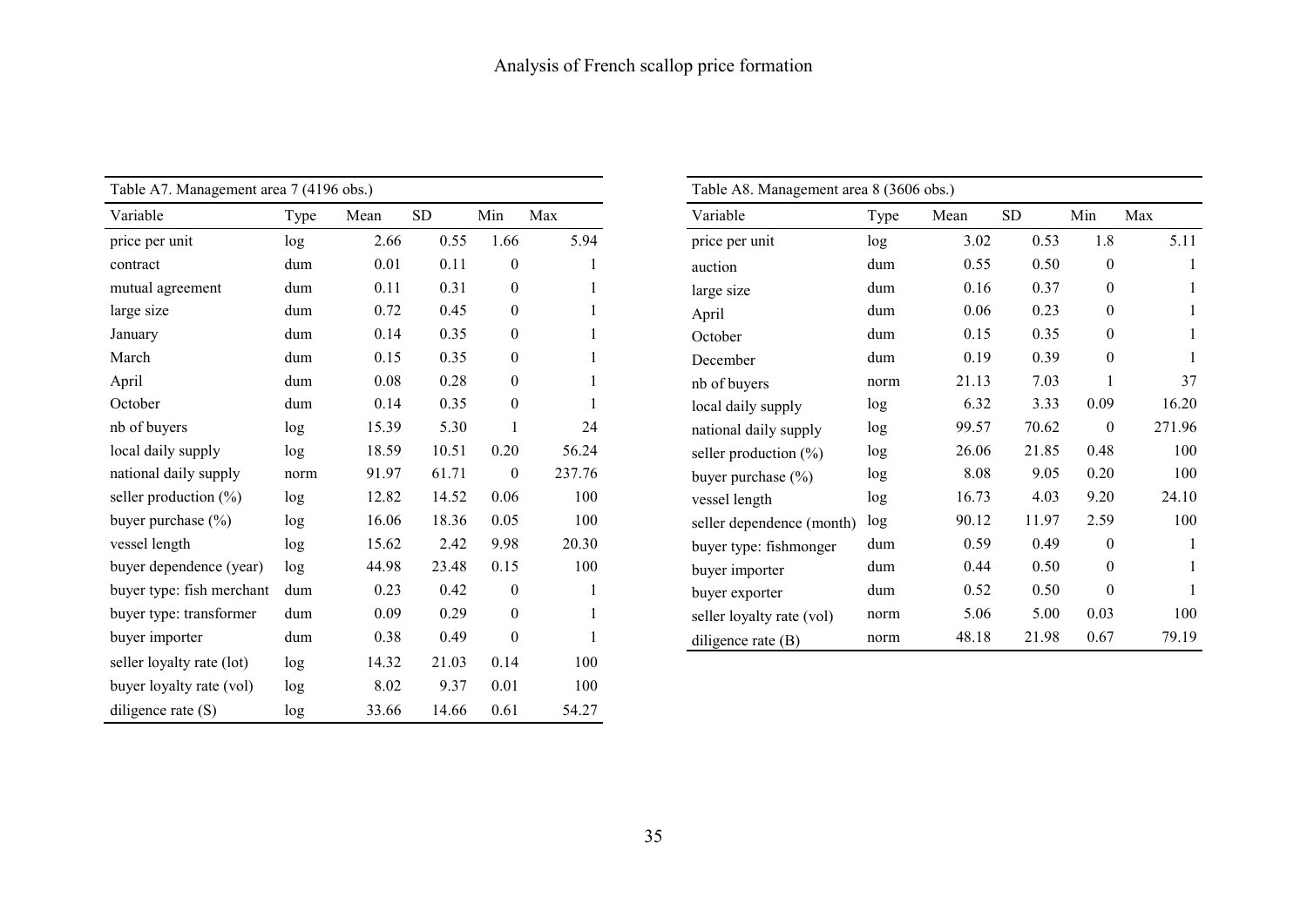| Table B1. MA_1 (2040 obs.) |            |              |       |           |            | Table B2. MA_2 (1200 obs.) |            |               |     |          |            |  |  |
|----------------------------|------------|--------------|-------|-----------|------------|----------------------------|------------|---------------|-----|----------|------------|--|--|
| Variable                   | <b>VIF</b> | β            |       | $t$ -stat | ME         | Variable                   | <b>VIF</b> | ß             |     | t-stat   | ME         |  |  |
| _cons                      |            | 2.3205       | $***$ | 16.84     |            | $_{\rm cons}$              |            | 1.9445        | *** | 19.60    |            |  |  |
| January                    | 1.47       | $-0.2384$    | ***   | $-20.11$  | $-21.21$   | January                    | 1.19       | $-0.2852$ *** |     | $-28.97$ | $-24.82$   |  |  |
| February                   | 1.85       | $-0.0805$    | $***$ | $-5.98$   | $-7.73$    | October                    | 1.21       | $-0.1780$ *** |     | $-17.44$ | $-16.31$   |  |  |
| March                      | 1.95       | 0.0898       | ***   | 5.56      | 9.39       | nb of buyers               | 4.82       | $0.0066$ ***  |     | 4.87     | $1.0e-03$  |  |  |
| April                      | 1.34       | 0.1723       | $***$ | 5.76      | 18.80      | local daily supply         | 4.68       | $-0.1336$ *** |     | $-10.11$ | $-0.13$    |  |  |
| December                   | 1.40       | 0.1512       | ***   | 12.77     | 16.32      | national daily supply      | 1.44       | $-1.4e-07$ †  |     | $-1.67$  | $-1.9e-04$ |  |  |
| nb of buyers               | 3.57       | 0.0632       | ***   | 4.36      | 0.06       | buyer purchase $(\% )$     | 1.62       | $-0.0237$ **  |     | $-3.40$  | $-0.02$    |  |  |
| local daily supply         | 2.91       | $-0.2015$    | ***   | $-16.29$  | $-0.20$    | vessel length              | 1.25       | $0.0611$ *    |     | 2.37     | 0.06       |  |  |
| national daily supply      | 1.21       | $3.0e-07$    | ***   | 4.94      | 3.8e-04    | buyer dependence (month)   | 1.48       | $0.0071$ *    |     | 2.18     | 0.01       |  |  |
| buyer purchase (%)         | 3.08       | $-0.0044$    | ***   | $-9.03$   | $-6.5e-04$ | buyer type: supermarket    | 1.23       | $-0.0332$ **  |     | $-2.76$  | $-3.26$    |  |  |
| vessel length              | 1.09       | $0.0792$ *   |       | 1.97      | 0.08       | seller loyalty rate (lot)  | 1.21       | $0.0032$ **   |     | 2.71     | 1.6e-04    |  |  |
| buyer type: other          | 1.75       | $-0.1537$    | $***$ | $-6.83$   | $-14.25$   | $R^2$                      |            | 0.4094        |     |          |            |  |  |
| buyer type: fisher         | 1.65       | $0.0257$ †   |       | 1.93      | 2.60       |                            |            |               |     |          |            |  |  |
| buyer exporter             | 1.46       | 0.0419       | ***   | 4.45      | 4.28       |                            |            |               |     |          |            |  |  |
| seller loyalty rate (lot)  | 1.52       | 0.0233       | ***   | 3.67      | 0.02       |                            |            |               |     |          |            |  |  |
| buyer loyalty rate (vol)   | 1.23       | $-0.0128$ ** |       | $-3.31$   | $-0.01$    |                            |            |               |     |          |            |  |  |
| diligence rate $(S)$       | 1.37       | 0.0734       | $***$ | 8.69      | 0.07       |                            |            |               |     |          |            |  |  |
| $\mathbb{R}^2$             |            | 0.6334       |       |           |            |                            |            |               |     |          |            |  |  |

**Table B. Estimation results for each management area models of scallop price** 

*Notes for all tables 4: ME: marginal effect. In the case of all continuous variables, marginal effects are indicated for a 1% change in the level of the variable concerned. Significance levels: † p<0.1 \* p<0.05 \*\* p<0.01 \*\*\* p<0.001* 

*Variance inflation factors (VIF) are used to control that the independent variables are not highly correlated with each other. If the VIF is less than 10 the variable concerned is not considered highly collinear (Gujarati, 2004).*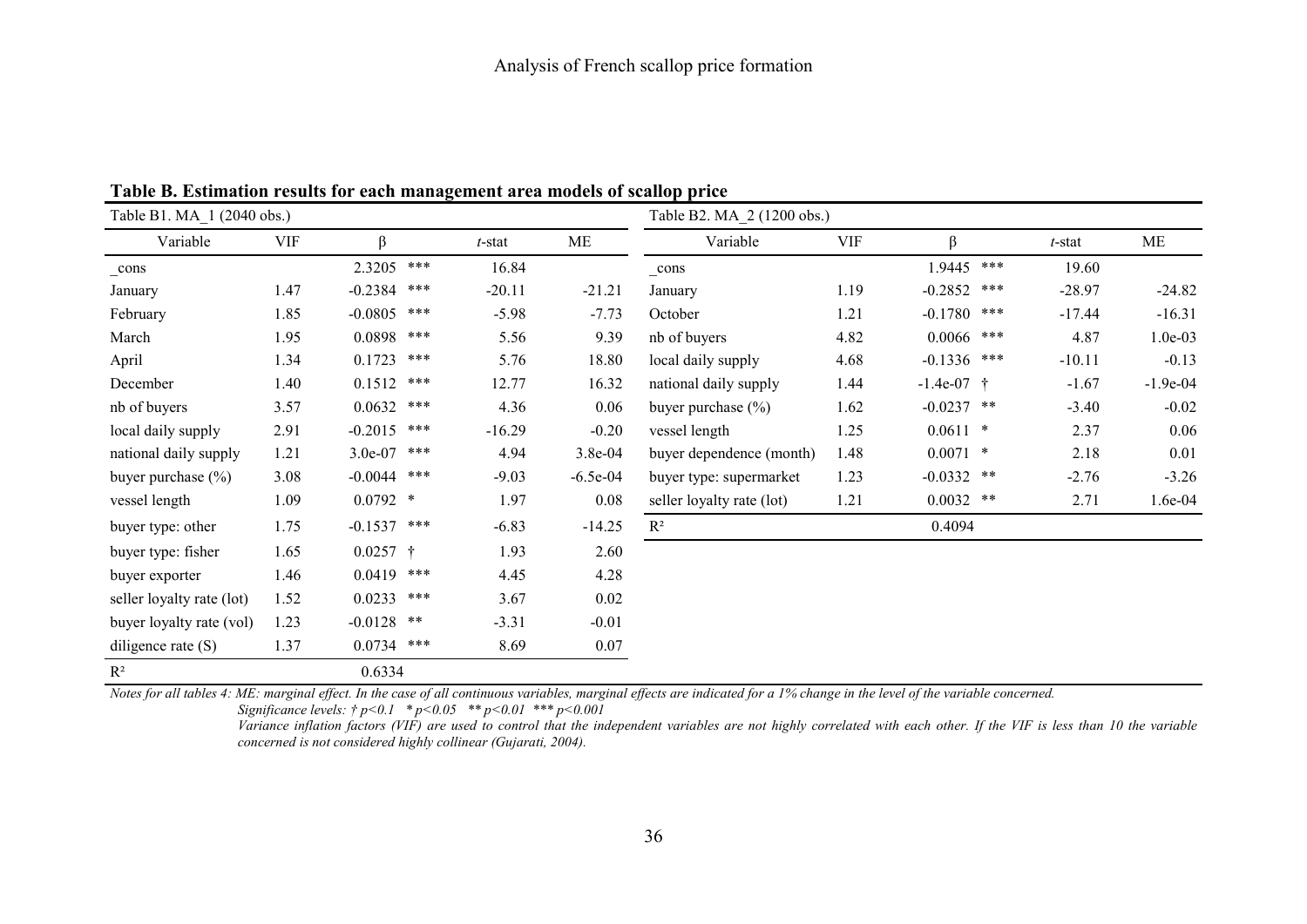| Table B3. MA_3 (6718 obs.) |            |               |     |           |            | Table B4. MA_4 (1939 obs.) |            |                   |         |             |  |  |
|----------------------------|------------|---------------|-----|-----------|------------|----------------------------|------------|-------------------|---------|-------------|--|--|
| Variable                   | <b>VIF</b> | β             |     | $t$ -stat | ME         | Variable                   | <b>VIF</b> | ß                 | t-stat  | <b>ME</b>   |  |  |
| $_{cons}$                  |            | 1.1478        | *** | 23.06     |            | _cons                      |            | 0.8258<br>$***$   | 21.90   |             |  |  |
| auction                    | 1.84       | 0.0332        | *** | 10.03     | 3.37       | mutual agreement           | 2.41       | 0.0321<br>***     | 5.44    | 3.26        |  |  |
| contract                   | 1.59       | 0.0659        | *** | 8.86      | 6.81       | March                      | 1.38       | $-0.0344$<br>***  | $-6.35$ | $-3.38$     |  |  |
| January                    | 1.31       | $-0.0518$     | *** | $-11.67$  | $-5.04$    | April                      | 1.51       | 0.2068<br>***     | 12.76   | 22.98       |  |  |
| February                   | 1.58       | $-0.0495$ *** |     | $-19.19$  | $-4.82$    | November                   | 1.36       | ***<br>0.1545     | 33.82   | 16.71       |  |  |
| March                      | 1.82       | $-0.0575$     | *** | $-20.54$  | $-5.58$    | December                   | 1.60       | 0.0485<br>***     | 8.46    | 4.96        |  |  |
| April                      | 1.76       | $-0.0193$ **  |     | $-2.71$   | $-1.91$    | nb of buyers               | 2.82       | $0.0135$ **       | 2.79    | 0.01        |  |  |
| November                   | 1.39       | 0.0461        | *** | 14.80     | 4.72       | local daily supply         | 3.61       | $-0.0131$<br>***  | $-3.88$ | $-0.01$     |  |  |
| nb of buyers               | 3.03       | 0.0007        | *** | 11.70     | 4.7e-04    | national daily supply      | 1.74       | $-2.5e-07$<br>*** | $-7.00$ | $-2.6e-04$  |  |  |
| local daily supply         | 3.15       | $-0.0300$     | *** | $-11.51$  | $-0.03$    | buyer purchase $(\% )$     | 1.67       | 0.0013<br>***     | 4.20    | 1.3e-04     |  |  |
| national daily supply      | 1.20       | $-0.0077$ **  |     | $-3.04$   | $-0.01$    | buyer dependence (month)   | 1.47       | $0.0002$ *        | 2.43    | 9.9e-05     |  |  |
| seller production (vol)    | 1.31       | $0.0046$ *    |     | 2.54      | $4.6e-03$  | seller loyalty rate (lot)  | 2.43       | $0.0092$ ***      | 3.66    | 0.01        |  |  |
| vessel length              | 1.23       | $0.0105$ †    |     | 1.76      | 0.01       | buyer loyalty rate (vol)   | 2.18       | $-0.0168$<br>***  | $-8.84$ | $-0.02$     |  |  |
| buyer dependence (month)   | 2.59       | $-0.0094$ *   |     | $-2.36$   | $-0.01$    | diligence rate $(S)$       | 1.21       | 0.0004<br>***     | 3.74    | 1.7e-04     |  |  |
| buyer type: fish merchant  | 1.68       | $-0.0268$ *** |     | $-5.00$   | $-2.65$    | diligence rate $(B)$       | 2.26       | $-0.0002$ *       | $-1.97$ | $-7.3e-0.5$ |  |  |
| buyer type: fishmonger     | 6.39       | $-0.0300$     | *** | $-5.22$   | $-2.95$    | $\mathbf{R}^2$             |            | 0.4665            |         |             |  |  |
| buyer importer             | 5.38       | $-0.0140$ **  |     | $-2.73$   | $-1.39$    |                            |            |                   |         |             |  |  |
| buyer exporter             | 4.29       | $-0.0140$ **  |     | $-3.30$   | $-1.39$    |                            |            |                   |         |             |  |  |
| seller loyalty rate (vol)  | 2.68       | $-0.0066$ *** |     | $-5.68$   | $-0.01$    |                            |            |                   |         |             |  |  |
| buyer loyalty rate (vol)   | 3.67       | $-0.0026$ **  |     | $-3.18$   | $-2.6e-03$ |                            |            |                   |         |             |  |  |
| $\mathbb{R}^2$             |            | 0.3501        |     |           |            |                            |            |                   |         |             |  |  |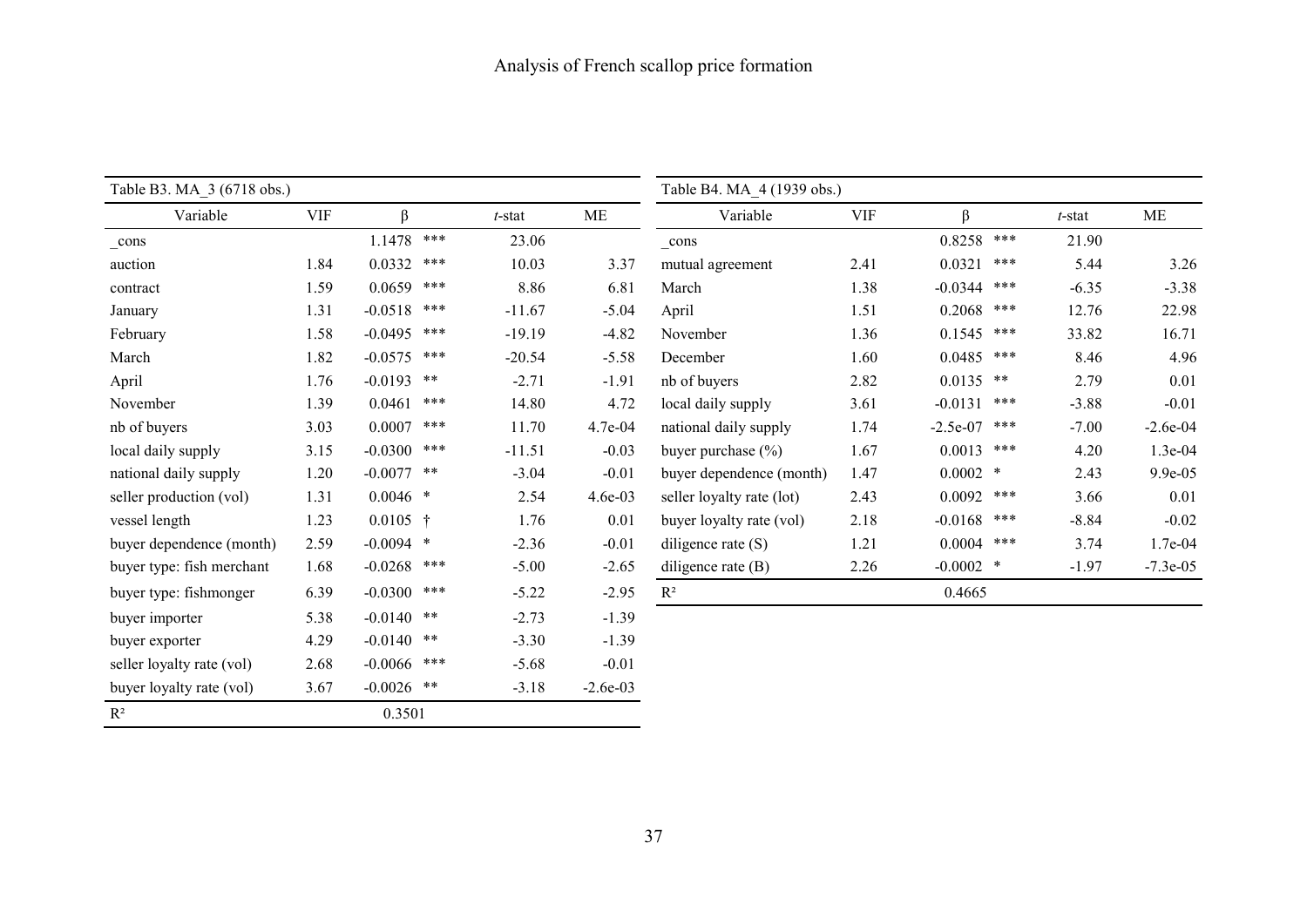| Table B5. MA 5 (4052 obs.) |            |              |       |           | Table B6. MA 6 (8415 obs.) |                           |            |              |       |           |          |
|----------------------------|------------|--------------|-------|-----------|----------------------------|---------------------------|------------|--------------|-------|-----------|----------|
| Variable                   | <b>VIF</b> | β            |       | $t$ -stat | <b>ME</b>                  | Variable                  | <b>VIF</b> | $\beta$      |       | $t$ -stat | ME       |
| _cons                      |            | 1.9840       | $***$ | 38.65     |                            | _cons                     |            | 2.0299       | $***$ | 34.6      |          |
| auction                    | 1.11       | $-0.0463$    | $***$ | $-3.27$   | $-4.53$                    | contract                  | 1.28       | $-0.0956$    | $***$ | $-8.10$   | $-9.11$  |
| January                    | 1.75       | $-0.2099$    | ***   | $-22.32$  | $-18.93$                   | mutual agreement          | 1.03       | $-0.0648$    | $***$ | $-3.28$   | $-6.28$  |
| February                   | 2.02       | $-0.1792$    | ***   | $-19.99$  | $-16.41$                   | small size                | 1.36       | $-0.0274$    | ***   | $-5.56$   | $-2.71$  |
| March                      | 1.93       | $-0.1600$    | ***   | $-17.78$  | $-14.79$                   | large size                | 1.13       | 0.2676       | $***$ | 51.73     | 30.68    |
| April                      | 1.67       | $0.0352$ **  |       | 2.76      | 3.58                       | February                  | 1.18       | $-0.0835$    | $***$ | $-17.77$  | $-8.01$  |
| October                    | 1.74       | $-0.2251$    | ***   | $-24.94$  | $-20.16$                   | April                     | 1.34       | 0.0441       | ***   | 4.44      | 4.51     |
| December                   | 1.71       | $-0.1093$    | $***$ | $-10.49$  | $-10.35$                   | May                       | 1.26       | $-0.1448$    | ***   | $-11.13$  | $-13.48$ |
| nb of buyers               | 3.08       | 0.0570       | ***   | 4.35      | 0.06                       | October                   | 1.20       | $-0.1019$    | ***   | $-17.22$  | $-9.68$  |
| local daily supply         | 3.57       | $-0.1213$    | ***   | $-19.82$  | $-0.12$                    | December                  | 1.22       | 0.0332       | ***   | 5.37      | 3.38     |
| national daily supply      | 1.37       | $-4.1e-07$   | ***   | $-9.06$   | $-4.1e-04$                 | nb of buyers              | 2.17       | 0.0279       | ***   | 4.01      | 0.03     |
| seller production $(\% )$  | 1.62       | $-0.0265$    | ***   | $-6.77$   | $-0.03$                    | local daily supply        | 2.60       | $-0.0528$    | ***   | $-14.11$  | $-0.05$  |
| buyer purchase $(\% )$     | 1.77       | $-0.0284$    | ***   | $-10.05$  | $-0.03$                    | national daily supply     | 1.38       | $-0.0491$    | ***   | $-19.83$  | $-0.05$  |
| vessel length              | 1.75       | $0.0055$ **  |       | 3.34      | 7.6e-04                    | buyer purchase (vol)      | 1.69       | $-0.0108$    | ***   | $-8.05$   | $-0.01$  |
| seller dependence (year)   | 1.34       | $-0.0003$ *  |       | $-2.13$   | $-2.1e-04$                 | seller dependence (year)  | 1.10       | $-0.0238$ *  |       | $-2.35$   | $-0.02$  |
| buyer dependence (year)    | 1.55       | 0.0008       | ***   | 4.56      | 2.1e-04                    | buyer dependence (year)   | 1.47       | 0.0107       | $***$ | 4.59      | 0.01     |
| buyer type: fish merchant  | 1.80       | $-0.0486$    | ***   | $-6.88$   | $-4.74$                    | buyer type: wholesaler    | 1.07       | 0.0280       | **    | 3.06      | 2.84     |
| buyer type: transformer    | 1.78       | $-0.0551$    | ***   | $-5.59$   | $-5.36$                    | buyer type: fisher        | 1.05       | $-0.0354$ ** |       | $-3.25$   | $-3.48$  |
| buyer importer             | 2.02       | $-0.0196$ ** |       | $-2.84$   | $-1.94$                    | seller loyalty rate (lot) | 1.28       | $0.0043$ *   |       | 2.08      | 4.3e-03  |
| buyer exporter             | 2.43       | $0.0339$ *** |       | 4.18      | 3.45                       | diligence rate $(S)$      | 1.16       | $0.0081$ *   |       | 2.40      | 0.01     |
| seller loyalty rate (lot)  | 2.08       | 0.0044       | ***   | 5.56      | 2.5e-04                    | $R^2$                     |            | 0.4458       |       |           |          |
| buyer loyalty rate (vol)   | 1.67       | $-0.0089$ ** |       | $-3.47$   | $-0.01$                    |                           |            |              |       |           |          |
| diligence rate $(S)$       | 2.05       | $0.0016$ *** |       | 8.25      | $6.0e-04$                  |                           |            |              |       |           |          |
| $R^2$                      |            | 0.4455       |       |           |                            |                           |            |              |       |           |          |